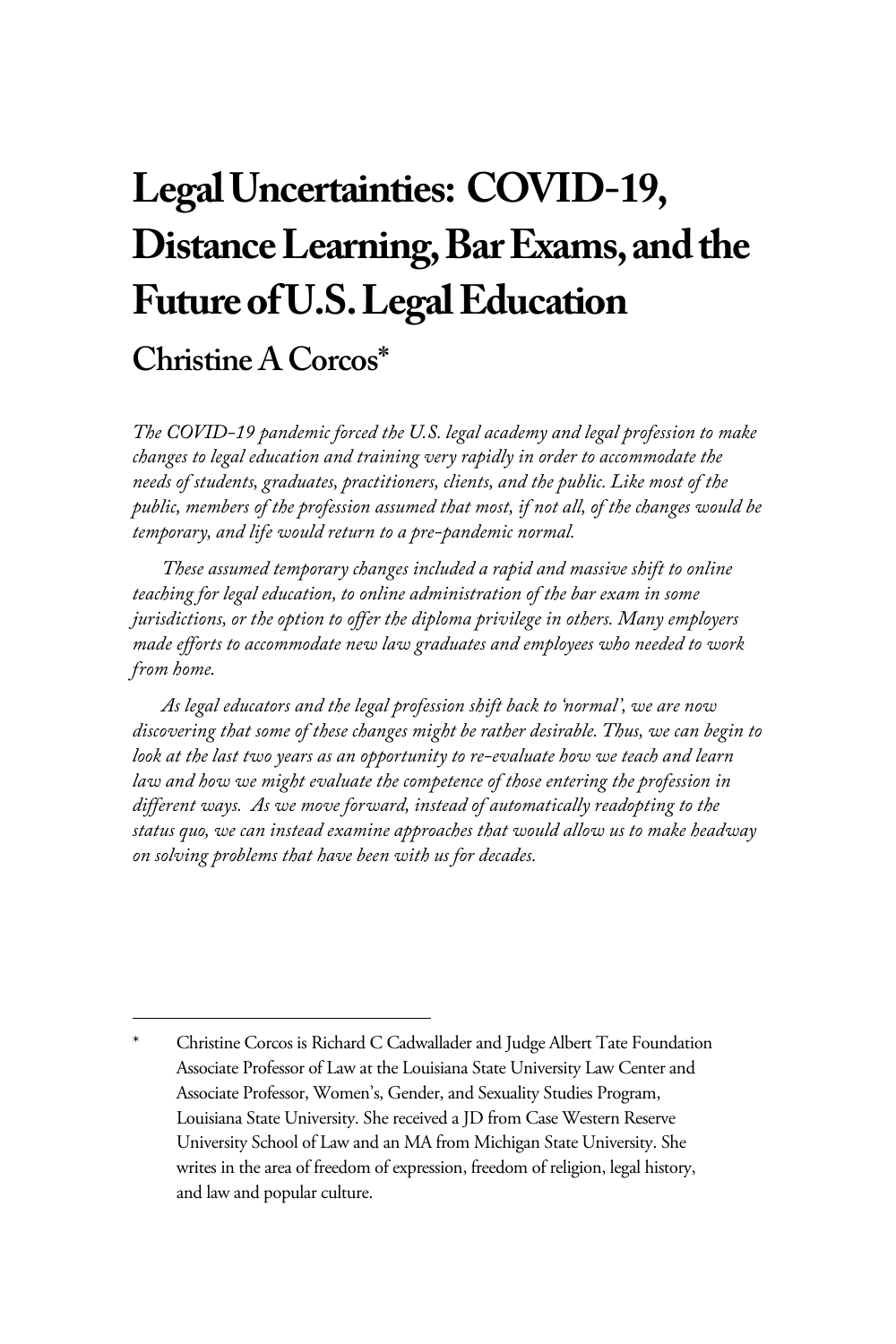- I. INTRODUCTION
- II. THE BAR EXAM AND THE DIPLOMA PRIVILEGE PRIOR TO THE COVID-19 PANDEMIC

\_\_\_\_\_\_\_\_\_\_\_\_\_\_\_\_\_\_\_\_\_\_\_\_\_\_\_\_\_\_\_\_\_\_\_\_\_\_\_\_\_\_\_\_\_\_\_\_\_\_\_

- III. THE LAW SCHOOL CURRICULUM AND ITS POSITION WITH REGARD TO COMPETENCIES PRIOR TO THE PANDEMIC
- IV. THE EFFECTS OF THE PANDEMIC
	- A. The Impact of COVID-19 on In-Person Legal Education and Bar Exams
	- B. Reactions of Some Spring 2020 Law School Graduates
	- C. Responses from Employers, Summer 2020

\_\_\_\_\_\_\_\_\_\_\_\_\_\_\_\_\_\_\_\_\_\_\_\_\_\_\_\_\_\_\_\_\_\_\_\_\_\_\_\_\_\_\_\_\_\_\_\_\_\_\_

- V. ENDURING EFFECTS OF THE PANDEMIC
	- A. Replacing, Altering, or De-Emphasizing the Bar Exam
- VI. CONCLUSION

### **I. Introduction**

 $\prod$ n the United States calls for change and criticism of legal education are as old<br>as legal education itself.<sup>1</sup> Some of the changes date from a few decades after as legal education itself.<sup>1</sup> Some of the changes date from a few decades after Christopher Columbus Langdell initiated the first big change in the training of U.S. lawyers, the 'Socratic method', at Harvard Law School, <sup>2</sup> which transformed that training from apprenticeship to classroom learning, and from on the job training to the dreaded one-on-one questioning by a professor so familiar to many non-lawyers from films such as *The Paper Chase*<sup>3</sup> and *Legally* 

<sup>3</sup> *The Paper Chase*, 1973, DVD (Beverly Hills, Cal: 20th Century Fox Home Entertainment, 2003). A television series followed (CBS, 1978-80; Showtime,

<sup>1</sup> For a history of legal education in the United States, see generally Anton Hermann Chroust, *The Rise of The Legal Profession in America* (Norman, Okla: The University of Oklahoma Press, 1965); Robert Bocking Stevens, *Law School: Legal Education in America from the 1850's to the 1980's* (Chapel Hill, NC: University of North Carolina Press, 1983).

<sup>2</sup> See Cynthia G Hawkins-León, "The Socratic Method-Problem Method Dichotomy: The Debate Over Teaching Method Continues" (1998) 1:1 Brigham Young University Education & Law Journal 1 at 4.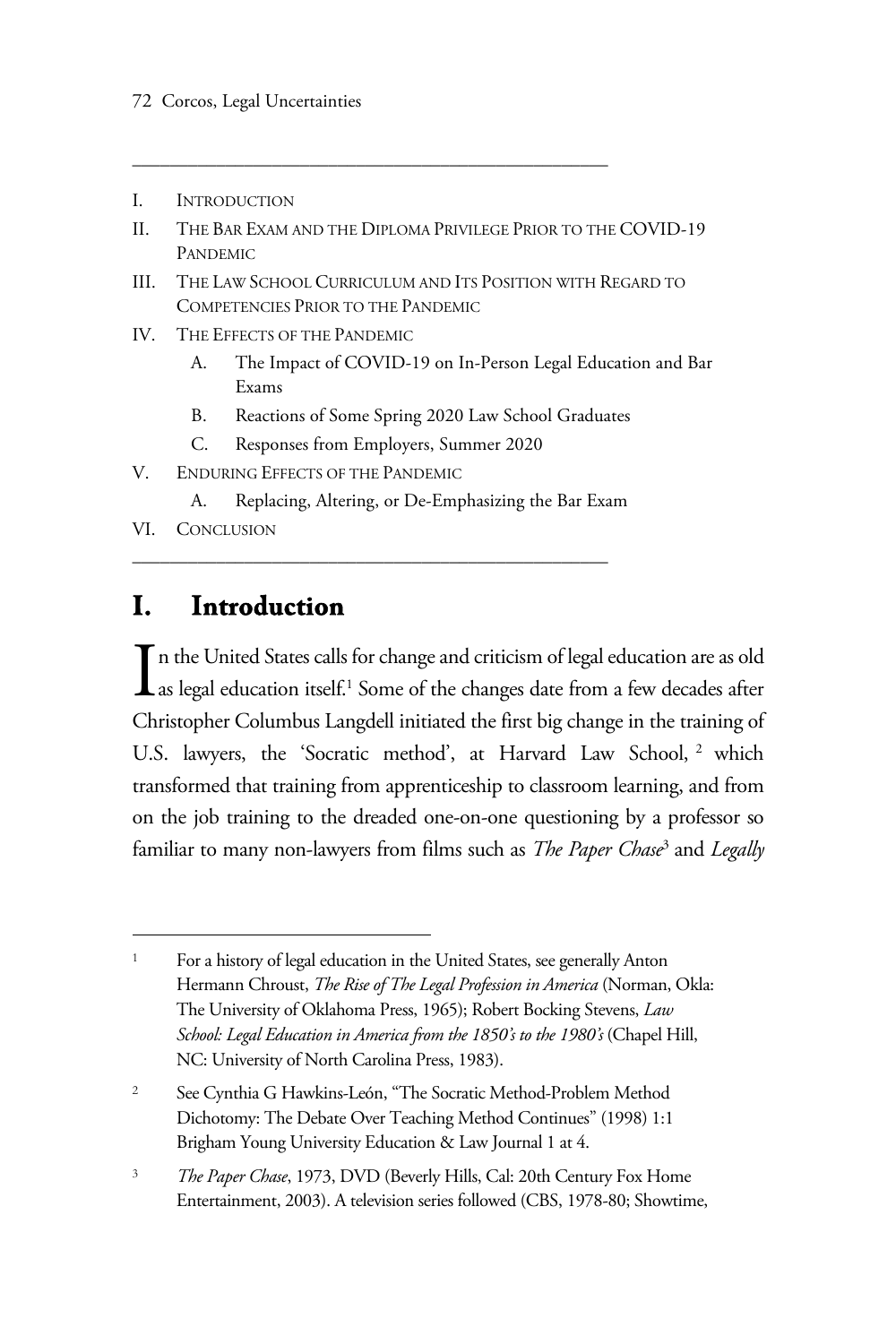*Blonde.*<sup>4</sup> However, both students and faculty eventually objected to this type of training, and over the decades since the 'Professor Kingsfield' model of teaching held sway, more and more faculty moved away from it, adopting a lecture model or friendlier model of engagement.<sup>5</sup> Nevertheless, some law faculty continue to use the Socratic method, maintaining that such questioning prepares students for the rigorous world of law practice, particularly in the courtroom.<sup>6</sup> It also teaches students to think through the various alternatives to an answer that the professor poses, which is difficult with the lecture method. Some professors also suggest that 'reframing' the Socratic method by using questioning that emphasizes practice skills keeps the 'good' about the Socratic method and updates this traditional approach to the kind of engagement that allows the mingling of doctrine and skills teaching.<sup>7</sup>

Another innovation which faculty are increasingly adopting in the U.S. legal curriculum is the integration of the skills curriculum. The MacCrate Report<sup>8</sup> ("MacCrate Report") was the first comprehensive overview of U.S. legal education to highlight the importance of skills in legal education, although many law schools took time to adopt the MacCrate Report's recommendations.

<sup>1983-86).</sup> John Housman played Professor Kingsfield in both the film and the television series.

<sup>4</sup> *Legally Blonde*, 2001, DVD (Beverly Hills, Cal: Metro-Goldwyn-Mayer Distributing Corporation (MGM), 2001).

<sup>5</sup> See *e.g.* Orin S Kerr, "The Decline of the Socratic Method at Harvard" (1999) 78:1 Nebraska Law Review 113.

<sup>6</sup> Law professors in other countries use versions of the Socratic method, as well. See *e.g.* Lowell Bautista, "The Socratic Method as a Pedagogical Method in Legal Education" (2014) 14:1 University of Wollongong, Faculty of Law, Humanities and the Arts – Papers 81. However, most lawyers never enter the courtroom. The percentage might be as low as 20 percent.

<sup>7</sup> See Jamie R Abrams, "Reframing the Socratic Method" (2015) 64:4 Journal of Legal Education 562.

<sup>8</sup> Robert MacCrate et al, *Legal Education and Professional Development – An Educational Continuum*, (Chicago: American Bar Association, 1992) ["MacCrate Report"].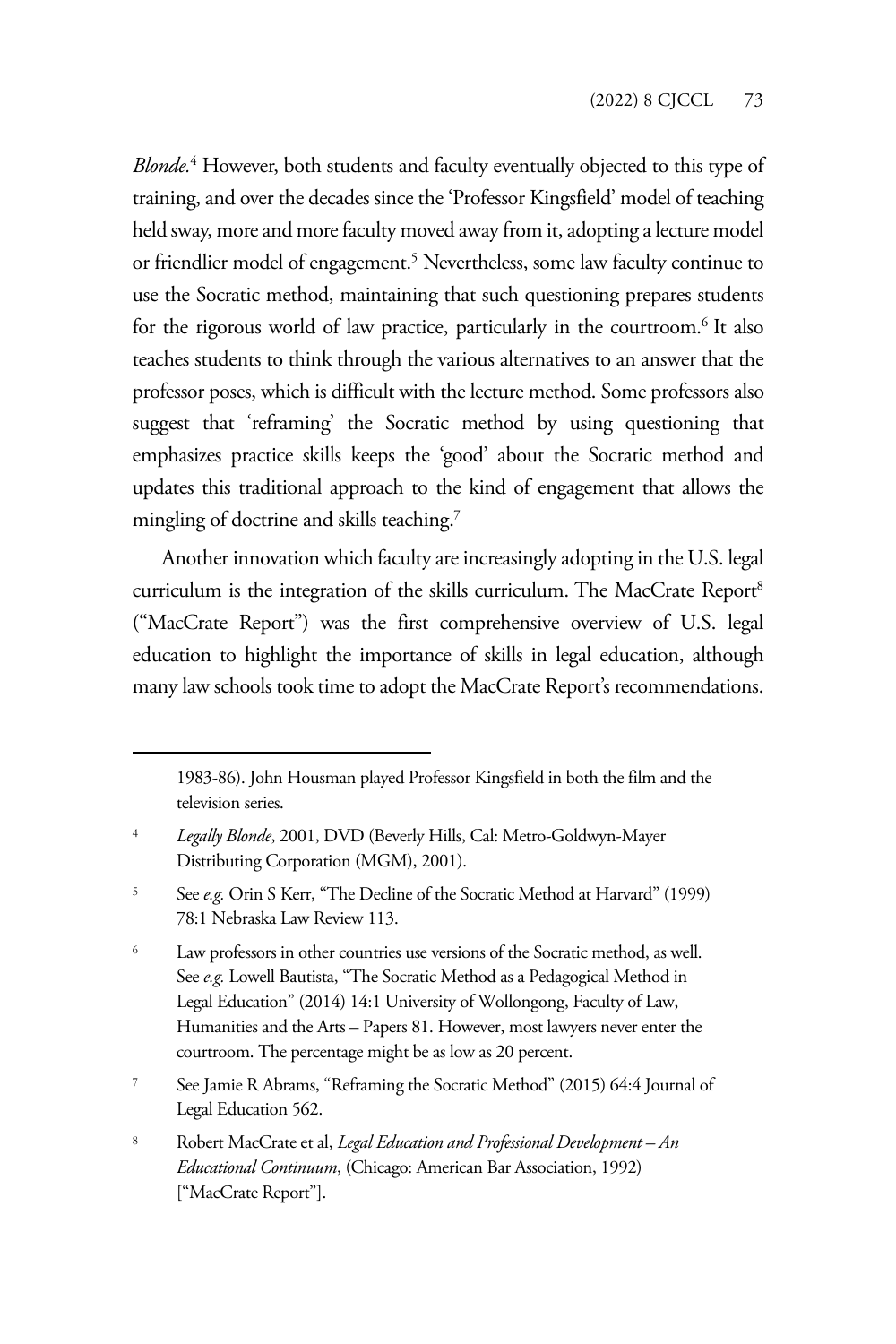As one might expect, one outcome of the MacCrate Report and subsequent reports<sup>9</sup> was the call for the hiring of additional instructors to teach skills (clinical, legal research, and writing). From the MacCrate Report flowed requests, then demands, from these instructors as well as doctrinal colleagues for employment that tracked that of doctrinal faculty, including salaries and eventually tenure.<sup>10</sup>

Progress on many of these changes has been slow until relatively recently. Some schools decided to try some online learning programs and obtained permission from the American Bar Association ("ABA"), the only official U.S. accreditor for law schools, $11$  to set up such programs. However, these programs

<sup>9</sup> These reports include William Sullivan et al, *Educating Lawyers: Preparation for the Profession of Law* (San Francisco: Jossey-Bass/Wiley, 2007) and Roy Stuckey et al, *Best Practices for Legal Education* (Place of publication unknown: Clinical Legal Education Association, 2007).

<sup>10</sup> See *e.g.* Bryan L Adamson et al, "The Status of Clinical Faculty in the Legal Academy: Report of the Task Force on the Status of Clinicians and the Legal Academy" (2012) 36:2 Journal of the Legal Profession 353; Minna J Kotkin, "Clinical Legal Education and the Replication of Hierarchy" (2019) 26:1 Clinical Law Review 287; and Kristen K Robbins & Amy Vorenberg, "Podia and Pens: Dismantling the Two-Track System for Legal Research and Writing Faculty" (2015) 31:1 Columbia Journal of Gender and Law 47. Tenure status and benefits for law library faculty is another issue. Although more and more law librarians hold dual degrees (JD and MLS), usually only the law library director holds a tenure track appointment. If another law librarian carries out teaching duties, that individual might only hold a courtesy faculty appointment. But see James G Milles, "Legal Education in Crisis, and Why Law Libraries Are Doomed" (2014) 106:4 Law Library Journal 507; and Carol A Parker, "The Need for Faculty Status and Uniform Tenure Requirements for Law Librarians" (2011) 103:1 Law Library Journal 7.

<sup>11</sup> The US Department of Education recognizes the ABA under US, *Code of Federal Regulations,* c 34, s 602 (2022). See also US Department of Education, "Accreditation in the United States" (27 October 2009) online: *ED Gov*  <www2.ed.gov/admins/finaid/accred/accreditation\_pg5.html> [US Department of Education, "Accreditation"].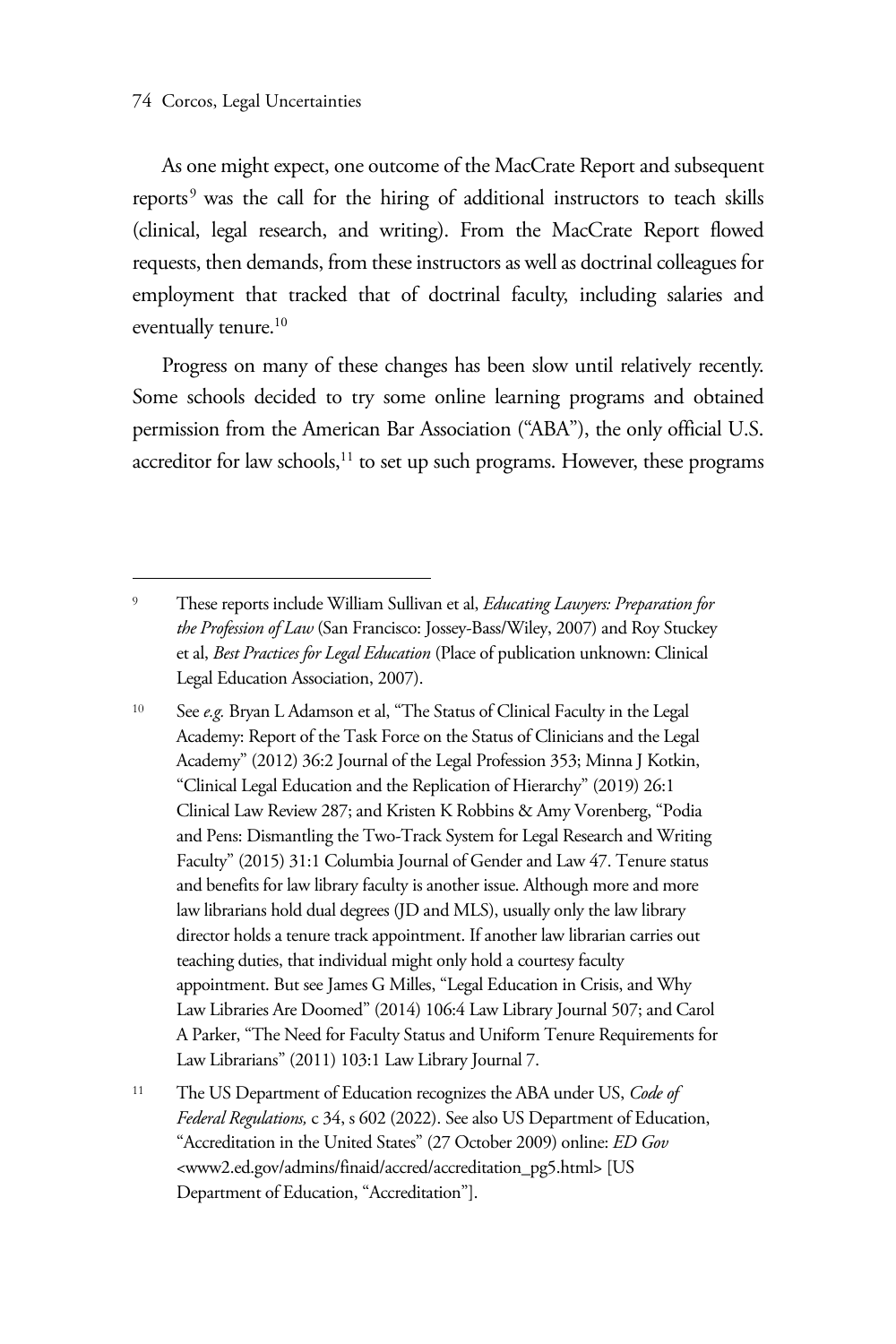were limited in terms of scope and content.<sup>12</sup> Prior to 2020, only one law school in the United States offered a fully online program, and the ABA did not accredit it, although a regional accreditor did so.<sup>13</sup> In 2021, the ABA has accredited nine hybrid (partly online, partly in-person) programs.<sup>14</sup> However, the traditional path for most law school graduates has been to acquire traditional skills, including some 'practice ready' skills,<sup>15</sup> with an eye to practicing law, after passing the bar exam. Passing the bar is a separate exercise for all U.S. law

<sup>14</sup> "University of Dayton: The ABA-Approved Online Hybrid J.D. Program" (2021), online: *University of Dayton* <requestinfo.onlinelaw.udayton.edu/indexd.html?experimentid=18583661935&s=onlinelawsite&l=prog\_jd\_cta>; "Loyola University: Weekend JD" (2021), online: *Loyola University (Chicago) School of Law* <www.luc.edu/law/academics/degreeprograms/jurisdoctor/weekendjd/>; "Mitchell Hamline School of Law: Earn your J.D. from your Hometown" (2021), online: *Mitchell Hamline School of Law*  <mitchellhamline.edu/admission/intro/earn-your-j-d-from-your-hometown/>; "Seton Hall Law: Part-time Law Degree" (2021), online: *Seton Hall Law*  <law.shu.edu/part-time-jd-degree/index.cfm>; "Southwestern Law School: Part-Time Evening J.D." (2021), online: *Southwestern Law School*  <www.swlaw.edu/jd-llm-programs/part-time-evening-jd>; "Syracuse University: JDinteractive" (2021), online: *Syracuse University*  <jdinteractive.syr.edu/>; "Touro College: FlexTime JD Program" (2018), online: *Touro College* <www.tourolaw.edu/Academics/Flextime-JD-Program>; "Sturm College of Law: Professional Part-Time JD Program" (2021) online: *Sturm College of Law* <www.law.du.edu/academics/degrees-certificates/jddegrees/professional-part-time-jd-program>; "University of New Hampshire: Hybrid Juris Doctor (J.D.)" (2021) online: *University of New Hampshire*  <law.unh.edu/HybridJD>.

<sup>12</sup> See *e.g.* the University of Alabama "LLM Program in Tax" (2022) online: <www.law.ua.edu/llmdegrees/taxation/>.

<sup>13</sup> See "Concord Law School: The First Online Law School and One of the First to Be State Accredited" (2021), online: *Concord Law School*  <www.concordlawschool.edu/about/accreditation/>.

<sup>15</sup> See *e.g.* American Bar Association, *2021-2022 Standards and Rules of Procedure for Approval of Law Schools,* Chicago: ABA, 2021, ch 6, at 303, ["ABA Standards"].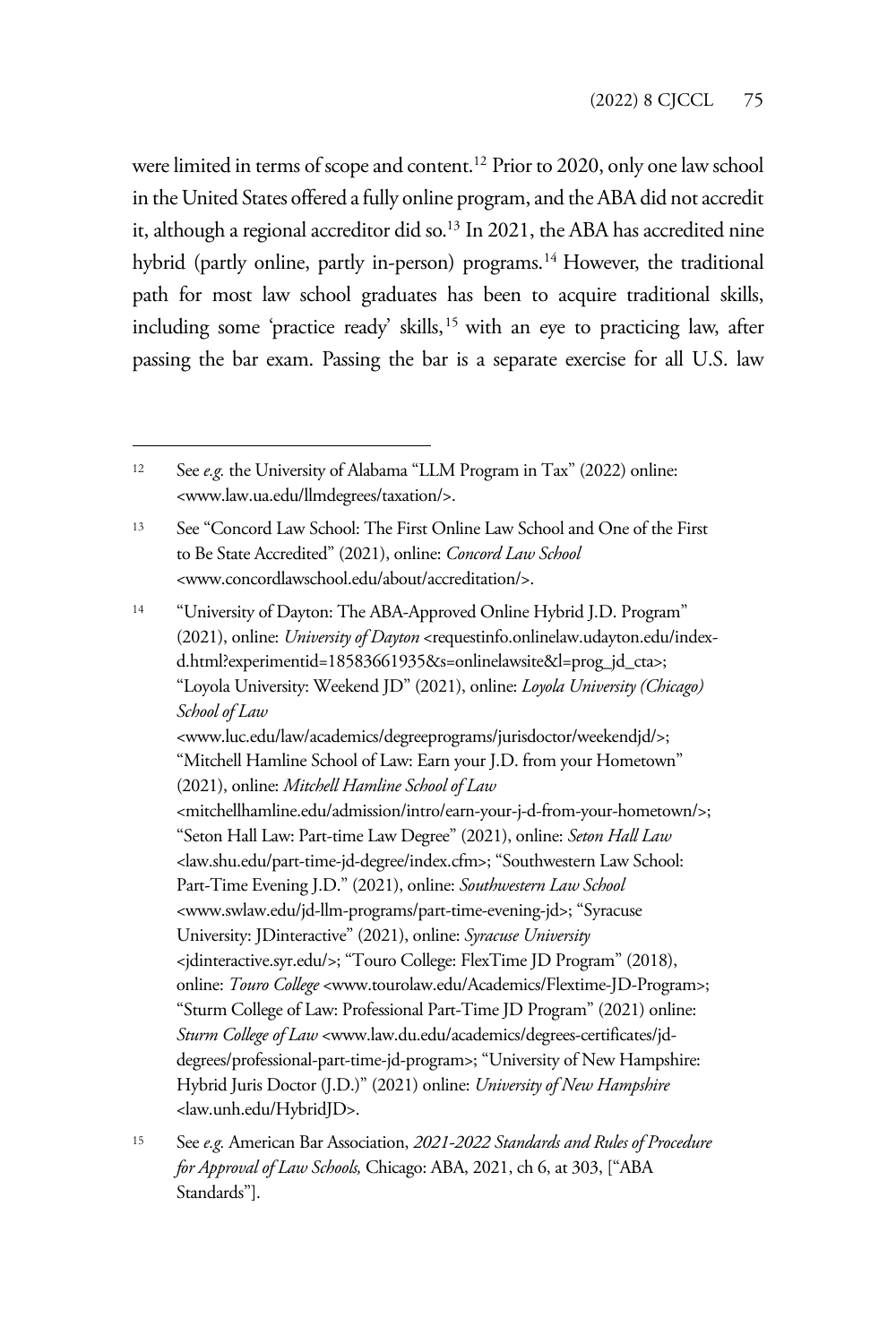graduates, except in one jurisdiction.16 Over a specific set of days, new law graduates take a closed book examination that tests their knowledge of doctrine and purports to test some other areas of law. To pass this examination, graduates enroll for an additional, expensive course of study.<sup>17</sup> They might also have to acquire other credentials, depending on the jurisdiction.<sup>18</sup>

However, the COVID-19 pandemic has highlighted the need to focus on (1) the lack of consensus in many of these areas; (2) the need to change; (3) the need to decide which, if any, of the changes the pandemic has forced on legal education are worthy of permanence; and (4) what, if anything, legal academia should do to respond to the changes the bar examiners seem unwilling to undertake permanently to respond to claims that the bar exam itself does not adequately act as a test of lawyer competency, at least in its current form. The pandemic has forced upon members of the legal profession the necessity of making changes to legal education, and in some cases, the legal profession itself.19 Because of the possibility that new graduates might need temporary bar

<sup>16</sup> See Stephanie Francis Ward, "Bar Exam Does Little to Ensure Attorney Competence, Say Lawyers in Diploma Privilege State" (21 April 2020), online: *ABA Journal* <www.abajournal.com/web/article/bar-exam-does-little-to-ensureattorney-competence-say-lawyers-in-diploma-privilege-state>.

<sup>17</sup> For the steps see *e.g.* Harvard Law School, "Taking the Bar Exam" (2021) online: *Harvard Law* <hls.harvard.edu/dept/dos/taking-the-bar-exam/>. The various requirements depend on the jurisdiction.

<sup>18</sup> These normally include a character and fitness clearance and background check and can require a passing grade on a second-year exam called the Multistate Professional Responsibility Examination ("MPRE"). See National Conference of Bar Examiners, "Comprehensive Guide to Bar Admission Requirements: Chart 6" (2021), online: *Bar Admission Guide-NCBE* <reports.ncbex.org/comp-guide/charts/chart-6/>.

<sup>19</sup> While legal employment is not the focus of this article, the pandemic has brought focus to some employment issues in the legal profession. Specifically, women, who traditionally carry the burden of childcare, have had to make more sacrifices than men in terms of making decisions about working from home and teaching children who were also staying at home but learning online during the pandemic. Yet they had no childcare during work meetings held on Zoom, for example. This sort of conflict was necessarily a real problem for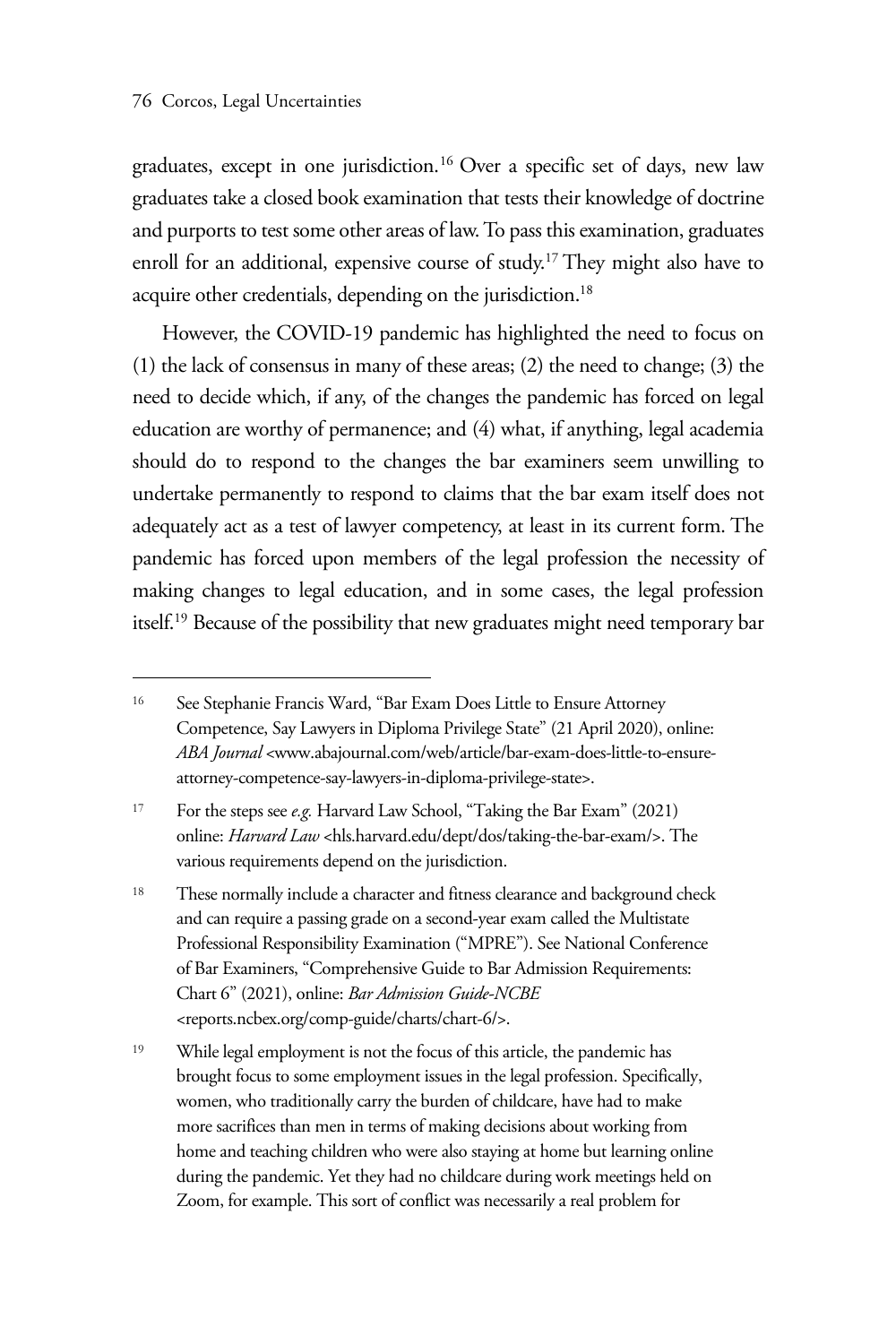privileges, the legal profession and legal academia focused for a time on whether recent graduates were practice ready, and, in turn, on whether legal education provided a practice ready curriculum, and whether law schools had the responsibility, in three years, to train students to enter the work world ready to practice. These questions raised in turn serious inquiries over the questions of what the traditional three-year law school experience should provide. If it cannot provide practice ready graduates, then what responsibility does the legal profession have to guide new graduates through the profession? What responsibilities do lawyers themselves have to prepare and continue their training? What responsibilities do employers and employees together have to address questions of work/life balance? The pandemic did not create these questions, but it has exacerbated the need to find answers, even if some members of the profession might prefer to try to return to the way we were pre-COVID-19.

The pandemic focused attention most immediately on the question of bar exam administration and temporary bar privileges. However, problems with bar exam administration led, fairly quickly, to more substantive questions about the value of the bar exam generally. Once concerns arose about the value of the bar exam, those concerns led to the justifications for the bar exam; that it tests competency to practice, at least at a fixed point in time, in a way that a law school diploma might not, that law school education itself might continue to need some examination and overhaul, and that the legal profession itself might need to engage in some thoughtful reflection about what it expects from all its practitioners.

them. See Avi Stadler, "The Legal Profession's Child Care Problem" (2 March 2021), online: *Esquire* <esquiresolutions.com/the-legal-professions-child-careproblem/>.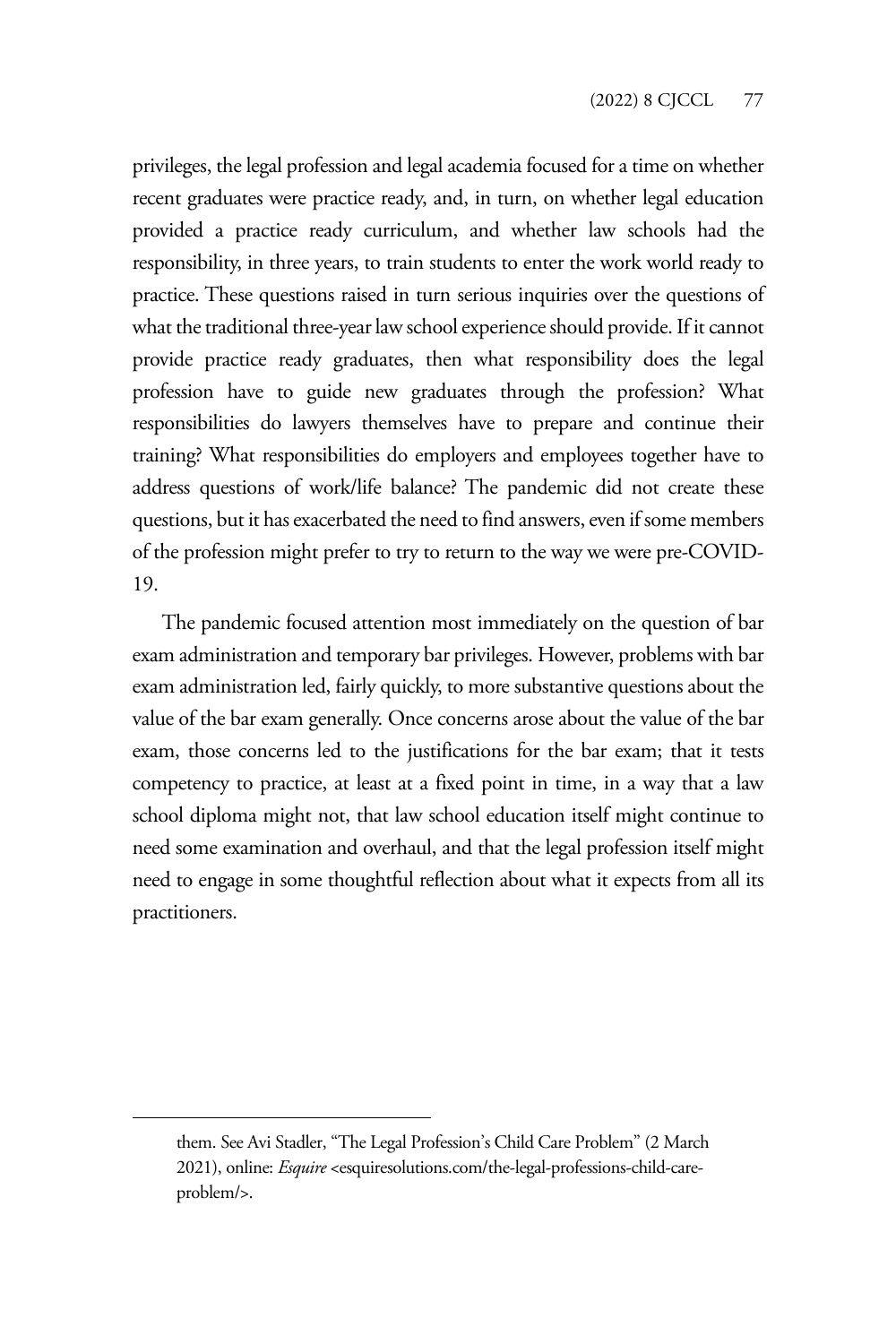### **II. The Bar Exam and the Diploma Privilege Prior to the COVID-19 Pandemic**

According to a short article from the mid-1990s, we know very little about the history of the bar exam.<sup>20</sup> The ABA endorsed the credential of the bar exam in the 1920s.21 After that decision, the popularity of the diploma privilege dropped precipitously. As of today, Wisconsin is the only U.S. state that currently maintains a permanent diploma privilege for its law school graduates. Many champions of the diploma privilege hold it up as an example of an alternative to the bar exam, which has now taken hold in every other jurisdiction. A lawyer may not enter the practice of law anywhere else except by passing a bar exam, and might well have to pass more than one, unless she can be admitted through reciprocity. Reciprocity might or might not be an available means of admission. Some states do not allow it at all.<sup>22</sup>

Defenders of the diploma privilege argue that, on the whole, it is as likely to measure the competence of new law school graduates as well as the bar exam. Over the years, members of the Wisconsin Bar and members of the faculties of the two Wisconsin law schools have both criticized and defended the state's diploma privilege, leading to changes in its formulation, particularly in the weighting of coursework as well as articulated concerns about costs to students and the public.<sup>23</sup>

<sup>20</sup> Robert M Jarvis, "An Anecdotal History of the Bar Exam" (1996) 9:2 Georgetown Journal of Legal Ethics 359.

<sup>21</sup> Stuart Duhl, *The Bar Examiners' Handbook*, 3d (Madison, Wis: National Conference of Bar Examiners, 1991).

<sup>&</sup>lt;sup>22</sup> For an extensive list of reciprocity rules (including admission on motion), see the charts that the NCBE provides, updated regularly, at National Conference of Bar Examiners, "Comprehensive Guide to Bar Admission Requirements" (2021), online: *NCBE* <www.ncbex.org/publications/bar-admissions-guide/> [NCBE, "Comprehensive Guide"]. Louisiana does not offer reciprocity with any state because of the state's unique legal system.

<sup>23</sup> See generally Peter K Rofes, "Mandatory Obsolescence: The Thirty Credit Rule and the Wisconsin Supreme Court" (1999) 82:4 Marquette Law Review 787.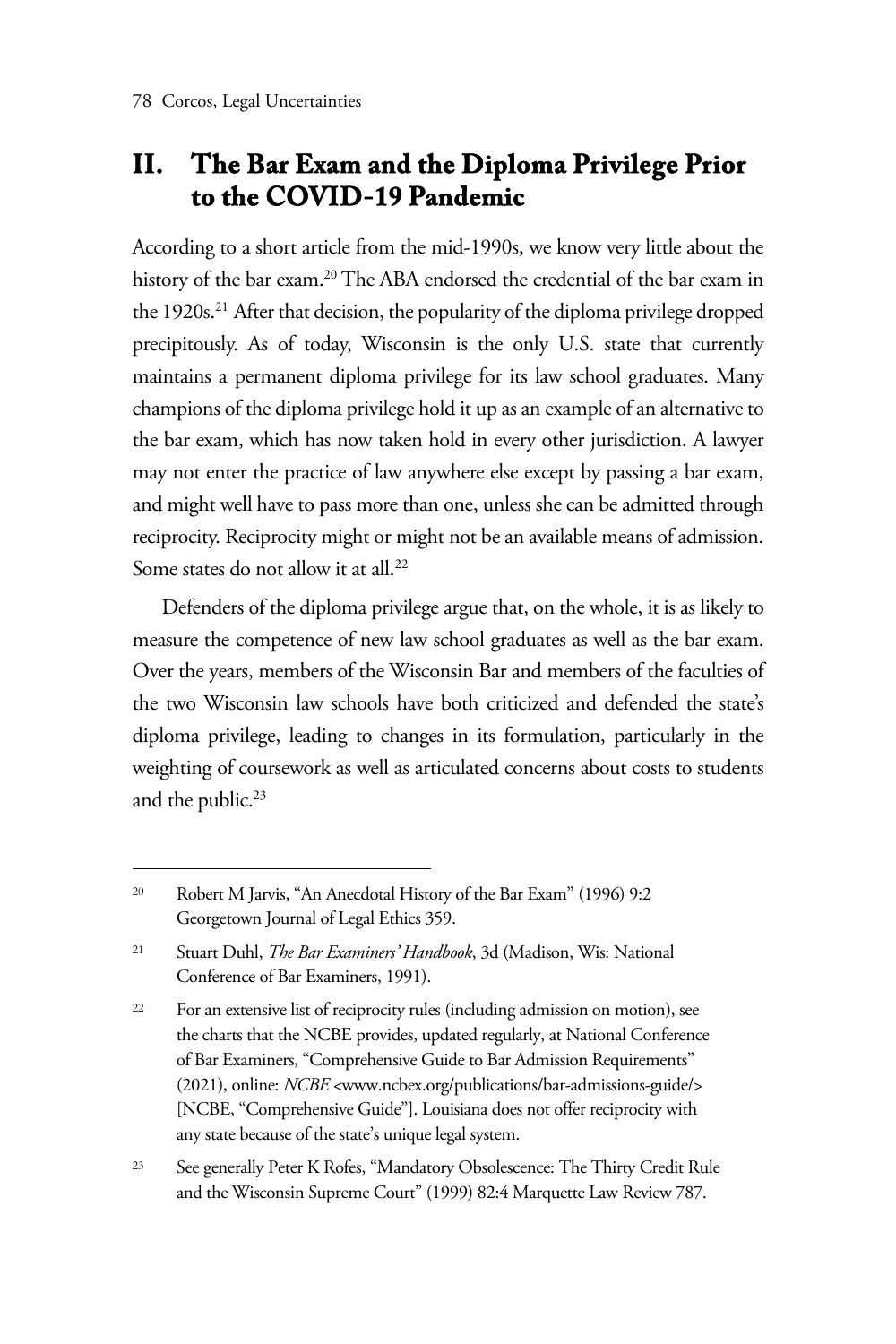At least one University of Wisconsin Law School law professor, Paul Horwitz, has some criticisms to make of the diploma privilege, however. While he does not dispute the likelihood that it measures relative competence of instate law school graduates, he suggests that it provides a relative market advantage for those graduates over out-of-state graduates, who still must pass the in-state bar in order to practice:

[r]ather, it largely serves to provide the in-state law schools with a competitive advantage in the market for law students who wish to practice in Wisconsin. A student from La Crosse who wants to practice in his hometown and who has offers from Marquette and from the University of Minnesota will have to think long and hard about whether going to the better-ranked school is worth it when going to Marquette will save him the hassle, cost, and uncertainty of the bar exam. It is no wonder that the Wisconsin law schools advertise Diploma Privilege as a benefit of attending their schools. It is a substantial one, especially as prospective law students tend to view the bar exam with unreasonable dread.24

Further, Horwitz points out that diploma privilege, which allows in-state law graduates to practice in the state but nowhere else, also acts as an automatic barrier to exit. That is, any Wisconsin state law graduate wishing to practice elsewhere must pass a bar exam in that other jurisdiction:25

[s]econdarily, we can view Diploma Privilege as encouraging the graduates of in-state schools to stay in state after they graduate. A UW graduate may be less likely to take a law job in Chicago over one in Madison if doing so means that he has to take and pass the Illinois bar exam. In that way, Diploma Privilege

<sup>24</sup> Paul Horwitz, "A Skeptical Comment on the Wisconsin Diploma Privilege" (16 May 2020), online (blog): *PrawfsBlawg*  <prawfsblawg.blogs.com/prawfsblawg/2020/05/a-skeptical-comment-on-thewisconsin-diploma-privilege.html>.

<sup>25</sup> Other states may provide reciprocal admission for Wisconsin diploma privilege graduates based on admission on motion and/or length of practice. See NCBE, "Comprehensive Guide", *supra* note 22; and NCBE, "Chart 15: Admission on Motion – Legal Education and Reciprocity Requirements (2021), online: *NCBE* <reports.ncbex.org/comp-guide/charts/chart-15/>.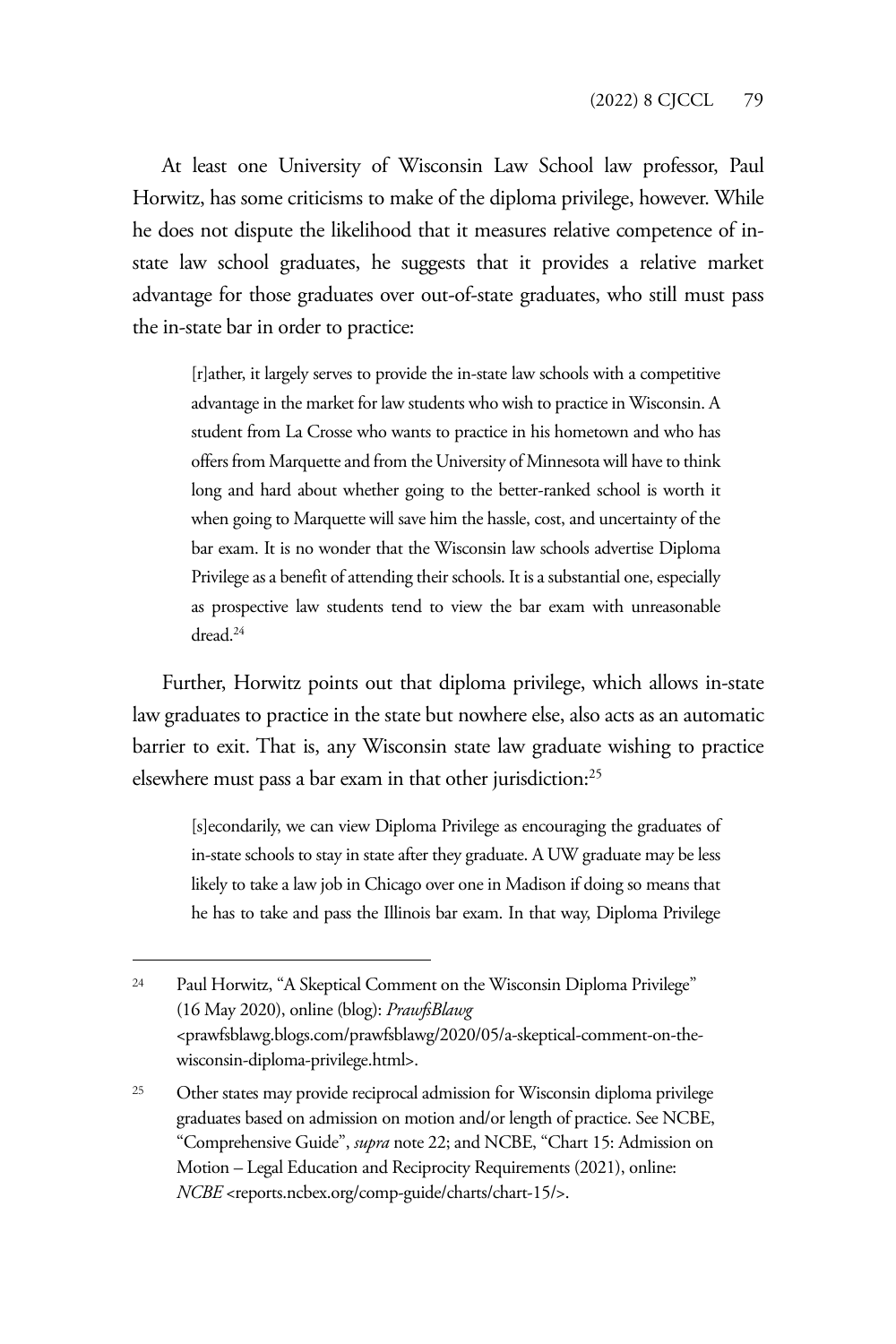probably increases the supply of Wisconsin lawyers—good for Wisconsin's consumers of legal services, but probably not so good for Wisconsin lawyer salaries.26

One could point out, though, that diploma privilege is an advantage only for in-state law graduates, as he acknowledges. Some have argued that the bar exam in some states seems to act as a gatekeeper for in state law graduates as well.<sup>27</sup> For example, some states do not offer reciprocity admission (admission for members of the bar of other states), either because the state has a legal regime that is quite different from the norm,<sup>28</sup> or because many attorneys perceive the state as an attractive venue for practice.<sup>29</sup> However, New York, which is an obvious attractive venue, offers admission on motion in certain cases.<sup>30</sup>

Eliminating the bar exam and returning to a pattern of diploma privilege in multiple jurisdictions would raise a number of issues. Those who defend the bar exam as a measure of competence to practice law make the following arguments against return to the diploma privilege.

One argument that supporters of the current bar exam method make is that the present law school curriculum<sup>31</sup> in many law schools does not test 'to bar

<sup>28</sup> Louisiana is the obvious example.

- <sup>30</sup> New York State Board of Law Examiners, "The New York State Board of Law Examiners: Admission Information: Reciprocity/Motion Information" (2021), online: *The New York State Board of Law Examiners*  <www.nybarexam.org/AOM/AdmissiononMotion.htm>.
- <sup>31</sup> I use 'the law school curriculum' to mean law school curricula generally in most law schools in the country. In this article, I cannot address the question of general or specific differences in curricula in law schools. Discussion of the law school curriculum generally, or what should constitute the core curriculum, is beyond the scope of this article, and is long-standing and extensive but for some recent examples see Adam Lamparello, "The Integrated Law School Curriculum" (2016) 8:2 Elon Law Review 407; and Anthony Niedwiecki,

<sup>26</sup> Horwitz, *supra* note 24.

<sup>27</sup> See William C Kidder, "The Bar Examination and the Dream Deferred: A Critical Analysis of the MBE, Social Closure, and Racial and Ethnic Stratification" (2004) 29:3 Law & Social Inquiry 547.

<sup>29</sup> California and Hawaii are examples.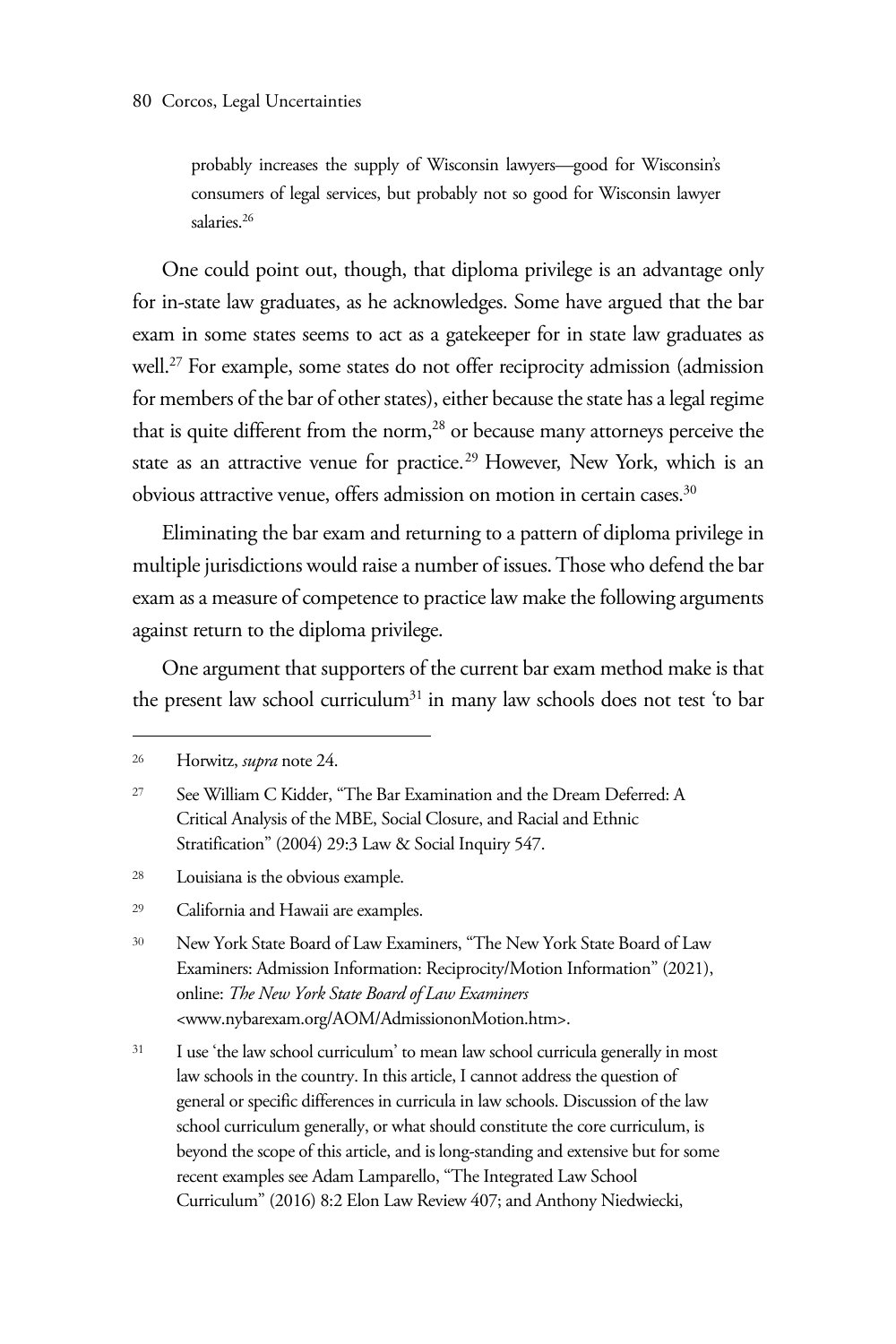standards'. That is, it does not test the skills that bar exams do, and supporters of the present bar exams assume that bar examinations test lawyering skills adequately or well, and that what they test are skills that lawyers actually use. Further, they maintain that law school exams do not test lawyering skills.<sup>32</sup> Another point they make is that bar exam questions integrated issues, whereas law school exams limit themselves by course.<sup>33</sup>

The debate over whether the bar exam actually tests lawyer competence is decades old. Over the years, various groups have attempted to add components or make changes in order to verify that the exam actually does test competence, on the assumption that a state bar exam provides some uniformity for graduates that successful completion of three years at law schools that offer varying experiences might not.<sup>34</sup> California included a closed book portion of the bar exam in 1983.<sup>35</sup> In 1997, the National Conference of Bar Examiners ("NCBE") added the component called the Multistate Performance Test ("MPT"), for example,<sup>36</sup> in its own effort to test non-doctrinal skills.

All of these criticisms may well be valid. What they fail to recognize is that law school curricula and law school exams do not overlap or take the place of the bar exam for a reason; the bar exam intentionally serves a different purpose from law school training. If the bar exam did not exist, law school education and law school exams would fill that gap. Before the existence of bar exams, the

<sup>&</sup>quot;Law Schools and Learning Outcomes: Developing a Coherent, Cohesive, and Comprehensive Law School Curriculum" (2016) 64:3 Cleveland State Law Review 661.

<sup>32</sup> Denise Riebe, "A Bar Review for Law Schools: Getting Students on Board to Pass Their Bar Exams" (2007) 45:2 Brandeis Law Journal 269 at 279.

<sup>33</sup> *Ibid* at 273–77. Riebe discusses various arguments for and against the bar exam.

<sup>34</sup> Stephanie Francis Ward, "A Better Bar Exam? Law Profs Weigh in on Whether Test Accurately Measures Skills Required for Law Practice" (8 January 2020), online: *ABA Journal* <www.abajournal.com/web/article/building-a-better-barexam>.

<sup>35</sup> *Ibid*.

<sup>36</sup> *Ibid*.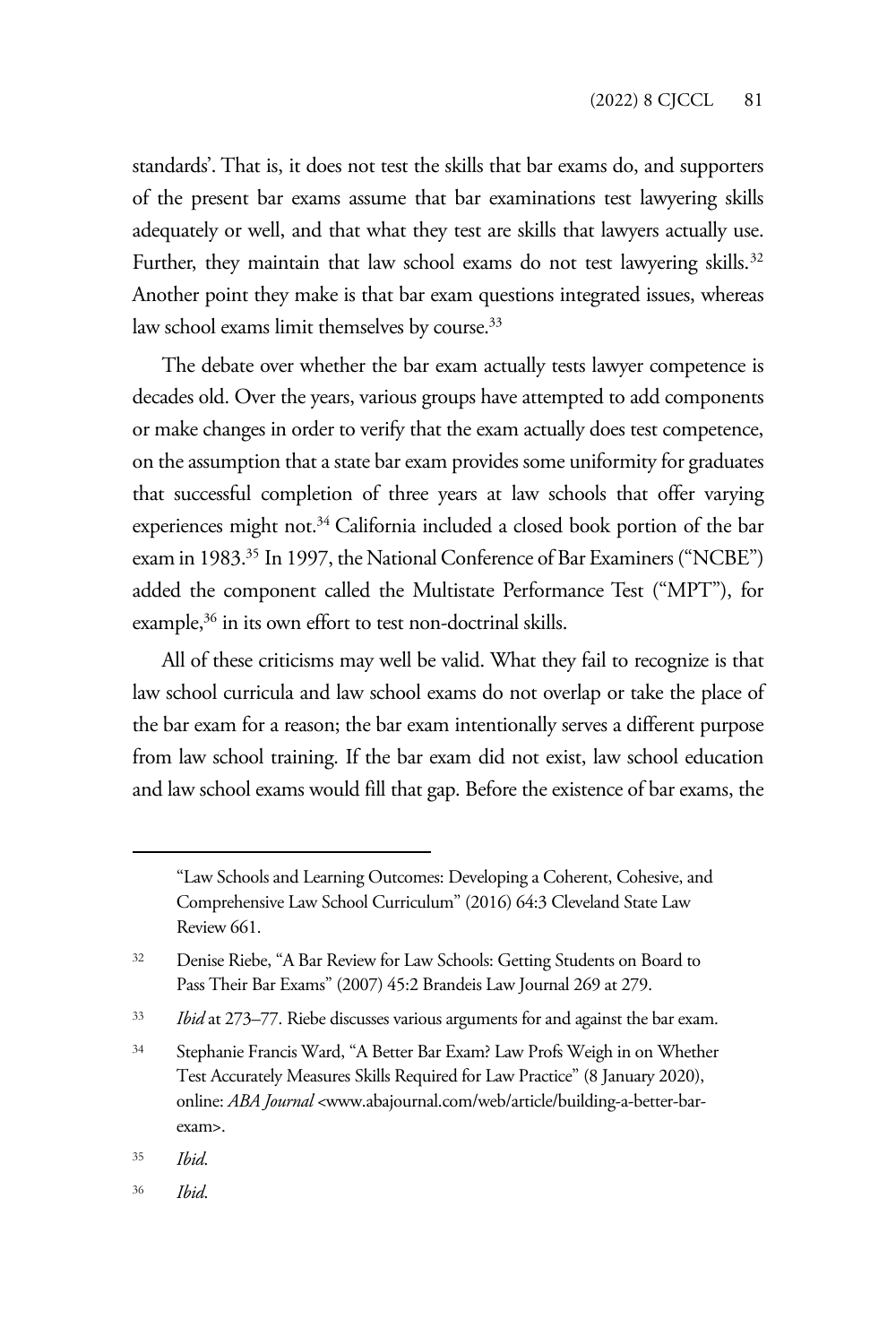legal profession tested lawyer competency in other ways. It could find ways to test lawyer competency in ways other than through the bar exam.

In addition, bar exams test skills that lawyers do not actually use in practice. A multiple-choice question on a closed-book bar exam does not replicate real life conditions.<sup>37</sup> Asking examinees to choose 'the best answer' to a hypothetical situation will rarely, if ever, replicate a real-life situation. While in non-pandemic or non-emergency situations, most examinees could manage to get through multiple-choice sections of such bar exams. During the pandemic, when examinees were alone in a testing situation, systems that monitored such online exams put examinees at a disadvantage, leading to allegations that the examiners unfairly accused bar exam candidates of cheating.<sup>38</sup>

<sup>37</sup> Andrea A Curcio, "A Better Bar: Why and How the Existing Bar Exam Should Change" (2002) 81:1 Nebraska Law Review 362 at 376.

<sup>38</sup> See Sam Skolnik, "Third of California Online Bar Exams Cited for Possible Cheating" (22 December 2020), online: *Bloomberg Law* <news.bloomberglaw.com/business-and-practice/third-of-california-online-barexams-cited-for-possible-cheating>.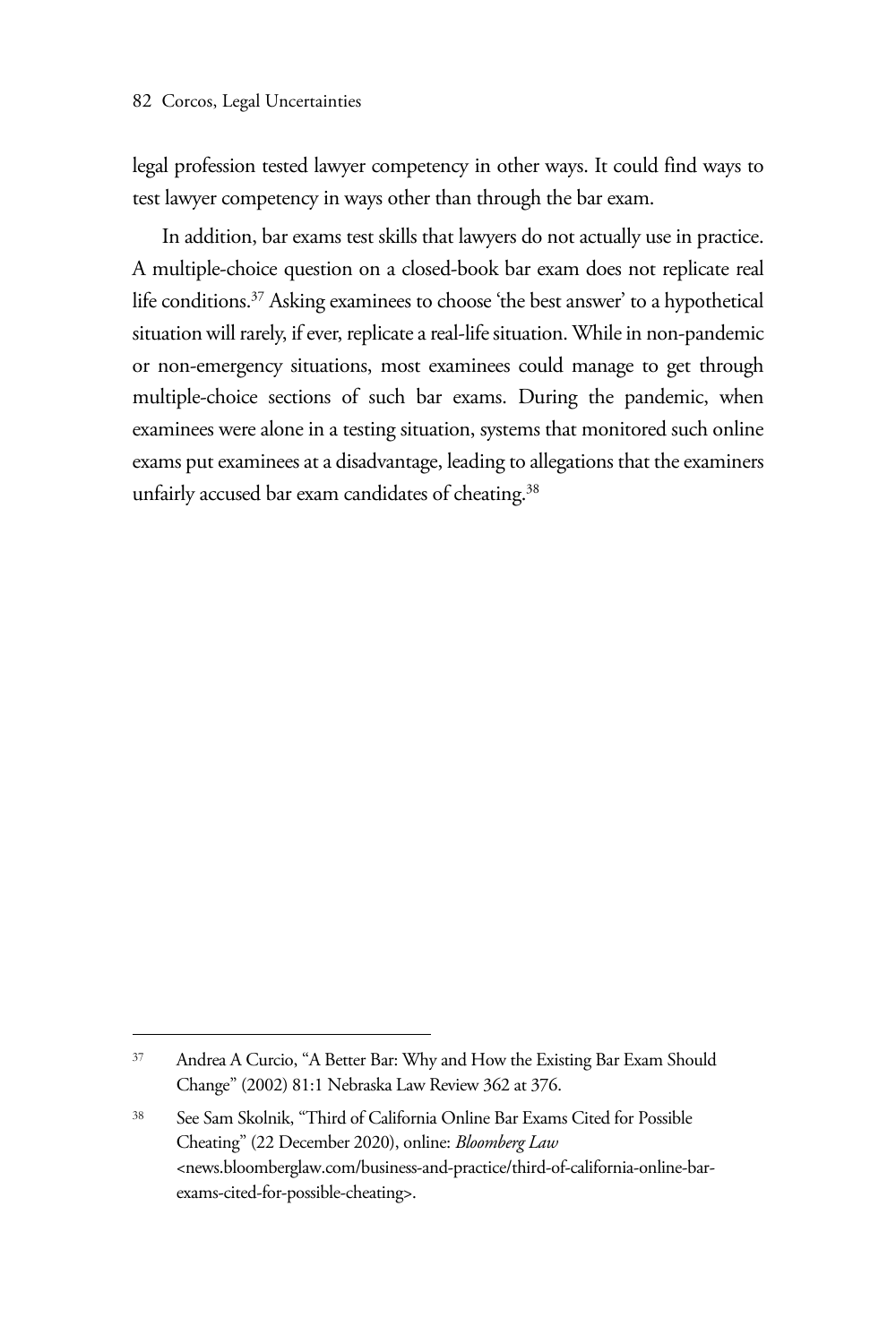Further, these criticisms assume that the bar exam actually does test lawyer competency, which some critics of the bar exam dispute.<sup>39</sup> That the profession and the public worry about unqualified lawyers is perfectly understandable.<sup>40</sup>

This assumption is actually what critics of the bar exam, including many practicing attorneys, put in doubt when discussing the bar exam.<sup>41</sup> They argue that what bar exams test are not really practice skills. Bar exams primarily test doctrine,<sup>42</sup> and they do so under artificial conditions. They do not replicate

[n]o showing has ever been made that performance either on bar exams or in law school correlates with performance in practice. Although it is reasonable to infer some relationship, it is not self-evident that an inflexible three-year educational program plus a general knowledge test offer the best screening for many specialties. Nor do states' widely varying exam cut-off scores and procedures for admitting out-of-state lawyers bear any demonstrated relationship to competence. The limited data available indicates that legal education and standardized tests neglect skills that surveyed lawyers find most important, while disproportionately excluding low income and non-white applicants. Although some jurisdictions have begun to require continuing legal education, existing requirements (of ungraded participation for a minimal number of hours) are unlikely to improve performance among those most in need of improvement.

In a later article Andrea Curcio makes the same point, quoting Cecil J Hunt, "Guests in Another's House: An Analysis of Racially Disparate Bar Performance" (1996) 23:3 Florida State University Law Review 721 at 764. See Curcio, *supra* note 37 at 370:

[c]learly, in order for a bar examination to be a legitimate test of minimum competence to practice law, it must be rooted in a reasonable definition of the very quality it professes to measure. However, not only have bar examiners noticeably failed to articulate a reasonable definition, but they have also failed to enunciate any definition at all.

For an updated list of jurisdictions that require CLE hours and how they calculate those hours, see The American Bar Association, "Mandatory CLE" (2022) online: *ABA* <americanbar.org/events-cle/mcle/>.

- <sup>40</sup> Curcio addresses the public's concerns about lawyers and the bar exam's failure to address them in "A Better Bar", see Curcio, *ibid* at 383–86.
- <sup>41</sup> Rhode, *supra* note 39 at 690.
- 42 Curcio, *supra* note 37 at 373–83.

<sup>39</sup> See *e.g.* Deborah L Rhode, "Institutionalizing Ethics" (1994) 44:2 Case Western Reserve Law Review 665 at 690: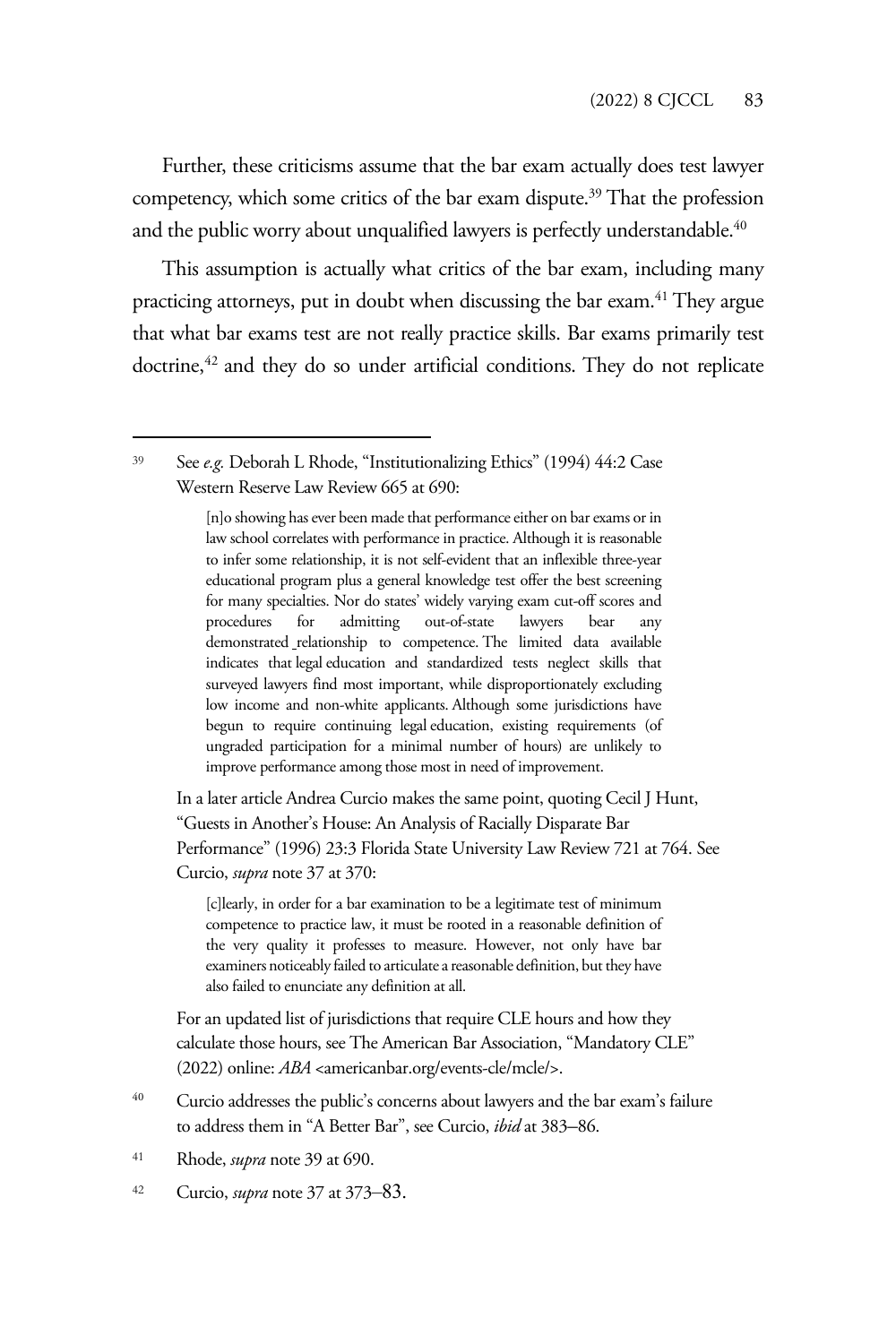actual working conditions for attorneys, who would normally have time to look up doctrine, as one would expect them to do.

One could respond that, first, assuming that the law school curriculum tests material other than overall competency at a specific point in time, that is because law schools and bar examiners agree that to the extent that such testing is necessary, the bar exam serves that purpose.<sup>43</sup> If the bar exam did not exist, however, law schools could create a comprehensive mechanism to measure competency at the end of the three-year period of study, for example written exams to cover agreed-upon core courses and skills. Or, they could test competencies through a series of yearly examinations, which teach core competencies and skills. Still another method might be to test doctrinal competencies and skills at set periods through law school, or at graduation; the exams and results comprising a portfolio of the graduate's competencies and representing the graduate's practice readiness. That readiness would represent whatever criteria the accredited law schools and the accrediting agency agree are appropriate. I am not suggesting that such a portfolio of criteria would be easy to determine, but I suggest the schools and agency could devise one if they agree upon the core courses, which schools generally already agree upon given the shared curriculum, and the sorts of skills schools and various reports are already discussing as necessary for the 'practice ready' graduate.<sup>44</sup>

<sup>43</sup> Note that another test, with which nearly the entire U.S. population is familiar, is the driving licensure test. We generally assume that it tests, at least minimally, competence to drive. However, that might not be true. Georgia's governor suspended driving tests in 2020, allowing people to obtain licenses without taking the tests. Although this decision might seem counter-intuitive, in that we assume that drivers' tests actually assure competency, at least one article discusses the lack of relationship between drivers' tests and competency. See Aaron Gordon, "Abolish the Driving Test" (15 June 2021) *VICE*.

<sup>44</sup> I am not discussing such an approach in this article. That would be for another publication. However, I am suggesting that if the legal profession wanted to pursue such approach, simply abandoning it because the bar exam already exists is not a sufficient reason to do so, if most of the legal profession comes to the conclusion that the bar exam doesn't already test for competency. Curcio also suggests other methods of training the law student and graduate, including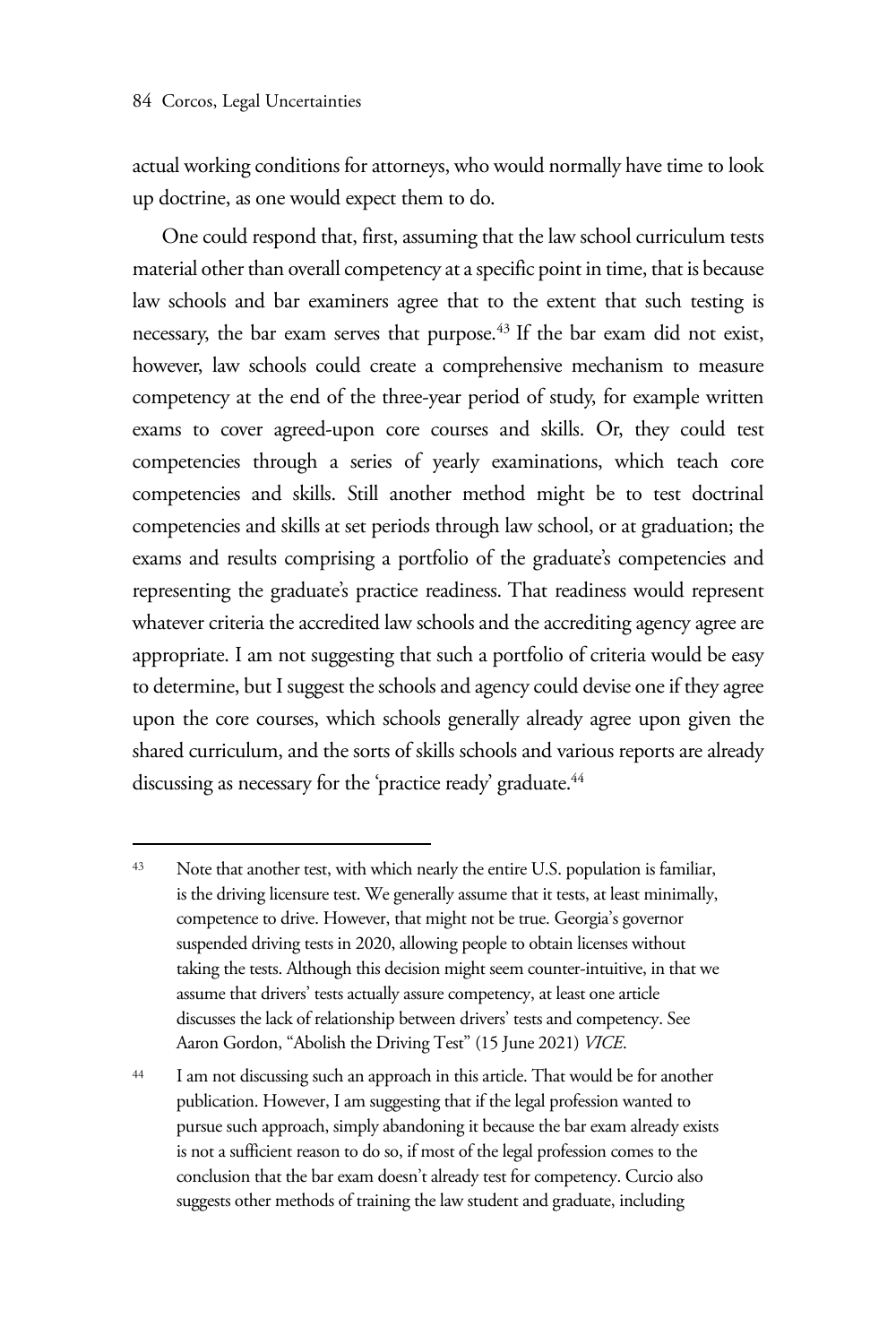One scholar points out why legal education and bar exams have widely different goals:

[l]aw schools do not train students to become experts in "the law." Instead, for decades, law schools have trained students to "think like lawyers." The "law" changes dramatically over time, and it is often (perhaps almost always) ambiguous. The trick for lawyers is to become proficient at gathering and looking at specific facts, determining legal issues arising out of those facts, ascertaining the rules that might apply to those facts (which generally requires research and review of various legal authorities), and predicting, persuading, or prescribing for third parties (whether clients, judges, juries, opposing advocates, or contractual participants) how those rules should govern the situation at hand. That is why it takes months to teach first year law students contracts when the same subject matter is covered in a matter of a few hours in a bar exam class. Law school classes are not as focused on teaching students the acceptable substitutes for consideration or the mechanics of the current statute of frauds as are bar preparation courses. Of course, the class may cover those issues, but not in a "here are the rules" fashion. Instead, law school (and particularly the first year curriculum at most institutions) focuses on basic skills like spotting legal issues, understanding multiple sides of those issues, separating the relevant facts from those facts that are not outcomedeterminative, and deriving legal rules from complicated and often ambiguous statutes, regulations, and judicial opinions. Considerations like the evolution of legal doctrine and how public policy and economic considerations impact the development of law are also important in most classes, as these considerations do come into play when lawyers act as counselors and advocates.<sup>45</sup>

importing the Canadian model and or adopting an apprenticeship approach, in "A Better Bar", see Curcio, *supra* note 37 at 398–411.

<sup>45</sup> Carol Goforth, "Why the Bar Examination Fails to Raise the Bar" (2015) 42:1 Ohio Northern University Law Review 47 at 59.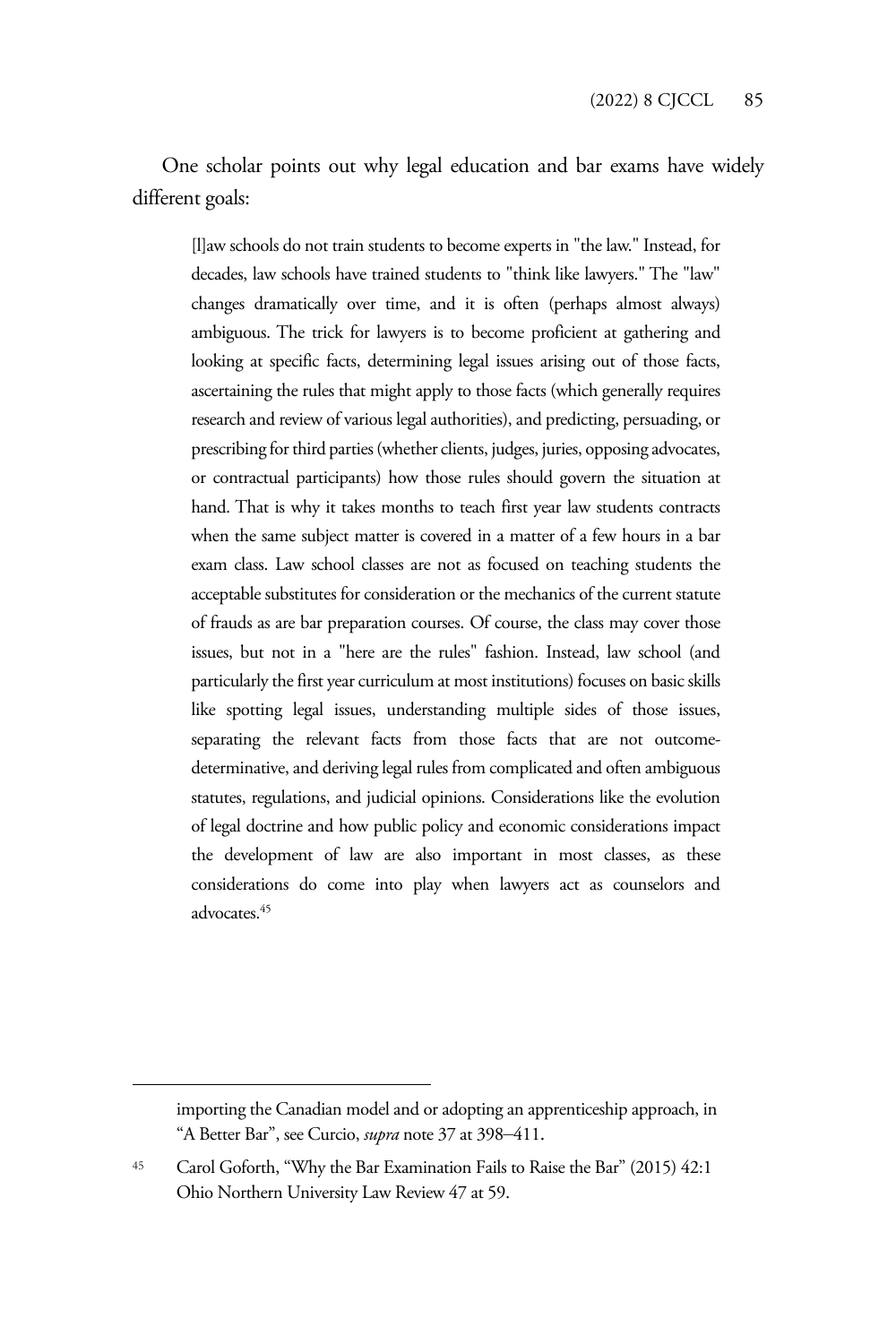#### **III. The Law School Curriculum and Its Position with Regard to Competencies Prior to the Pandemic**

One of the defenses supporters of bar exams raise is that they test competencies of law school graduates in a uniform way. This argument presupposes that the bar exam also tests skills that the law school curriculum does not. In effect, the argument is that the bar exam, through essays and multiple-choice questions, tests doctrine, critical thinking, and other skills in a closed book setting that about 200 accredited law schools with varying curricula might not, given that those schools have generally settled on a set of core courses but different goals and audiences. The asserted purpose of a state bar exam is to set legal standards to protect the consumers of a particular jurisdiction. The purpose of a law school, whether private or public, is to serve the school's mission, which includes educating the students, serving the school's faculty, and seeing to the needs of alumni and community.46

U.S. law schools today generally share a minimal set of core standards, based on ABA requirements.<sup>47</sup> Bar exams test general areas of law; thus, law graduates tend to have studied roughly the same doctrine. However, to the extent that specific jurisdictions might also decide to test certain areas of law, they specify those areas, and many law students (but not all) will have decided at some point that they want to take the bar exam in those jurisdictions and will have taken specific courses that prepare them for the bar exam in those jurisdictions.<sup>48</sup>

<sup>47</sup> See ABA Standards, *supra* note 15 at 301–303.

<sup>48</sup> The ABA requires law students to complete 83 credits in order to graduate. See *ibid* at 311. LSU Law Center requires as many as 94 credits. Other standards

<sup>46</sup> Law schools generally post their mission statements on their websites or in their catalogs. See Irene Scharf and Vanessa Merton, "Table of Law School Mission Statements" (2016), online: *Scholarship Repository at the University of Massachusetts School of Law*  <scholarship.law.umassd.edu/cgi/viewcontent.cgi?article=1174&context=fac\_p ubs>.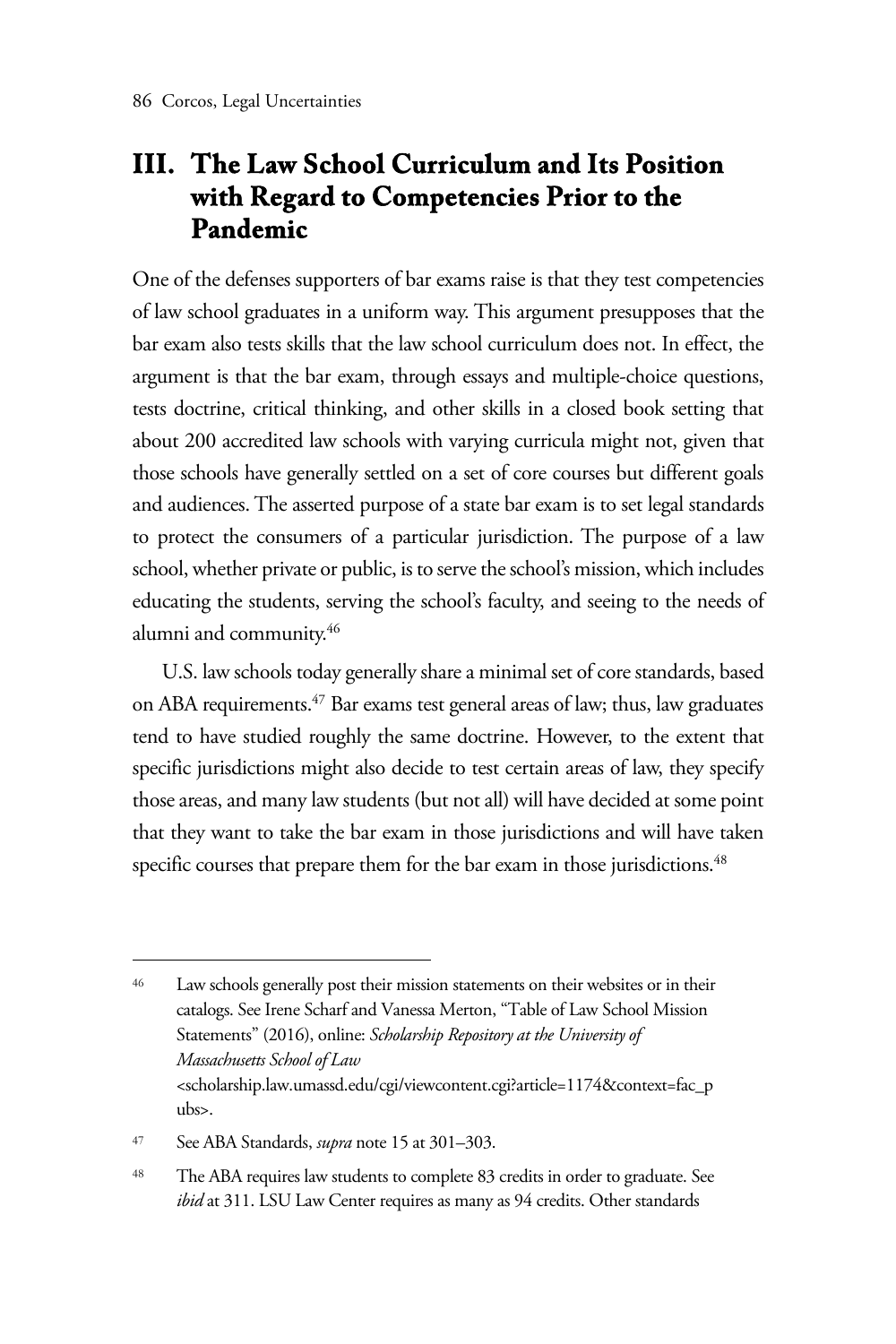If students have not taken a particular area tested on the bar exam they plan to take, they rely on the bar exam review course they take in preparation for that bar exam. The bar exam for a particular jurisdiction thus tests all the examinees on the same material regardless of where they earned their law degrees.49 Because of the 'gatekeeping function' that bar exams provide and the different missions of the exam and the law school, there can be a mismatch between what students learn in law school and what the bar examiners expect them to produce on the exam.50 Faculty at a number of law schools admit that they struggle with whether they have a primary or substantial responsibility to 'teach to the bar', or whether they should be helping students and graduates prepare for life in practice.<sup>51</sup>

govern how many and under which circumstances students may transfer credits or earn credits at other institutions.

- <sup>49</sup> Bar examiner websites indicate the areas that the exam for that jurisdiction covers. See *e.g.* "The Florida Bar Exam" (28 August 2020), online: *Florida Board of Bar Examiners*  <www.floridabarexam.org/web/website.nsf/52286AE9AD5D845185257C070 05C3FE1/125BA5AFD5EB7D2385257C0B0067E748>.
- <sup>50</sup> One of the more scrutinized aspects of the bar exam is the 'cut score', or the passing score, on the exam. Some jurisdictions have maintained a relatively high score, which critics say reflects a desire to prevent a high number of successful applicants rather than an accurate measure of competency. See Debra Cassens Weiss, "Several States Consider Lowering Cut Scores on Bar Exams, Making It Easier to Pass" (29 March 2021), online: *ABA Journal*  <www.abajournal.com/news/article/several-states-consider-lowering-cut-scoreson-bar-exam-making-it-easier-to-pass>. California's cut score is one that attracts particular attention. See Joan W Howarth, "The Case For a Uniform Cut Score" (2018) 42:1 The Journal of the Legal Profession 69.
- <sup>51</sup> Most faculty at the top tier (T14) law schools do not have this worry. They assume that their students will pass any bar, and they consider that their mission is to train elite lawyers, future judges, and future scholars. Again, the debate over what law schools should be teaching is beyond the scope of this article, but it is a current one and could be more prominent if jurisdictions move to eliminate the bar exam. If the bar exam were to disappear wholly or partially, what law schools teach might become an issue for law graduates at various schools who cross geographic boundaries. On teaching to the bar, see Emmeline Paulette Reeves, "Teaching to the Test: The Incorporation of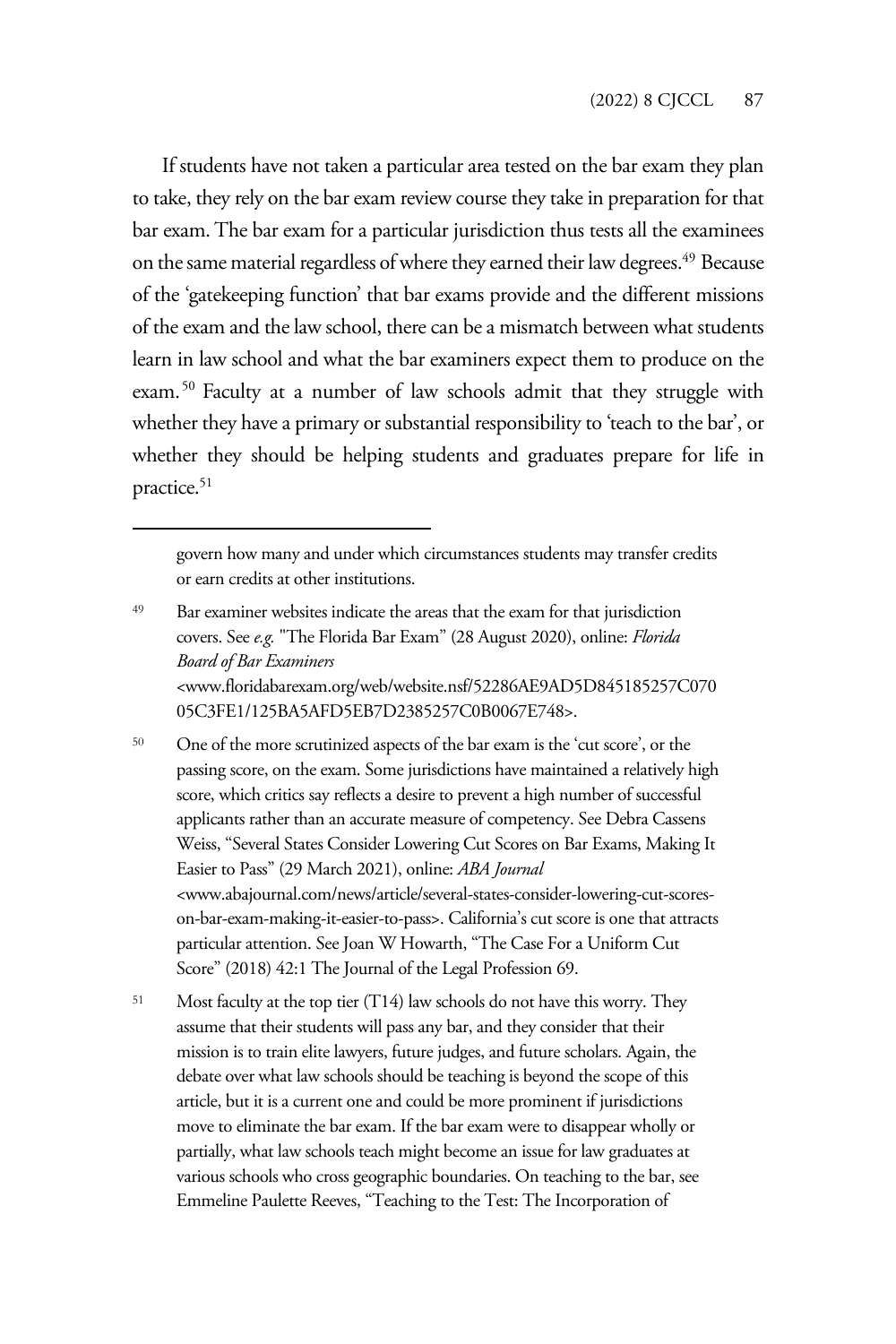#### 88 Corcos, Legal Uncertainties

Other changes that schools might consider include a move to change the law school curriculum to reflect not just doctrinal learning but also specific practice ready skills that lawyers need. To be fair, law schools have been making these changes for some time, as a response to the MacCrate Report and other studies of the traditional law school curriculum.52 The bar exam does not really test practice ready skills, except to the extent that they assist examinees in answering doctrinal questions.<sup>53</sup> That is, it does not test in-person client negotiation or interviewing, for example. However, employers generally agree that they want recent graduates to have these 'practice ready skills', if only because one can look up doctrine. The practice of law itself is open book. As we practice law, we do learn the law. It does save time when we know the doctrine, and we are wise to learn the doctrine we are likely to use routinely. But, unless we are actually in court, we normally have some time to look up the law before pronouncing on it. It might be more helpful to create a curriculum that develops (1) critical thinking skills; (2) legal research skills; (3) legal writing skills; (4) dispute resolution skills; (5) client interviewing and counseling skills; and (6) law management skills. The shift to providing these skills began shortly after the ABA issued the MacCrate Report, which lists and emphasizes the importance of these skills.54 One section of the MacCrate Report lists a Statement of Skills

<sup>53</sup> See Curcio, *supra* note 37 at 371. Curcio is less generous:

Elements of Bar Preparation in Legal Education" (2015) 64:4 The Journal of Legal Education 645.

<sup>&</sup>lt;sup>52</sup> A large bibliography exists of materials devoted to reactions to the MacCrate Report. See for example as an early response the frequently cited John Costonis, "The MacCrate Report: Of Loaves, Fishes, and the Legal Education" (1993) 43:2 The Journal of Legal Education 157. See also Russell Engler, "From 10 to 20: A Guide to Utilizing the MacCrate Report Over the Next Decade" (2003) 23:2 Pace Law Review 519.

<sup>[</sup>e]ven if one accepts the contention that the bar exam should test only for basic skills unique to lawyers, the existing bar exam still fails to test for the ability to do legal research and to read and comprehend judicial opinions, statutes, and other sources of the law, all skills also unique and critical to lawyers.

<sup>54</sup> MacCrate Report, *supra* note 8.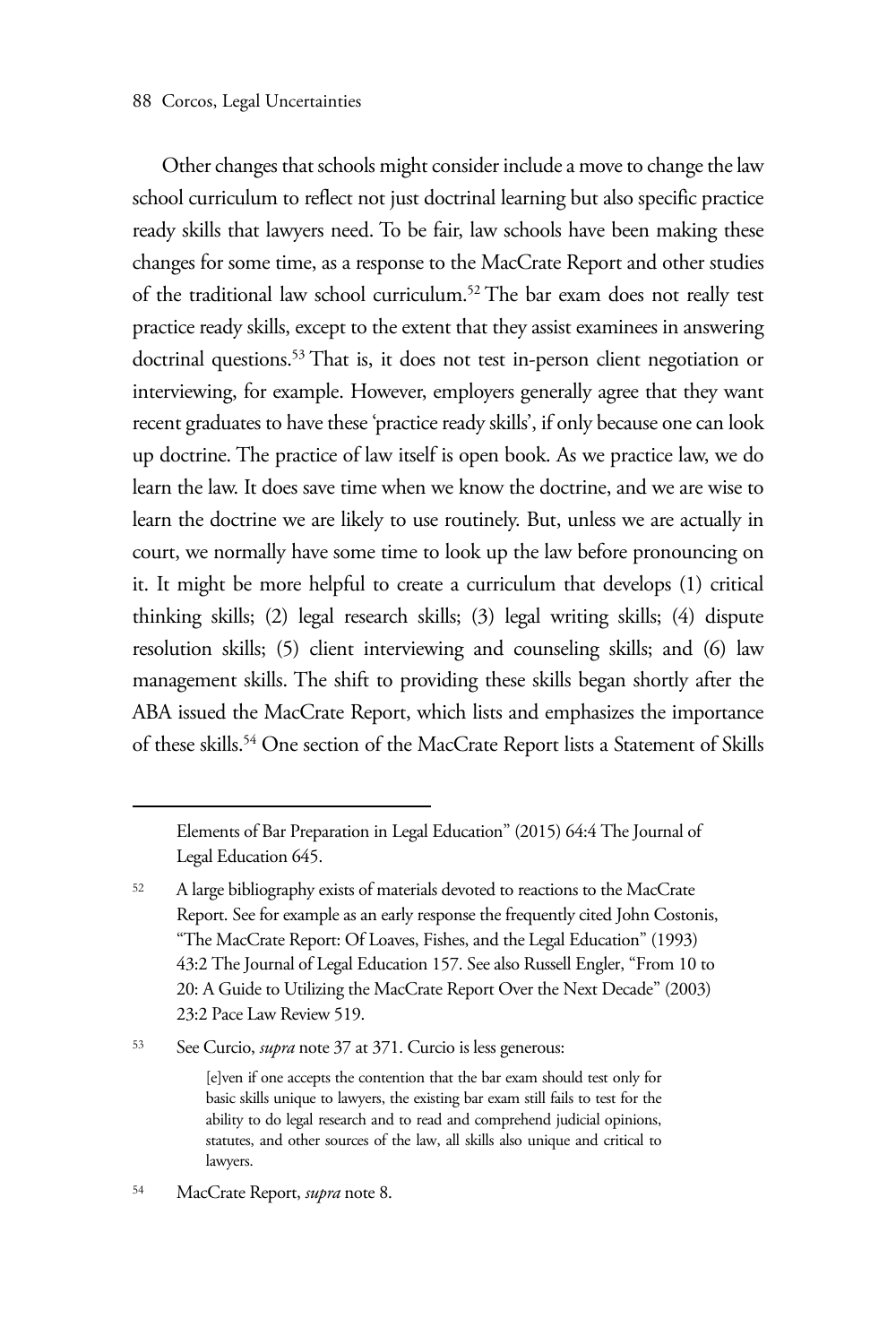and Values "desirable for practitioners to have".<sup>55</sup> However, the Task Force which put together the MacCrate Report noted that it does not purport to present a definitive list of those skills and values. Instead, the Task Force hoped that the profession itself will begin the process of discussing which skills and values lawyers should have.<sup>56</sup>

The Task Force lists a number of skills as fundamental for law schools to provide in the curriculum.57 It also lists the following values as fundamental for law school students to acquire during their training: (1) "provision of competent representation"; (2) "striving to promote justice, fairness and morality"; (3) "striving to improve the profession"; and (4) "professional self-development".58 Law schools frequently recommend these skills for students interested in pursuing a law degree.59

As one could expect, members of the academy and the bar had strong opinions about the MacCrate Report. In an article published in 2002, Russell Engler assessed the MacCrate Report's effects as well as reactions to it.<sup>60</sup> He pointed out that among the critics were law school deans (worried about cost

<sup>55</sup> *Ibid* at 123.

<sup>56</sup> *Ibid* at 123–24.

<sup>57</sup> *Ibid* at 138–40. The MacCrate Report lists the following as skills: "problem solving, legal analysis and reasoning, legal research, factual investigation, communication, counseling, negotiation, litigation and alternative disputeresolution procedures, organization and management of legal work, and recognizing and resolving ethical dilemmas".

<sup>58</sup> *Ibid* at 140–41.

<sup>59</sup> See *e.g.* Michigan State University College of Law, "Core Skills for Law School" (2021), online: <perma.cc/3AZA-VKCM>; University of California, Berkeley "Law School — Skills for Law School" (2021), online: <career.berkeley.edu/Law/LawSkills>. See also American Bar Association, "Legal Education & Admissions to the Bar. Pre-Law: Preparing for Law School" (2021), online: *ABA*  <www.americanbar.org/groups/legal\_education/resources/pre\_law/>.

<sup>60</sup> Russell Engler, "The MacCrate Report Turns 10: Assessing Its Impact and Identifying Gaps We Should Seek to Narrow" (2002) 8:1 The Clinical Law Review 109.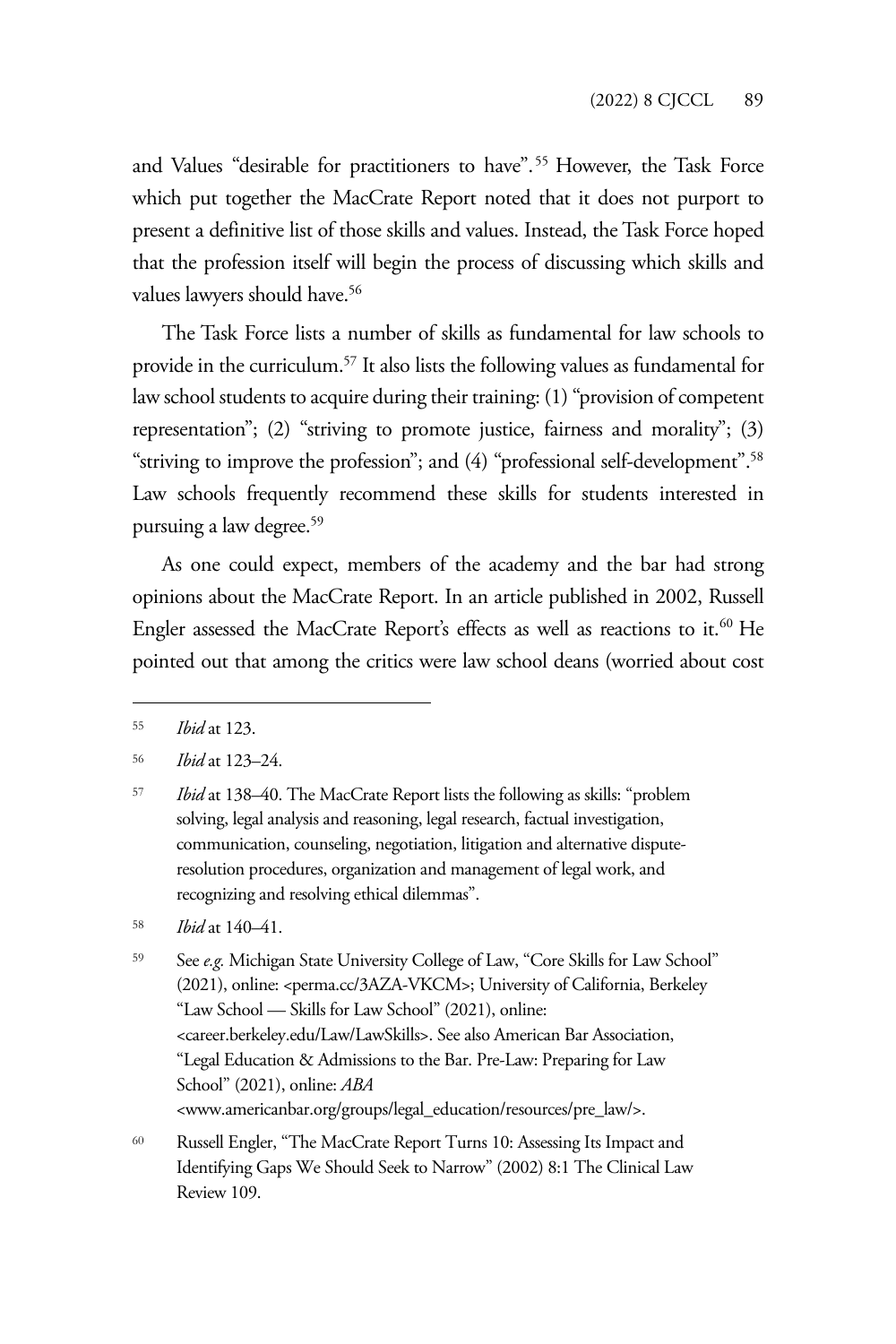and perceived critiques of the academic model), doctrinal faculty (worried about constraints on academic freedom), and, somewhat surprisingly, clinical teachers (concerned that externships and simulation courses might displace clinics, and legal research and writing teachers ).61 Some critics focused on the MacCrate Report's failure to identify whether the skills and values were those that a graduating student should possess at the point of graduation or whether they were those that a lawyer should have the means to acquire at some point, yet unidentified, after graduation.<sup>62</sup>

In 2007, another report, "Educating Lawyers: Preparation for the Profession of Law", appeared.63 In 2013, the Committee on the Professional Educational Continuum, Section on Legal Education and Admissions to the Bar, issued a report assessing the MacCrate Report's influence. 64 Both of these reports amplified the MacCrate Report's suggestions that legal education should prepare for change in the legal profession in order to address the need for practice-ready law graduates.

One cannot doubt, however, that the MacCrate Report, discussion of the MacCrate Report, follow-up reports, and discussion of those reports have engendered lively discussion of the traditional law school curriculum and of the bar exam, and whether the exam truly tests readiness to practice. The pandemic, and the changes that it forced upon bar examiners to modify or eliminate the exam temporarily, have further focused attention on it as the last hurdle that

63 Sullivan, *supra* note 9.

<sup>61</sup> *Ibid* at 119.

<sup>62</sup> Jonathan Rose, "The MacCrate Report's Restatement of Legal Education: The Need for Reflection and Horse Sense" (1994) 44:4 The Journal of Legal Education 548 at 556–57.

<sup>64</sup> Dean Mary Lu Bilek et al, "Twenty Years After the MacCrate Report: A Review of the Current State of the Legal Education Continuum and the Challenges Facing the Academy, Bar, and Judiciary" (12 March 2013) *American Bar Association*.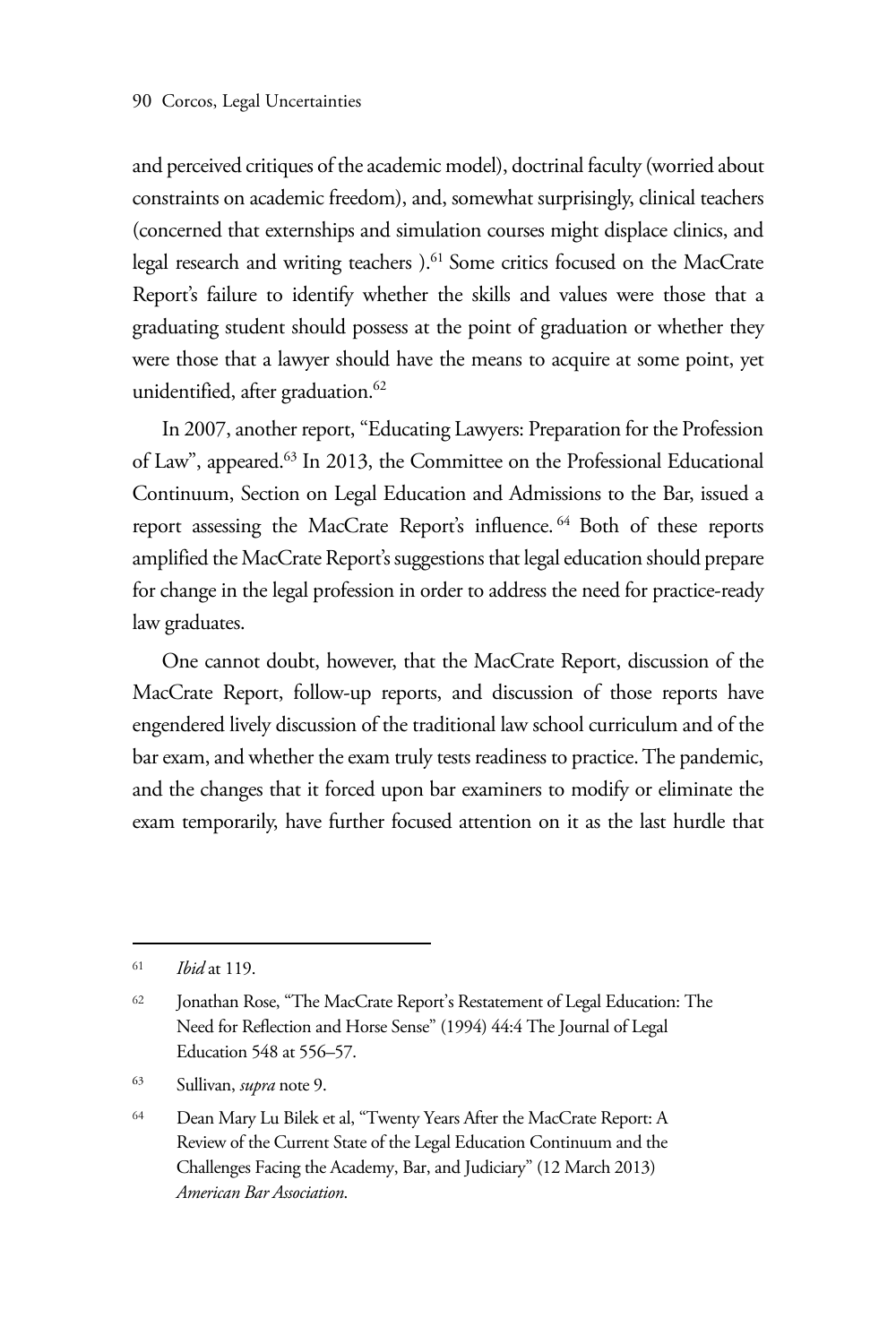would-be lawyers must clear in their initial search for admission to the bar in any jurisdiction in the United States.<sup>65</sup>

### **IV. The Effects of the Pandemic**

#### **A. The Impact of COVID-19 on In-Person Legal Education and Bar Exams**

Law schools all over the United States shut down quite suddenly because of the rapid and unexpected spread of COVID-19, just as they did around the world.<sup>66</sup> Like their counterparts everywhere, U.S. law school administrators, faculty, staff, and students moved from the familiar in-person environment to an online environment, for which nearly all had some but not complete preparation.<sup>67</sup>

<sup>67</sup> Assessments and critiques of the types of online techniques that faculty decided to use began almost immediately, even though these faculty had little time to select such techniques and tools, and almost no training in them. See *e.g.* Alanna Gillis & Laura M Krull, "COVID-19 Remote Learning Transition in Spring 2020: Class Structures, Student Perceptions, and Inequality in College Courses" (2020) 48:4 Teaching Sociology 283.

 Law schools, unlike other schools, have relatively few educational objectives that require in-person learning and performance. While in-person learning is preferable, faculty, staff, and students can adapt most types of classes to remote learning if they need to. Clinical programs and externships tend to be the exceptions. Some law faculty have begun to share their pedagogical techniques for making the most of remote teaching and technology. See *e.g.* Columbia Law School, "Socratic Zooming: Faculty Weigh In on Teaching Remotely" (27 April 2020), online: *Columbia Law School* 

<www.law.columbia.edu/news/archive/socratic-zooming-faculty-weighteaching-remotely>. Some faculty point out some positive attributes of remote learning, including the opportunity to have students participate in teaching and prepare hypotheticals outside of class. Note that faculty could have and could now use these techniques in traditional (in-person) classes, as well.

Film, dance, photography, and health (dentistry, medicine) are examples of educational programs that had more difficulty making the transition to remote

<sup>65</sup> Again, the only exception is Wisconsin, and only for Wisconsin law school graduates.

<sup>66</sup> Zena Olijnyk, "Law Schools Adjust As COVID-19 Shifts Classes Online" (10 December 2020) *Canadian Lawyer Magazine*.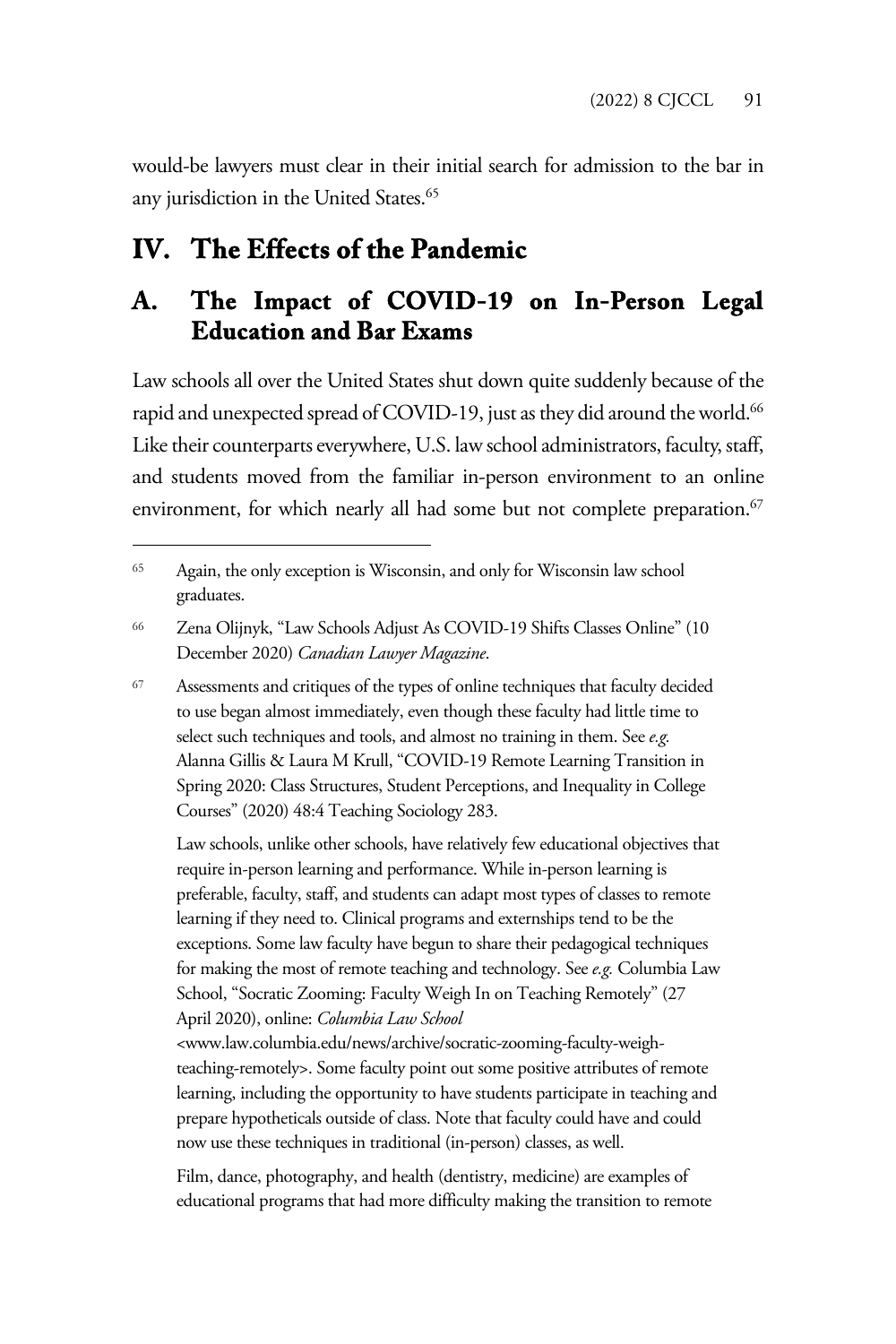Although some U.S. law schools had a somewhat robust online presence because they had been developing online programs for some time,<sup>68</sup> even those schools struggled to expand their entire program in a few days to accommodate the demands of the spring 2020 semester.<sup>69</sup> In addition, the ABA, the accrediting agency which the U.S. Department of Education recognizes as the only one to accredit U.S. law schools, had to make decisions swiftly about its existing limitations on remote learning in order to make certain that law schools teaching through Zoom or another remote method<sup>70</sup> did not inadvertently put their students at risk of losing credit for those courses and themselves at risk of losing accreditation. The then current standard, ABA Standard 306, allowed accredited law schools to offer up to one-third of their credits online.<sup>71</sup>

- <sup>68</sup> A number of US law schools offer advanced degrees online. For example, the University of Alabama School of Law has offered an online LLM in tax for a number of years. See University of Alabama, "Online LLM Concentration in Taxation" (2021), online: *The University of Alabama*  <www.law.ua.edu/llmdegrees/taxation/>.
- <sup>69</sup> The US Department of Education recognizes the ABA under US, *Code of Federal Regulations,* c 34, s 602 (2022). See also US Department of Education, "Accreditation", *supra* note 11.
- <sup>70</sup> Note that law schools, as well as universities, were already discussing remote learning and asynchronous learning prior to the pandemic. Much of the discussion involved the 'flipped classroom'. See *e.g.* William R Slomanson, "Blended Learning: A Flipped Classroom Experiment" (2015) 64:1 Journal of Legal Education 93.
- <sup>71</sup> ABA Standards, *supra* note 15 at 306:
	- [d]istance Education.
	- (a) A law school may offer credit toward the J.D. degree for study offered through distance education consistent with the provisions of this Standard and Interpretations of this Standard. Such credit shall be awarded only if the academic content, the method of course delivery, and the method of evaluating student performance are approved as part of the school's regular curriculum approval process.

learning. See Lilah Burke, "The Big Transition" (31 March 2020) *Inside Higher Education*. What works more effectively for the student can depend on the goals of the student, the instructor, and the program. See Miranda Cyr, "Online vs In-Person Classes" (2021) *College Times*.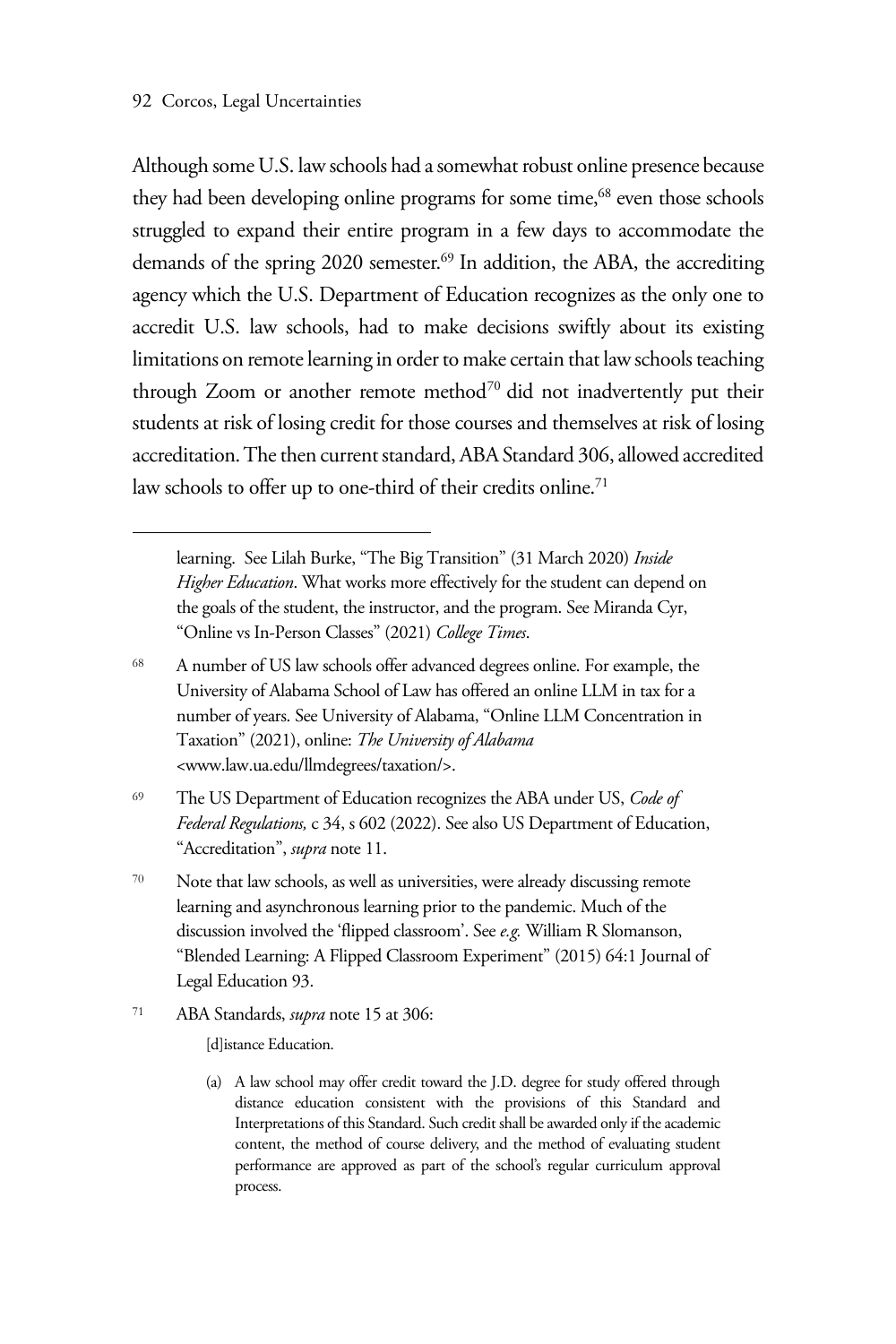The ABA issued a guidance memo in February 2020 regarding emergencies and disasters that served as a precursor to its later decisions regarding Standard 306. 72 In the memo, the ABA noted that law schools could use distance learning:

as a good solution to emergencies or disasters that make the law school facilities unavailable or make it difficult or impossible for students to get to the law school. A law school that explores that way of delivering its J.D. program to accommodate students in response to an emergency or disaster must consider

- (1) technological transmission, including Internet, open broadcast, closed circuit, cable, microwave, or satellite transmission;
- (2) audio or computer referencing;
- (3) video cassettes or discs; or
- (4) correspondence.
- (c) A law school may award credit for distance education and may count that credit toward the 45,000 minutes of instruction required by Standard 304(b) if:
	- (1) there is ample interaction with the instructor and other students both inside and outside the formal structure of the course throughout its duration; and
	- (2) there is ample monitoring of student effort and accomplishment as the course progresses.
- (d) A law school shall not grant a student more than four credit hours in any term, nor more than a total of 12 credit hours, toward the J.D. degree for courses qualifying under this Standard.
- (e) No student shall enroll in courses qualifying for credit under this Standard until that student has completed instruction equivalent to 28 credit hours toward the J.D. degree.
- (f) No credit otherwise may be given toward the J.D. degree for any distance education course.
- <sup>72</sup> See American Bar Association., "Managing Director's Guidance Memo Emergencies and Disasters February 2020" (2020), online (pdf): *ABA*  <www.americanbar.org/content/dam/aba/administrative/legal\_education\_and\_ admissions\_to\_the\_bar/20-feb-guidance-on-disasters-and-emergencies.pdf>.

<sup>(</sup>b) Distance education is an educational process characterized by the separation, in time or place, between instructor and student. It includes courses offered principally by means of: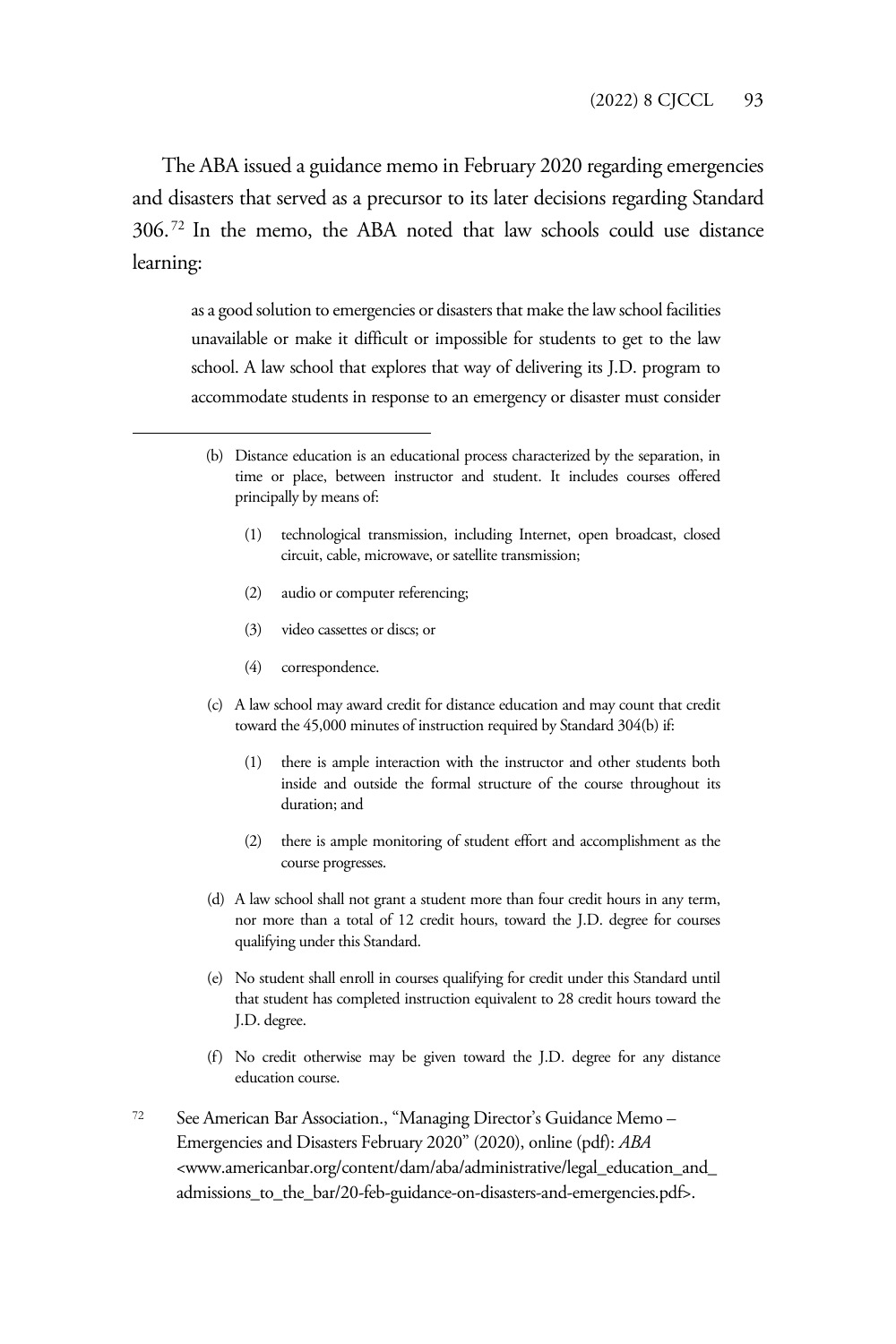whether the distance learning is appropriate for that course, whether the course was designed for or can easily be accommodated to that method or delivery, whether the faculty member has the experience and training needed to deliver a distance education course meeting the requirements of the Standards, whether the school has the technological capacity (in general and in the context of the disaster or emergency) to support that form of instruction, and whether students have or can be provided with the technology needed to access the course. Simply moving a classroom-based course to a video conference call or to a school's learning management system that supports other courses may be relatively easy, but unless factors such as those set out above have been considered, may not be an appropriate accommodated compared to, for example, adding extra days to the term when a regular schedule can be resumed.73

This memo offered guidance to schools facing temporary disruptions such as those caused by major winter storms or hurricanes. Those disruptions normally clear up in a few days or weeks.<sup>74</sup> Once it became clear that the

<sup>73</sup> *Ibid*.

<sup>74</sup> Note, however, that Hurricane Katrina (2005) forced the New Orleans law schools, Tulane and Loyola, to close for the fall semester 2005; many faculty and students relocated from New Orleans for that semester to other parts of Louisiana or the country. The University of Houston Law Center took in most, if not all, Loyola students, although some relocated to LSU Law Center and Southern Law Center. Tulane Law students went to a number of law schools, including the University of California, Berkeley, School of Law (then called Boalt Hall), Boston University Law School, and various other law schools in California.

See "Hurricane Katrina: 20 Tulane Law Students Start Classes at Boalt" (7 September 2005), online: *Berkeley Law* 

<sup>&</sup>lt;www.law.berkeley.edu/article/hurricane-katrina-20-tulane-law-students-startclasses-at-boalt/>; Rebecca Lipchitz, "More Than 200 Tulane Students Register at BU" (8 September 2005), online: *BU Today*

<sup>&</sup>lt;www.bu.edu/articles/2005/more-than-200-tulane-students-register-at-bu/>; Diane Curtis, "Back to School at Tulane Law" (February 2006), online: *California Bar Journal* 

<sup>&</sup>lt;archive.calbar.ca.gov/archive/Archive.aspx?articled=73755&categoryld=73746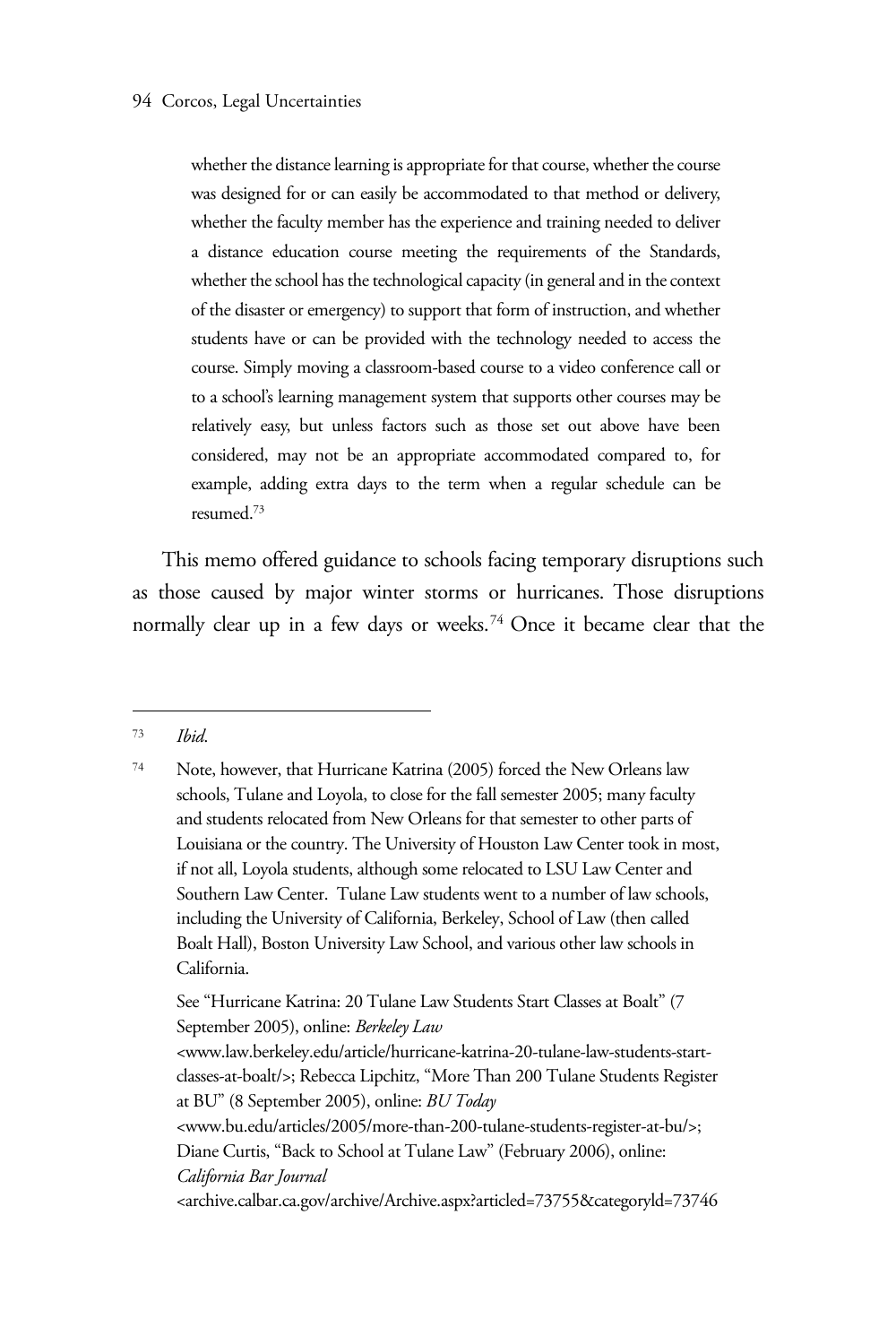coronavirus pandemic would cause major disruptions in law school scheduling across the United States for months, the ABA revisited its distance learning guidelines. At its summer 2020 meeting, the ABA deleted Standard 306 and merged it with Standard 105.75 It also changed the language of Rule 2, which permits the Council to "grant or deny applications for variances" to law schools, which the ABA accredits.76

In parallel, the NCBE moved to issue guidance to the various jurisdictions administering bar exams across the United States.<sup>77</sup> It issued a White Paper in April 2020, which looked at the possibilities open to 2020 law school graduates who could not take the July bar exam in-person.<sup>78</sup>

&month=2&year=2006> (listing other schools which took in Tulane Law students including Stanford and UCLA).

<sup>75</sup> See Stephanie Francis Ward, "Law Schools Should Have Flexibility In Responding To "Extraordinary Circumstances," ABA House of Delegates Says" (3 August 2020), online: *ABA Journal*  <www.abajournal.com/news/article/various-legal-ed-proposals-approved-byaba-house-of-delegates>. For the text of the new Standard 105, see ABA Standards, *supra* note 15 at 7.

[d]evelop and produce the licensing tests used by most US jurisdictions for admission to the bar: the Multistate Bar Examination (MBE), the Multistate Essay Examination (MEE), and the Multistate Performance Test (MPT); coordinate the Uniform Bar Examination (UBE), which results in score portability; develop the Multistate Professional Responsibility Examination (MPRE) required for admission to the bar by most US jurisdictions; score the MBE and the MPRE and report scores to the jurisdictions.

This is in addition to a range of other services provided by the NCBE. See National Conference of Bar Examiners, "About" (2021), online: *NCBE*  <www.ncbex.org/about/>.

<sup>78</sup> See National Conference of Bar Examiners, "Bar Admissions During the COVID-19 Pandemic: Evaluating Options for the Class of 2020" (9 April

For more about the effects of Hurricane Katrina on Loyola Law School (New Orleans), see Brian Huddleston, "A Semester in Exile; Experiences and Lessons Learned During Loyola University New Orleans Fall 2005 Hurricane Katrina Relocation" (2007) 57:3 Journal of Legal Education 319.

<sup>76</sup> ABA Standards, *supra* note 15 at 51.

<sup>77</sup> As it indicates on its website, the staff of the NCBE: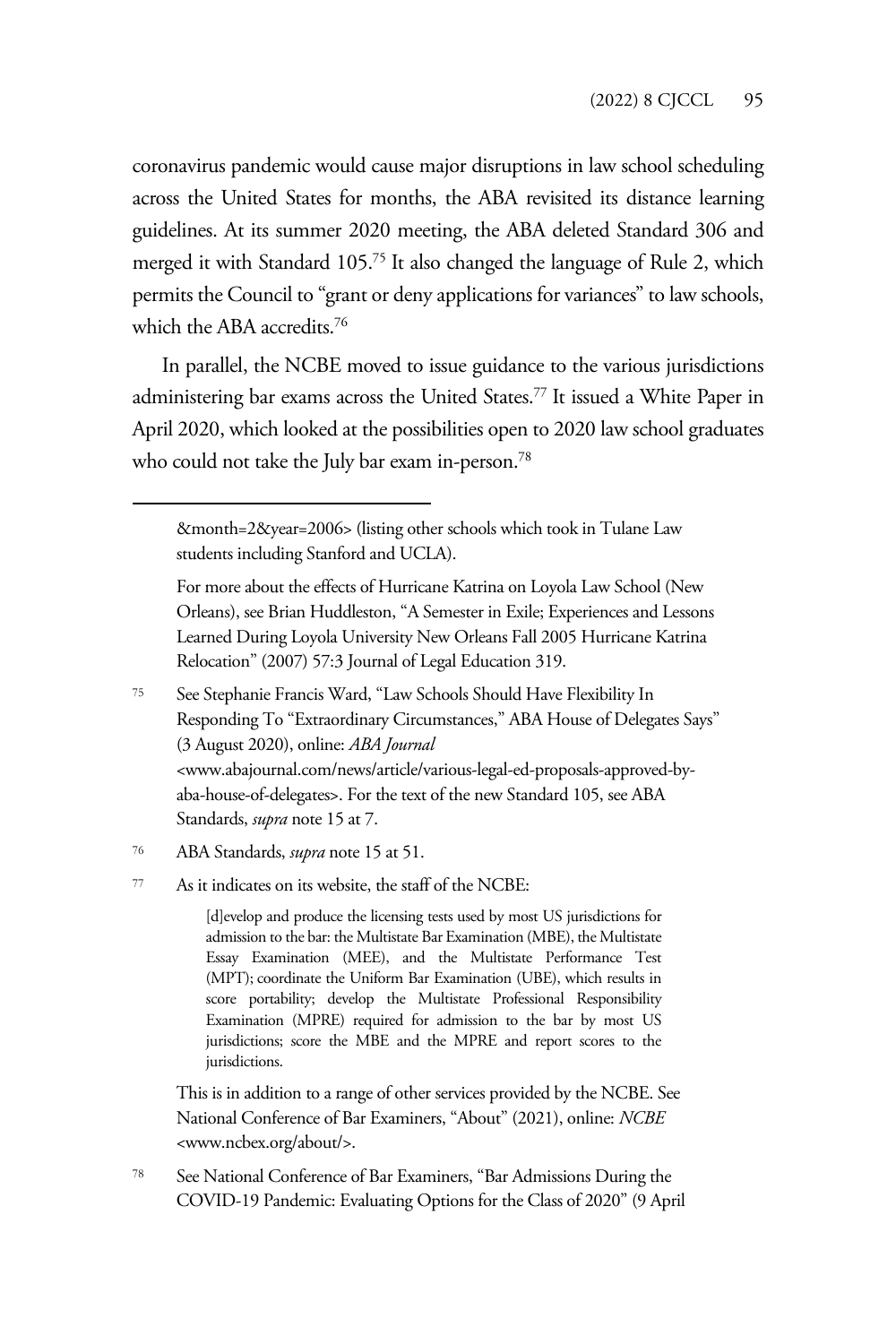Several scholars moved to offer ways to assess possible responses to administration of the bar exam in a pandemic, as well:

[m]edical experts advise that at least some of these restraints will continue for 18 months or more—until a vaccine is developed, tested, and administered widely. It is possible that localities will be able to lift some of these restrictions (such as lockdowns and school closures) intermittently during those months, but other restraints (social distancing, limits on large gatherings) are likely to continue for a year or more.

Under these conditions, jurisdictions will not be able to administer the July 2020 bar exam in the usual manner. Even if some of the most rigorous restrictions have been lifted by July 28, prohibitions on large gatherings are likely to remain. Attempting to administer the bar exam to hundreds of test takers in a single room would endanger the test takers, staff administering the exam, and the public health. The variation in jurisdictional outbreaks and public health responses may also compromise the ability to set a single test date across the country.

At the same time, it is essential to continue licensing new lawyers. Each year, more than 24,000 graduates of ABA-accredited law schools begin jobs that require bar admission. The legal system depends on this yearly influx to maintain client service. The COVID-19 crisis, moreover, will dramatically increase the need for legal services, especially among those who can least afford those services. We cannot reduce entry to the profession at a time when client demand will be at an all-time high.79

The paper listed a number of options for bar examiners, most of which many jurisdictions adopted in some fashion: (1) postponement; (2) online exams; (3) small-group exam administration; (4) emergency diploma privilege; (5) emergency diploma privilege-plus (diploma privilege plus completion of some

<sup>2020),</sup> online (pdf): *NCBE* <thebarexaminer.ncbex.org/wpcontent/uploads/Bar-Admissions-During-the-COVID-19-Pandemic\_NCBEwhite-paper.pdf>.

<sup>79</sup> Claudia Angelos et al, "The Bar Exam and the COVID-19 Pandemic: The Need for Immediate Action" (2020) 1:1 Scholarly Works 1284.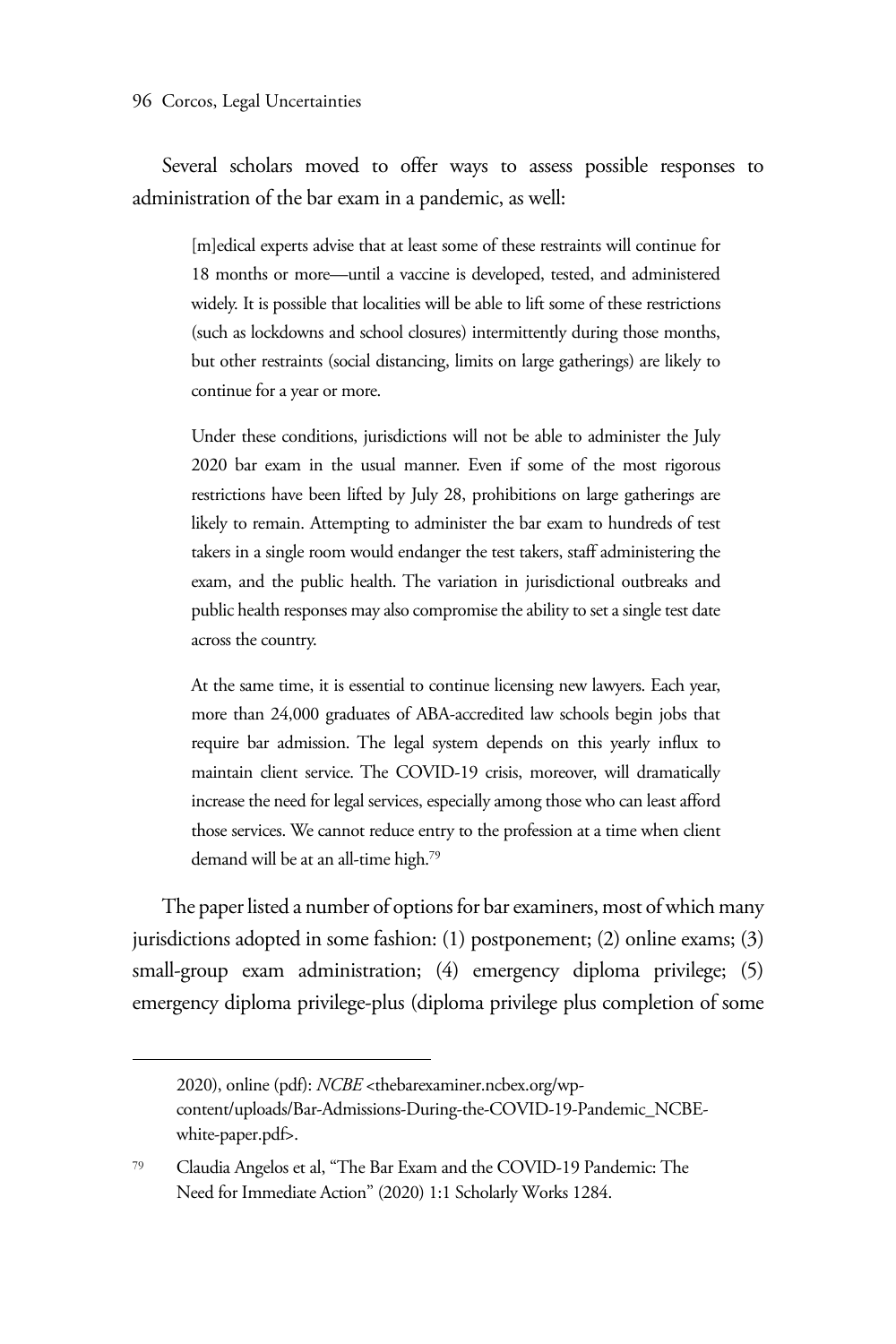additional credentials); and  $(6)$  supervised practice.<sup>80</sup> In particular, the authors of the paper pointed out that supervised practice, the sixth option, could allow graduates from any state to practice across state lines.<sup>81</sup> These options include types of credentialing that put more emphasis on legal education, including skills acquired before graduation, and training acquired after graduation, and less on the bar exam credential. Thinking about relying less on the bar exam and its associated requirements<sup>82</sup> as the ultimate signifier of readiness for practice had entered the debate.

Quite naturally, state bar examiners and state supreme courts, responsible for administering bar exams and admitting new attorneys, did not want to overreact to the possibility that the virus was more out of control, as it ultimately turned out to be. In the months of March, April, and May, institutions and law schools wanted to take measures to prepare for the July bar exam period, and then see what follow-up, if any, might be necessary for the rest of the year. Early changes in some states included preparations to administer the bar at additional locations, thus cutting down on the possibility that many hundreds of candidates would be exposed in large venues and hotels as they stayed overnight for a traditionally multi-day exam.<sup>83</sup> As the extreme situation became clear, however, some bar examiners began to understand that cancelling or radically changing the nature of the administration of the bar exam were the only options to a traditional in-person bar exam.

Louisiana was the first state to cancel both in-person and online bar exams. On July 15, 2020, it canceled its modified one-day exam, which it had planned to administer on July 27.<sup>84</sup> It had already changed its traditional three-day exam

<sup>84</sup> See Dana DiPiazza, "Louisiana Bar Exam Canceled Due to Increase in COVID-19 Cases Statewide" (15 July 2020) *WBRZ*. On September 24, 2020, the NCBE provided an updated list of canceled, remote, and in-person bar

<sup>80</sup> *Ibid* at 3–7.

<sup>81</sup> *Ibid* at 7.

<sup>82</sup> For example, the character and fitness examination.

<sup>83</sup> See *e.g.* Trina S Vincent, "Louisiana Court Update" (8 May 2020) *Louisiana Supreme Court News*.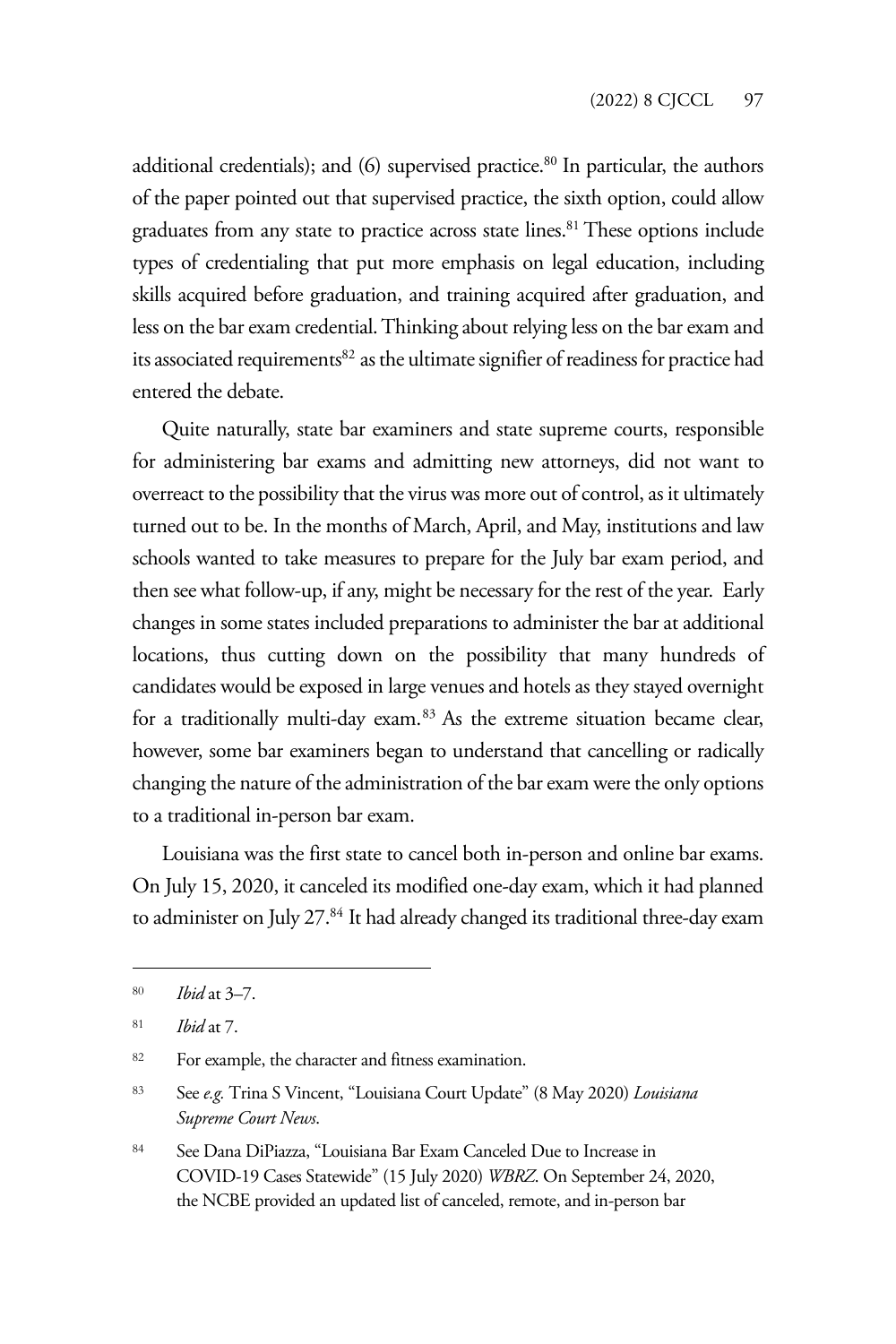to a one-day format; it abandoned that exam and offered a type of diploma privilege to graduates of the four Louisiana law schools instead.85 The Court noted that it would admit otherwise "qualified candidates" if they completed 25 hours of continuing legal education and the Louisiana State Bar Association's mentoring program by the end of December 2020.<sup>86</sup> Other states followed suit. Delaware cancelled its exam on July 24 and allowed 2020 graduates to practice under temporary licenses, with certain limitations.<sup>87</sup> Other states rescheduled their exams and moved to administer them online. 88 Florida offered its graduates the option of practicing under supervision<sup>89</sup> or taking the bar exam

<sup>86</sup> See US, Supreme Court of Louisiana, Press Release, "Louisiana Supreme Court Announcement Regarding 2020 Bar Examination" (22 July 2020), online: *Louisiana Supreme Court*  <www.lascba.org/news.aspx#:~:text=The%20Louisiana%20Supreme%20Cour t%20(the,24%2C%202020%20has%20been%20cancelled.>.

- <sup>87</sup> US, Supreme Court of Delaware, *In Re Certified Limited Practice Privilege For 2020 Delaware Bar Applicants* (By the Court, 12 August 2020), online: <courts.delaware.gov/rules/pdf/OrderCertifiedLimitedPracticePrivilege2020.pd f>.
- <sup>88</sup> See NCBE, "July 2020", *supra* note 84.
- <sup>89</sup> US, Supreme Court of Florida, *In Re: Covid-19 Emergency Measures Relating to the 2020 Bar Applicants—Creation of the Temporary Supervised Practice Program* (No. AOSC20-80) (By the Court, 24 August 2020), online:

exam administrations by jurisdictions, and those which had refused or accepted requests for diploma privilege. See National Conference of Bar Examiners, "July 2020 Bar Exam: Jurisdiction Information" (24 September 2020), online: *NCBE* <www.ncbex.org/ncbe-covid-19-updates/july-2020-bar-examjurisdiction-information/> [NCBE, "July 2020"].

<sup>85</sup> See US, Supreme Court of Louisiana, *Emergency Order* (By the Court, 22 July 2020), online*: LASC* <www.lasc.org/COVID19/Orders/2020-07- 22\_LASC\_BarExam.pdf>. The four Louisiana law schools are Louisiana State University Law School, Loyola University Law School, New Orleans, Southern University Law Center, and Tulane University School of Law. Washington, Utah, and Oregon had granted emergency diploma privileges in June. See Stephanie Francis Ward, "Oregon Is Third State To Grant Diploma Privilege, While Tennessee Cancels Its July UBE" (30 June 2020), online: *ABA Journal*  <www.abajournal.com/news/article/third-state-agrees-to-temporary-diplomaprivilege-with-some-restrictions>.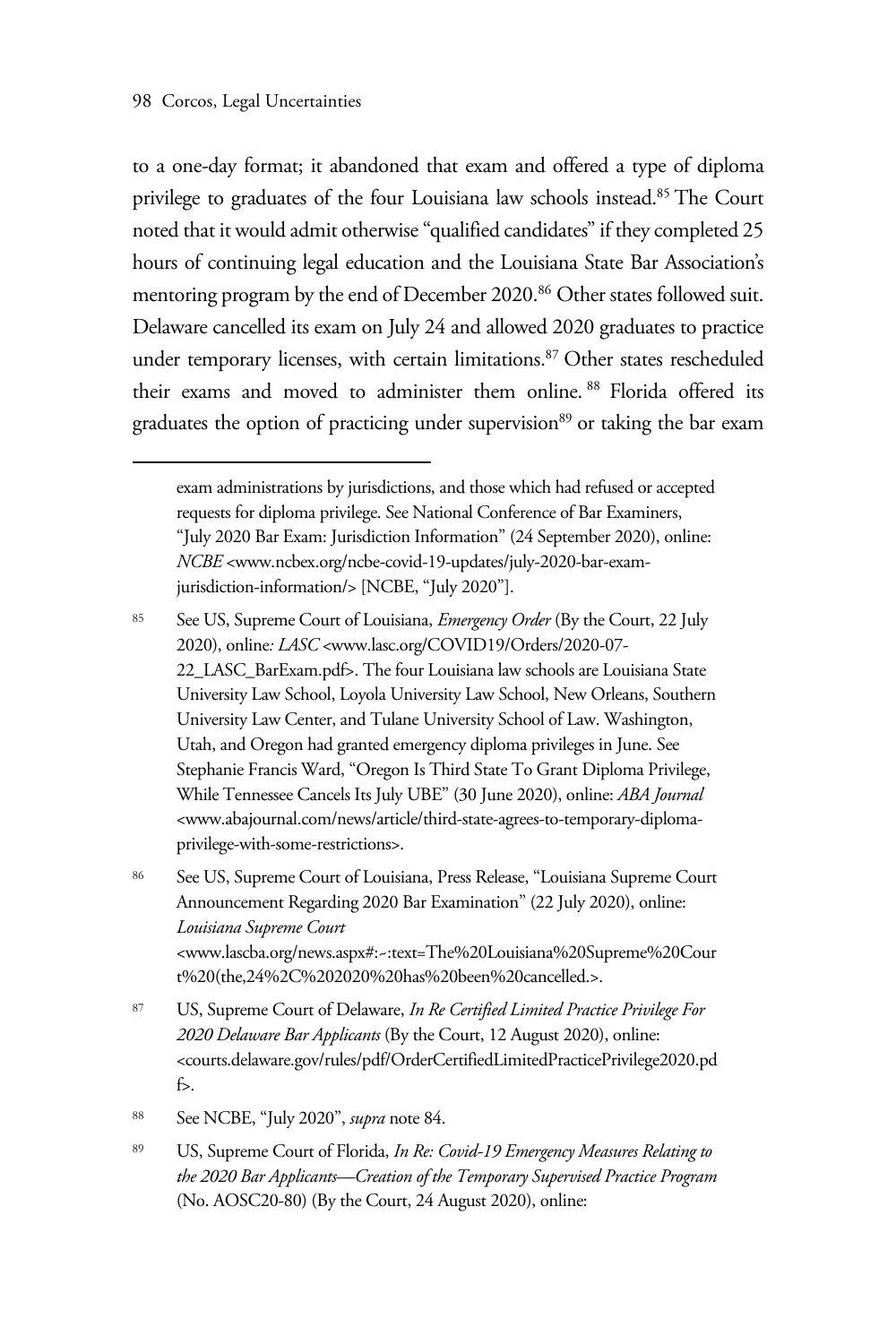online.90 Other jurisdictions created other variations, but some states offered the traditional in-person exam.<sup>91</sup> Overall, law schools seem to have adjusted quickly, and fairly well, to pandemic challenges. Although online teaching is not the preferred environment, legal academics understood quite early that they needed to provide a continuous learning experience for their students, and they provided it within days of the decision to close down campuses in the spring of 2020.92 However, bar examiners delayed decisions, repeatedly made changes, and left examinees with little certainty during the period from May through the fall.<sup>93</sup> As a result, thousands of law graduates failed to take the bar exam during the period as:

[t]he National Conference of Bar Examiners reports that about 38,000 candidates took one of the exams that states offered between July and October 2020. But 46,370 candidates took the July 2019 bar exam. Law schools conferred more JDs in 2020 than in 2019. So why did the number of bar takers plunge by almost one-fifth? Some graduates secured licenses through pandemic-based diploma privileges or supervised practice, but those numbers were small. Most of the missing bar takers are qualified candidates who could not overcome the obstacles that the pandemic and bar examiners placed in their way. 94

<sup>&</sup>lt;www.floridasupremecourt.org/content/download/643402/file/AOSC20- 80.pdf>.

<sup>90</sup> US, Supreme Court of Florida, "Florida Bar Exam Rescheduled for October 13th" (26 August 2020), online: *Florida Supreme Court*  <www.floridasupremecourt.org/News-Media/Court-News/Florida-Bar-Examrescheduled-for-October-13?\_ga=2.209456978.1563396964.1598530659- 2114326372.1598530655>.

<sup>91</sup> See NCBE, "July 2020", *supra* note 84.

<sup>92</sup> Deborah Jones Merritt et al, "Pandemic Bar Exams Left Many Aspiring Lawyers Behind" (6 January 2021) *Bloomberg Daily Tax Report*.

<sup>93</sup> *Ibid*.

<sup>94</sup> *Ibid*.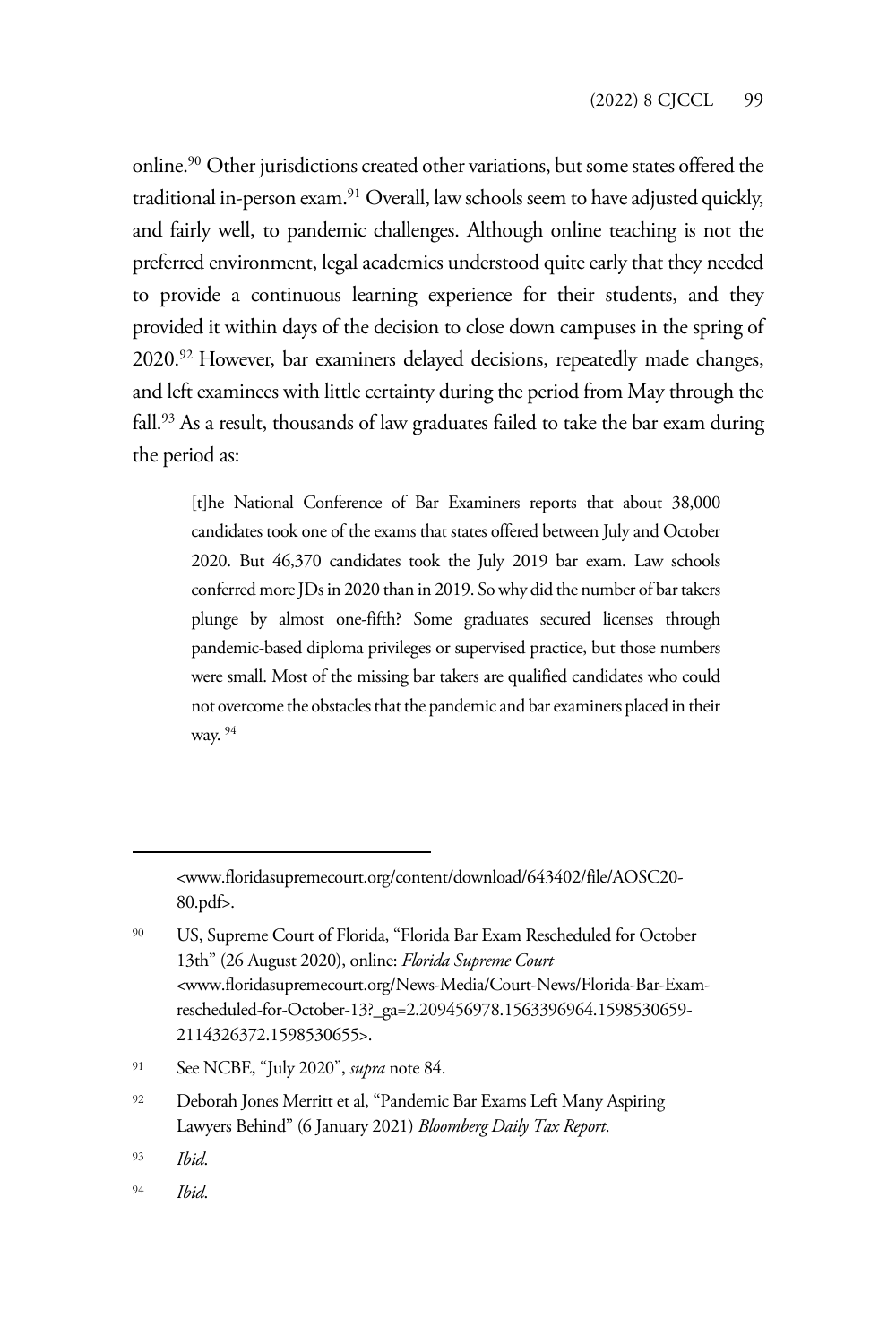The NCBE did not indicate whether these potential candidates simply delayed sitting for the exam or abandoned plans altogether.<sup>95</sup>

The COVID-19 pandemic re-introduced the idea of using diploma privilege (albeit temporarily) to allow spring 2020 law graduates to practice law because of the recognized difficulty of administering in-person or online bar exams. It also brought into focus arguments about the efficacy and usefulness of the exam as a measure of competency.

#### **B. Reactions of Some Spring 2020 Law School Graduates**

Recent graduates began to analyze the impact of COVID-19 on the delay of bar exam administrations quite early. Dillon Harris, then working at the Prince Law Offices, Bechtelsville, PA, 96 described the problems of young graduates attempting to qualify as lawyers in one jurisdiction and transfer passing scores to another jurisdiction that does not offer reciprocity for part or all of the first jurisdiction's exam. <sup>97</sup> In a second blog post, he described the emerging movement toward granting diploma privilege and made clear that he, like other recent graduates, thought this option was a good option given the disarray the pandemic had caused.98

<sup>95</sup> *Ibid*.

<sup>96</sup> See Prince Law Offices PC (2021), online*: Prince Law Offices* <www.princelaw.com/>.

<sup>97</sup> Dillon Harris, "How COVID-19 Has Impacted New Attorney Licensing In PA" (25 June 2020), online: *Prince Law Offices Blog*  <blog.princelaw.com/2020/06/25/how-covid-19-has-impacted-new-attorneylicensing-in-pa/>.

<sup>98</sup> Dillon Harris, "Impact of COVID-19 on New Attorney Licensing Part 2: Diploma Privilege" (2 August 2020), online: *Prince Law Offices Blog*  <blog.princelaw.com/2020/08/02/impact-of-covid-19-on-new-attorneylicensing-part-2-diploma-privilege/>.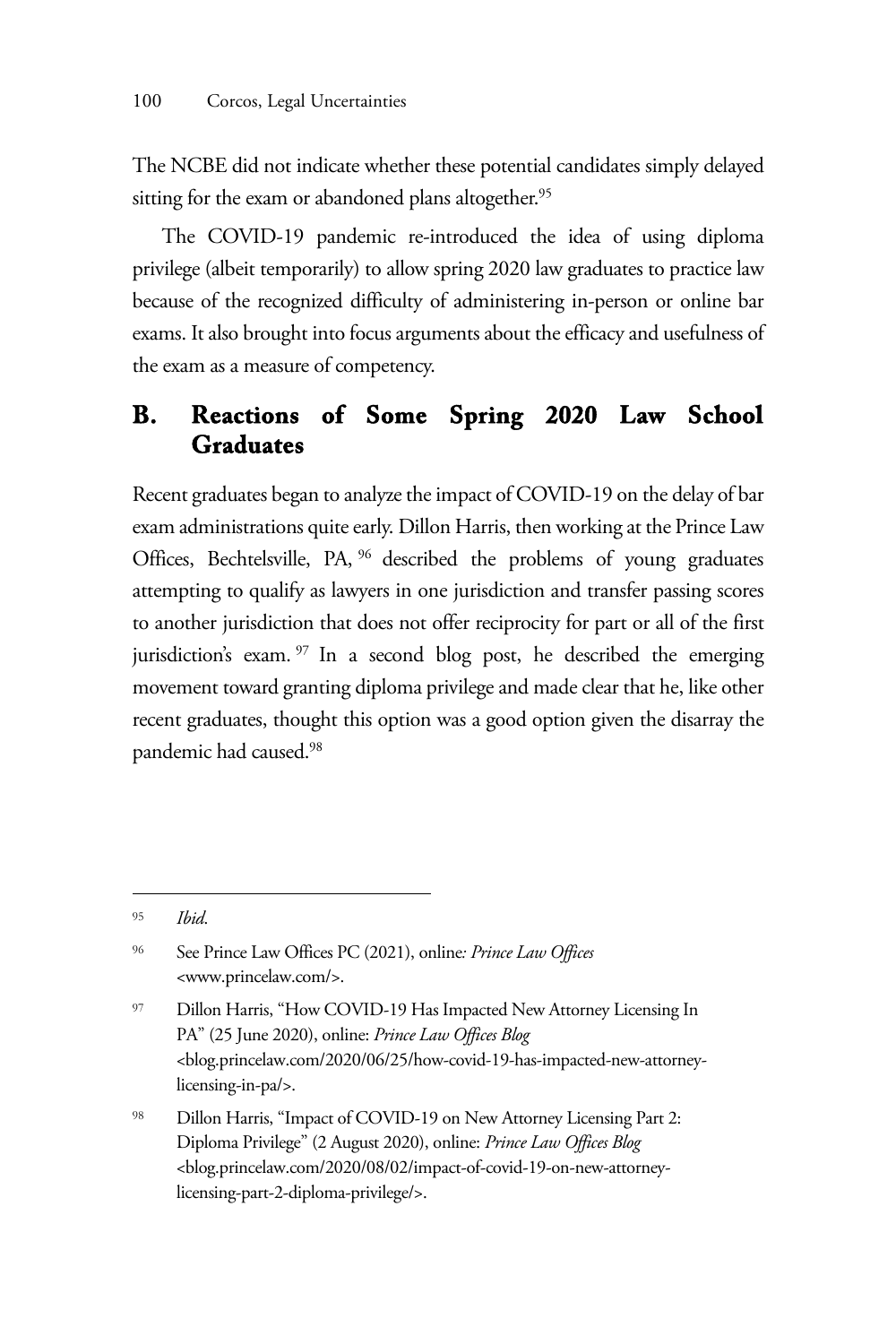#### **C. Responses from Employers, Summer 2020**

Legal employers responded to the pandemic by shifting to work from home and moving procedures online and, in particular, taking seriously the situation of recent law school graduates who had planned to take the July 2020 bar exam and who were now facing uncertainty. Generally, law firms, agencies, judges, and other employers for whom law licensure is the entry credential for a new hire give their new law graduates one chance to pass the bar exam. Normally, that chance comes with the first administration of the bar exam after new employees graduate. Many spring 2020 law graduates found that the pandemic disrupted their plans to take the July bar exam, and possibly administrations after July.

Understanding that incoming hires would be unable to take the bar exam prior to beginning work, beginning in the summer of 2020 a number of law firms made adjustments in their expectations with regard to when first year associates could take the bar exam. Depending on the jurisdiction, some firms initially relied on their states' Supreme Court guidance to make decisions. A number of firms shortened their summer clerkships. For example, Akin Gump Strauss Hauer & Feld cut its summer associate program from ten to five weeks and converted it to a remote program. It also paid associates for the entire originally scheduled ten-week program and indicated that it expected the participants would receive offers to return, either as summer associates the next year or as first year associates on graduation.<sup>99</sup> Other firms, such as Ropes & Gray and Schulte, Roth & Zabel, made equally generous arrangements.<sup>100</sup> Some firms, such as Thomson Hine, decided to push back the beginning of their summer associate program because they wanted to preserve an in-person program.101 Such firms also made clear the situation was still evolving and they

<sup>99</sup> ALM Staff, "Summer Associate Programs and COVID-19: How Law Firms Are Responding" (20 May 2020) *The Recorder*.

<sup>100</sup> *Ibid*.

<sup>101</sup> *Ibid*.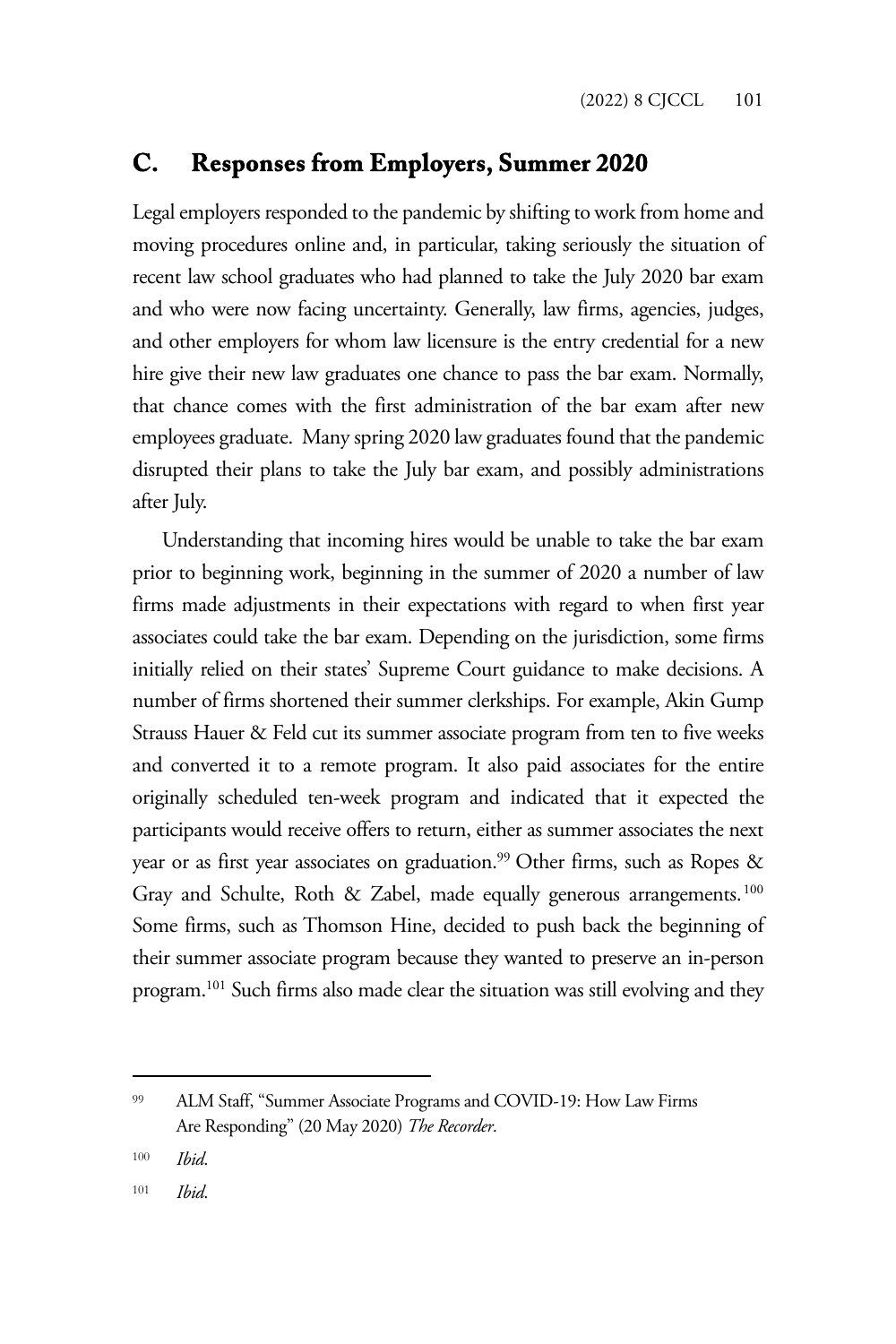wanted to see how it proceeded before making final plans for the summer.<sup>102</sup> Some firms continued to prefer bar licensure over diploma privilege, however, which put pressure on new graduates to take the bar exam, even if the local jurisdiction had offered the diploma privilege alternative.<sup>103</sup>

However, even by the end of July 2020, when many law firms had made offers to new law graduates, things were still chaotic because so many states had delayed or cancelled bar exams, 104 or substituted some kind of temporary diploma privilege to bridge the gap. On September 24, 2020, the NCBE provided an updated list of canceled, remote, and in-person bar exam administrations by jurisdictions, and those which had refused or accepted requests for diploma privilege.<sup>105</sup>

As the pandemic continued, various jurisdictions continued to issue delays or cancellations for their intended in-person exams. Others moved to administer online exams. Many of the online examinations have received criticism, particularly for technical glitches. Some test takers alleged that the first online

exam-bids-adieu.html>; Henry Greenstein, "The Bar Exam and Its Impact on the Legal Business" (17 February 2021), online: *National Center for Business Journalism* <br/>businessjournalism.org/2021/02/the-bar-exam-and-its-impact-onthe-legal-business/>.

<sup>102</sup> *Ibid*.

<sup>103</sup> Caroline Spiezio, "Despite Diploma Privilege in WA, Some Firms Want Grads to Take Bar Exam" (22 June 2020) *Reuters*.

<sup>104</sup> Louisiana was the first state to cancel both in-person and online bar exams. On July 15, 2020, it canceled its modified one-day exam, which it had planned to administer on July 27. See DiPiazza, *supra* note 84. On September 24, 2020, the NCBE provided an updated list of canceled, remote, and in-person bar exam administrations by jurisdictions, and those which had refused or accepted requests for diploma privilege. See NCBE, "July 2020", *supra* note 84.

<sup>105</sup> See DiPiazza, *supra* note 84.

The present head of the NCBE, Judith Gundersen, has come in for a fair amount of criticism because, like her immediate predecessor, Erika Moeser, she is a graduate of a Wisconsin law school and has never taken a bar exam. See Paul Caron, "Queen of the Multistate Bar Exam Bids Adieu" (20 August 2017), online (blog): *TaxProfBlog* <taxprof.typepad.com/taxprof\_blog/2017/08/queen-of-the-multistate-bar-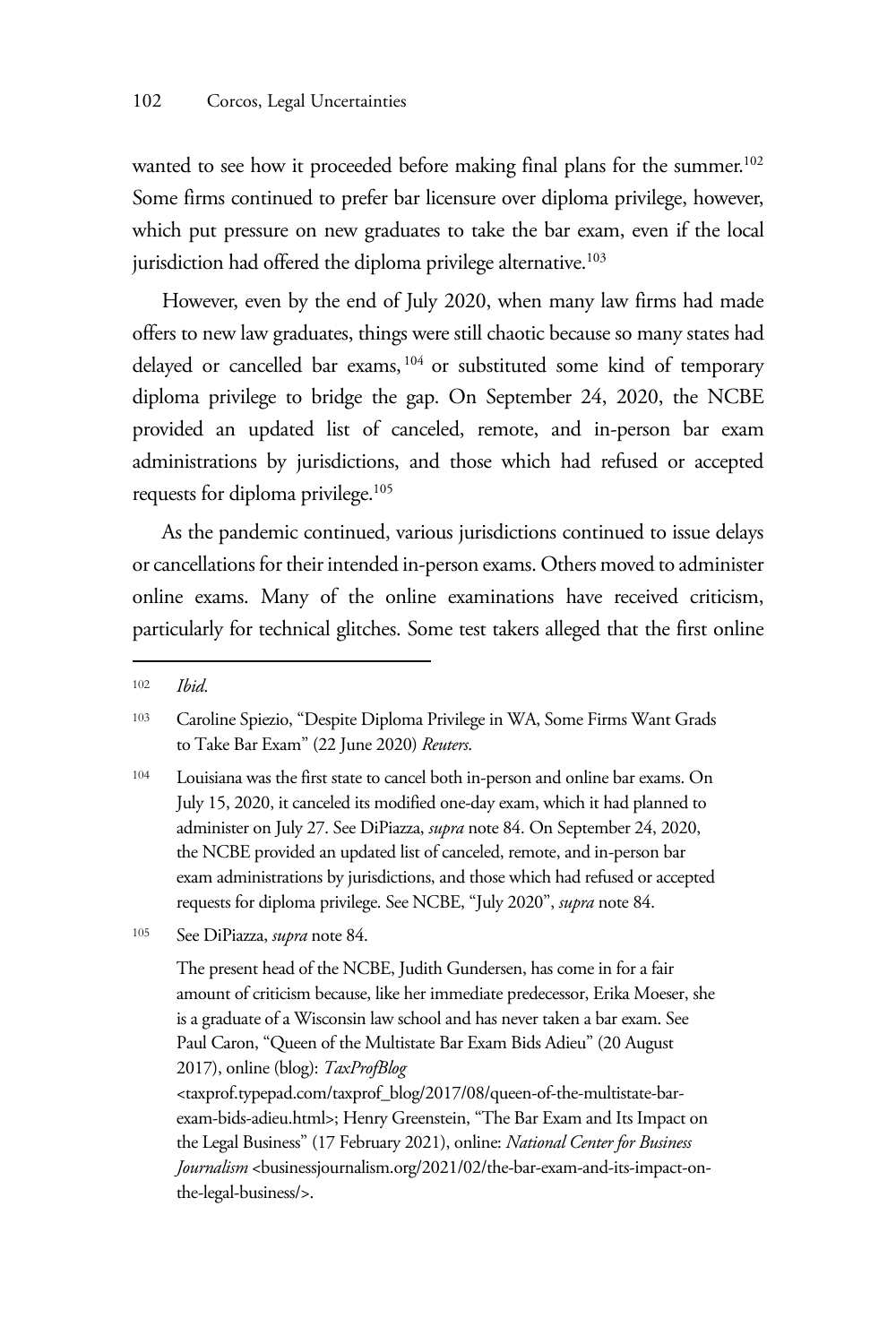examination, in October 2020, presented problems during the second day of administration.106 One candidate, who took the New York state bar exam, said he encountered repeated software crashes that day and believes that ExamSoft, the company providing the software, expected the problems, which the company denies.107 Another issue that developed over the months that bar examiners administered bar exams online was the allegation that some candidates cheated on the exam. This allegation arose from the way that the software monitors candidates' presence during the exam. Briefly, candidates must ensure that they remain within strict view of their computer webcams; straying outside triggers alerts. 108 Candidates reported being unable, for example, to take bathroom breaks or attend to emergencies in private during the exam period.<sup>109</sup> In addition, the software uses facial recognition technology and tends to misidentify people of color, also triggering cheating allegations.<sup>110</sup>

Examinees from the July 2021 bar exam also reported problems, including "technical failures" and "blank screens".111 Many bar exam takers also reported frustration with a lack of response from ExamSoft, the company providing the software and testing.<sup>112</sup> The response from the NCBE was also interesting. "We

<sup>107</sup> *Ibid*.

<sup>106</sup> Stephanie Francis Ward, "Amid Claims That Online Bar Exam Went Well, Some Test-Takers Have a Different View" (20 October 2020), online: *ABA Journal* <www.abajournal.com/web/article/amid-claims-that-online-bar-examwent-well-some-test-takers-have-a-different-view>.

<sup>108</sup> Sam Skolnik & Jake Holland, "Cheating Scandal Aside, New Bar Exam Looks a Lot Like Old One" (1 February 2021) *Bloomberg Law* [Skolnik & Holland, "Cheating Scandal"].

<sup>109</sup> Sam Skolnik, "October Online Bar Exams Spark Technology, Privacy Concerns" (18 August 2020) *Bloomberg Law*.

<sup>110</sup> Skolnik & Holland, "Cheating Scandal", *supra* note 108.

<sup>111</sup> Katheryn Tucker, "Remote Bar Examinees Report Blank Screens, Lost Time, Panic, and 'Looking Death in the Eye'" (28 July 2021), online: *Law.com*  <www.law.com/2021/07/28/remote-bar-examinees-report-blank-screens-losttime-panic-and-looking-death-in-the-eye/?slreturn=20220225191115>.

<sup>112</sup> *Ibid*.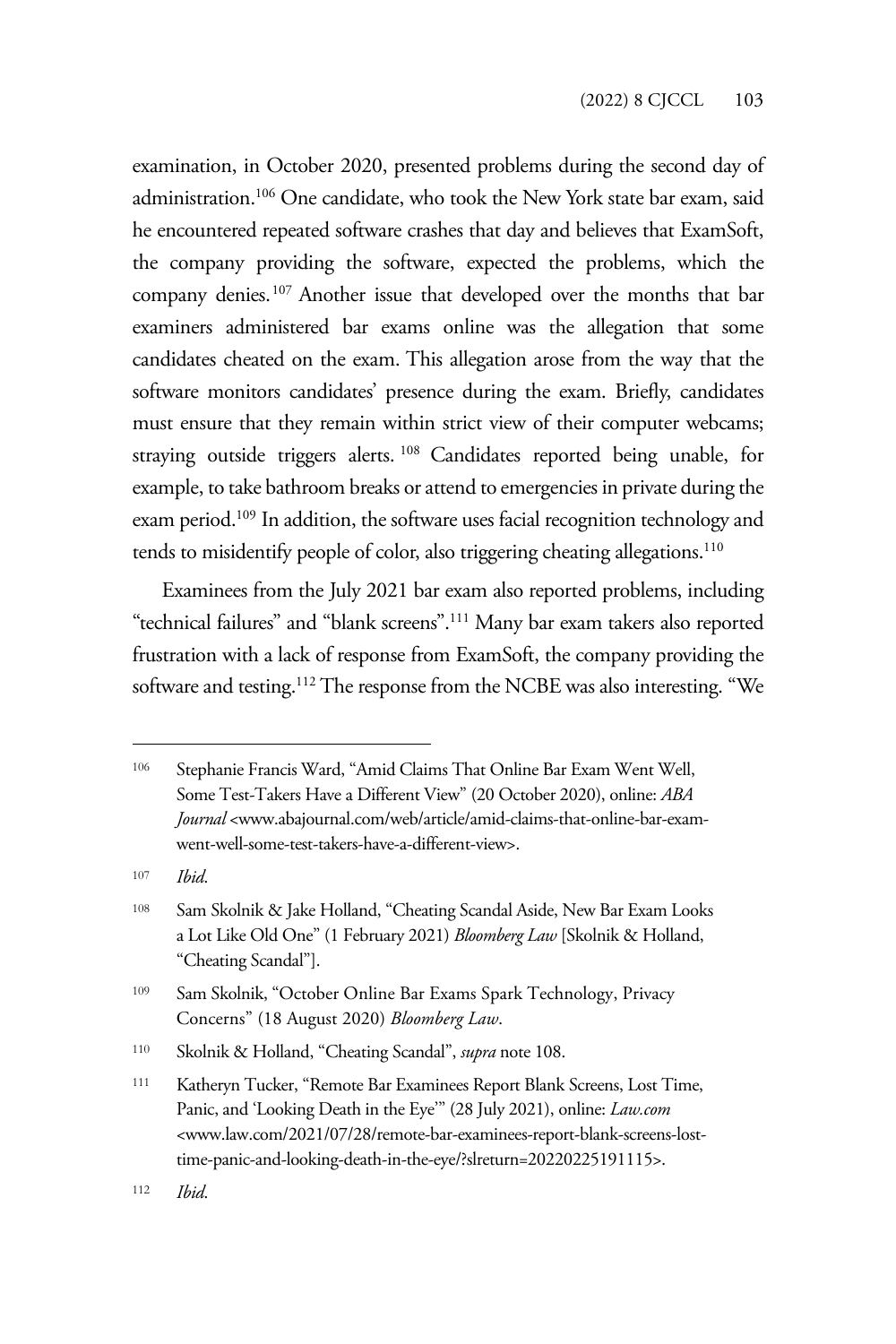are aware of the technical issues some examinees faced during today's administration", the group said in a Twitter post.<sup>113</sup> They continued, "[w]hile NCBE does not administer the exam, we are communicating with ExamSoft to seek solutions for those affected".<sup>114</sup>

The NCBE advised examinees to contact ExamSoft for problems with software and their jurisdictions for issues relating to "lost testing time", <sup>115</sup> although examinees might not be able to tell how and whether the latter issue correlated to the former.

As confusion and criticism over bar exam administration continued, the movement to dispense with the bar exam altogether and return to diploma privilege began to take hold. In the summer of 2020, a group called United For Diploma Privilege116 asked a New York state appellate court to allow a hearing over allowing diploma privilege rather than the scheduled bar exam.<sup>117</sup>

On June 1, 2021, the NCBE announced that it expected state bar examiners to return to the practice of in-person bar exams in February 2022.118 The NCBE noted that, "[t]he July 2021 bar exam is expected to be the last that includes a remote testing option; 29 jurisdictions plan to administer that exam remotely,

<sup>115</sup> *Ibid*.

<sup>117</sup> Valerie Strauss, "Why This Pandemic Is a Good Time To Stop Forcing Prospective Lawyers to Take Bar Exams" (13 July 2020) *The Washington Post*.

<sup>113</sup> NCBE, "We are aware of the technical issues some examinees faced during today's administration. While NCBE does not administer the exam, we are communicating with ExamSoft to seek solutions for those affected" (27 July 2021 at 5:07pm), online: *Twitter* <twitter.com/NCBEX/status/1420174150975463424?cxt=HHwWgICtwbW 3vLUnAAAA>.

<sup>114</sup> Tucker, *supra* note 111.

<sup>116</sup> Now called National Association for Equity in the Legal Profession on Twitter as @NA4ELP.

<sup>118</sup> National Conference of Bar Examiners, "NCBE Anticipates Return To In-Person Testing For February 2022 Bar Exam" (1 June 2021), online: *NCBE*  <www.ncbex.org/news/ncbe-anticipates-return-to-in-person-testing-forfebruary-2022-bar-exam/>.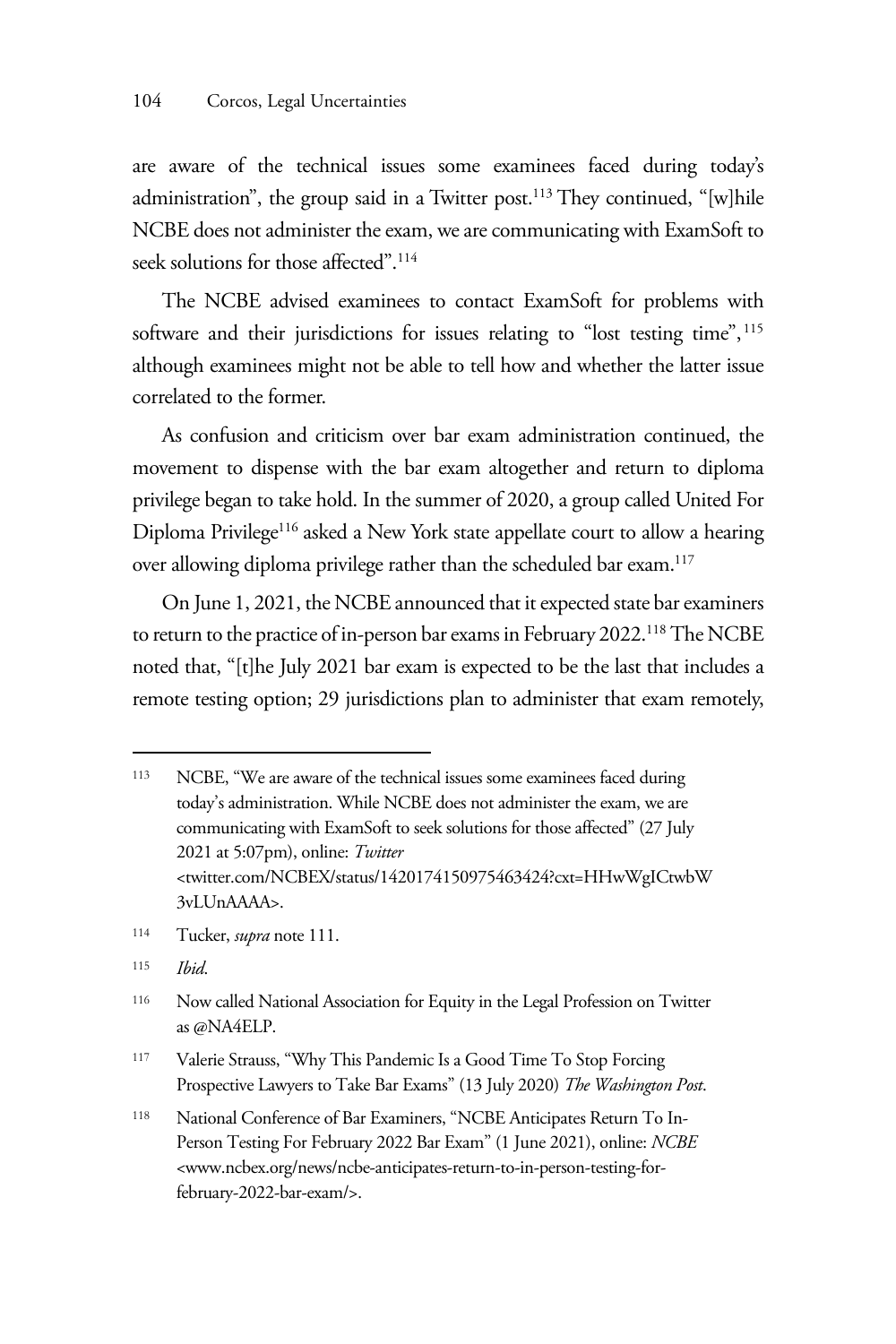while 24 will administer it in-person".<sup>119</sup> It pointed out, however, that public health authorities in each jurisdiction have the authority to determine that conditions might require that candidates take the exam remotely.<sup>120</sup>

Legal employers, both in the private and public sectors, have also had to contend with claims from women, people of color, and underserved employees about the extent to which their usual expectations about work output conflict with realities the pandemic imposes. In particular, women who usually handle the bulk of childcare and housework cannot meet the increased demands of both when children are learning online or regular childcare is not available, and cleaning services are not available, all due to the pandemic.<sup>121</sup> One report notes that employees do not want to reveal difficulties to their employers,<sup>122</sup> which suggests that employers need to make extra efforts to uncover these problems without prejudice to the more burdened members of their workforces.<sup>123</sup> If established employees reported these issues, beginning employees, like those just entering the workforce, found the problems even more daunting. In a podcast episode, judicial law clerk Graham Bryant noted that new graduates attempting to enter the legal profession in the summer of 2020 faced, among other problems, low or no hiring possibilities, difficulties in establishing networks, higher levels of stress due to loan payments, childcare issues, and loneliness.<sup>124</sup>

<sup>122</sup> "The Impact of COVID-19 on Working Parents (Report)" (29 September 2020) online: *Catalyst* <www.catalyst.org/research/impact-covid-workingparents/>.

<sup>123</sup> *Ibid*.

<sup>119</sup> *Ibid*.

<sup>120</sup> *Ibid*.

<sup>121</sup> Cynthia L Cooper, "Work-Life Imbalance: Pandemic Disruption Places New Stresses on Women Lawyers" (2020) 28:2 Perspectives 3; Liane Jackson, "How Pandemic Practice Left Lawyer Moms Facing Burnout" (1 August 2021), online: *ABA Journal* <www.abajournal.com/magazine/article/how-pandemicpractice-left-lawyer-moms-on-the-verge>.

<sup>124</sup> Sharon Nelson et al, "COVID-19 Is Brutal To Young Lawyers" (27 August 2020), online (podcast): *Legal Talk Network*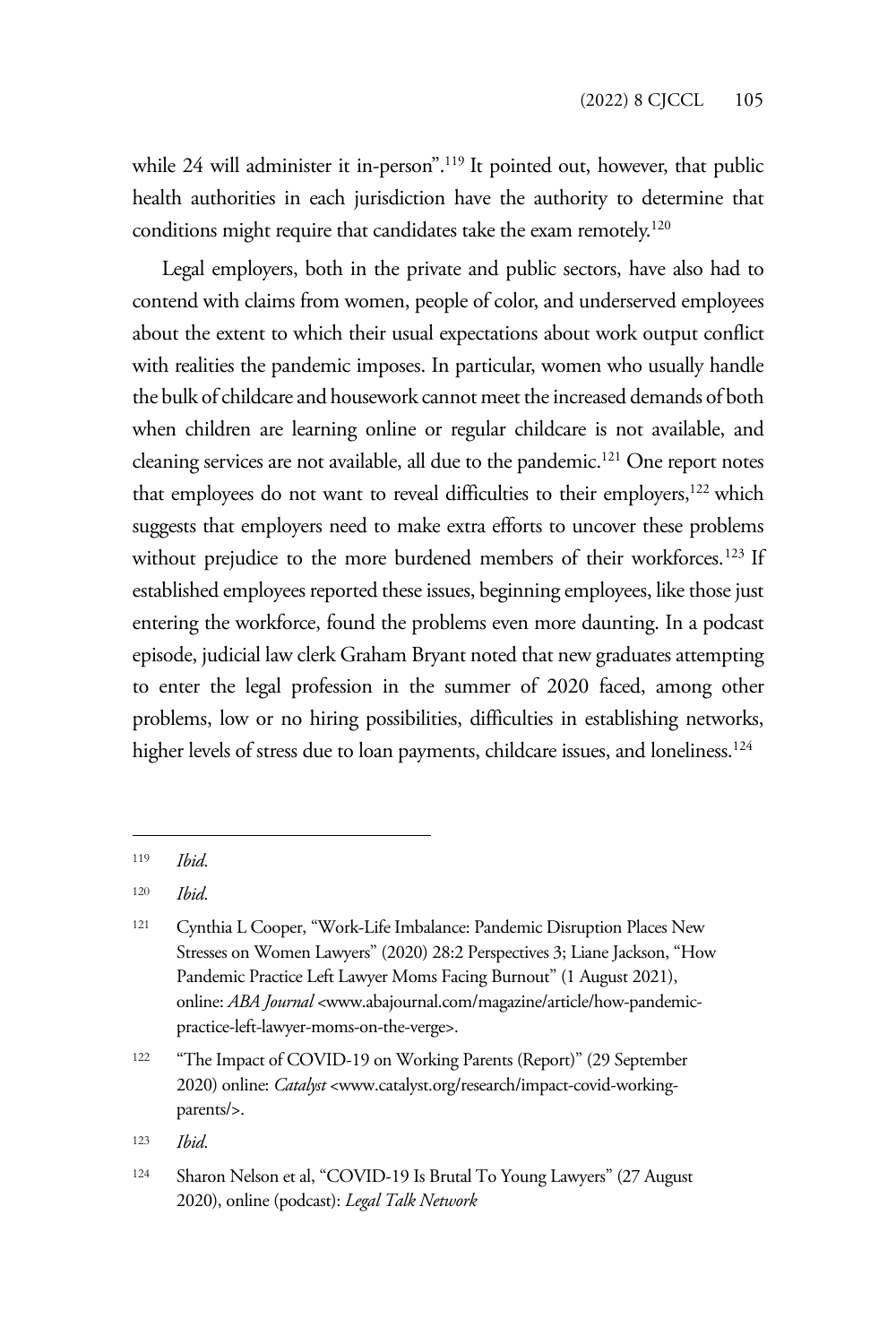#### **V. Enduring Effects of the Pandemic**

#### **A. Replacing, Altering, or De-Emphasizing the Bar Exam**

One of the concerns during the pandemic, as I note above, has been the difficulty of administering the bar exam remotely. Diploma privilege alleviates the problem of administering a bar exam. However, for those who criticize the diploma privilege option, the legal profession is at work formulating alternatives to the one-size-fits-all bar exam that takes into account the increasing demand that law school graduates show practice ready skills on completion at graduation or soon after.125

Some alternatives to taking multiple bar exams already exist. As I note above, some states offer reciprocity if an attorney has already been admitted in one jurisdiction.<sup>126</sup> Another alternative might be a uniform exam that tests each candidate on the same material in each jurisdiction. The Uniform Bar Exam ("UBE") already exists and is an attempt to create this solution. However, not

<sup>&</sup>lt;legaltalknetwork.com/podcasts/digital-edge/2020/08/covid-19-is-brutal-toyoung-lawyers/>.

<sup>125</sup> One of the reasons law schools continue to feel such pressure that new graduates have such skills is that the old model that law school graduates have time acquire skills 'on the job' exists less than it did. In the past, law schools had the luxury of teaching doctrine, able to rely on the fact that employers would teach new graduates skills after licensure. That is no longer uniformly the case. While large law firms continue to guide young lawyers in the acquisition of practice skills, smaller law firms have neither the time nor the money to do so. See David Van Zandt, "Client Ready Law Graduates" (2009) 36:1 Litigation 11.

<sup>126</sup> See Kerr, *supra* note 5 and accompanying text.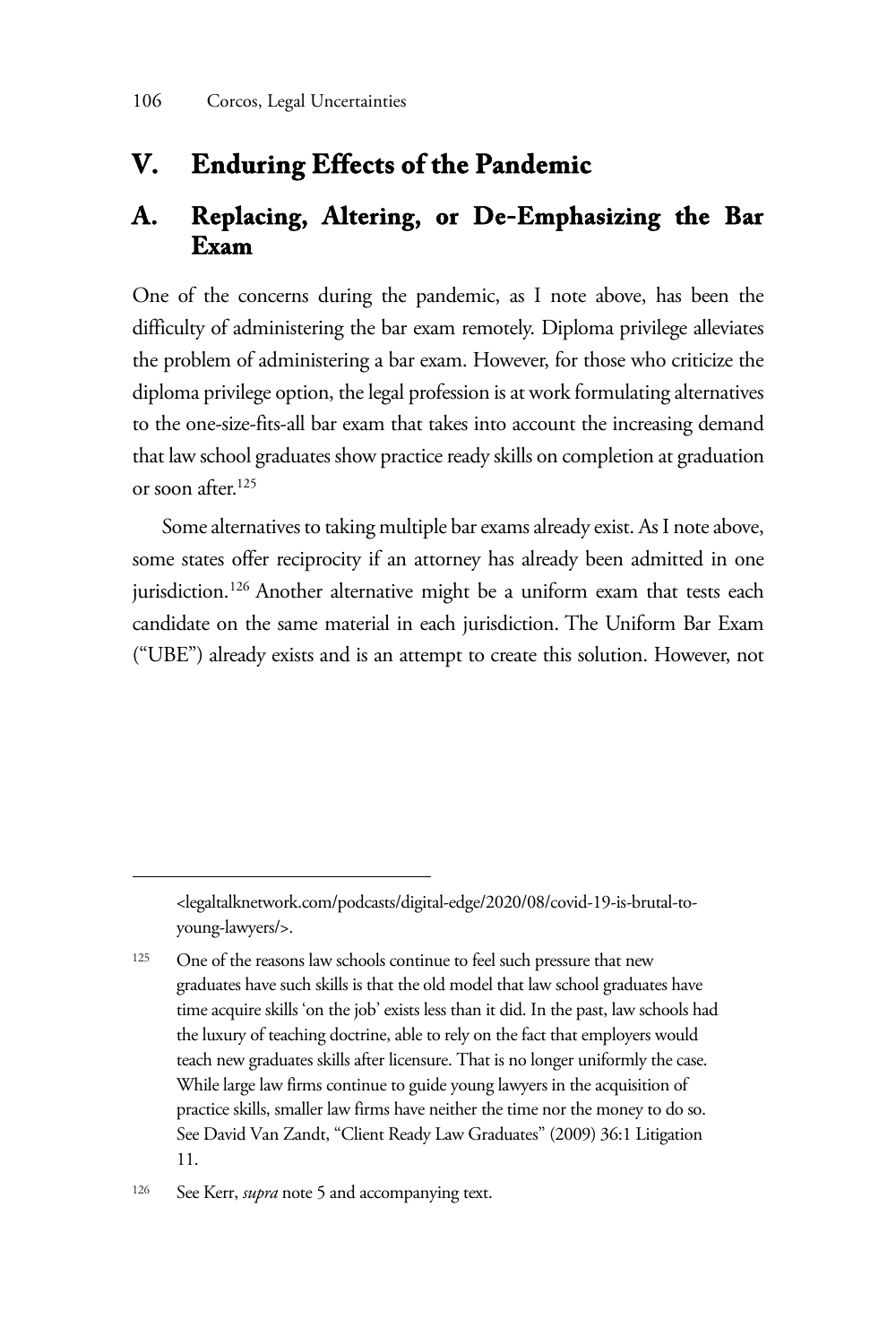all jurisdictions administer this exam,127 and at least one jurisdiction that had adopted it is reconsidering that decision.<sup>128</sup>

In June 2021, a Task Force created by the Oregon Supreme Court forwarded its final recommendations concerning two alternatives to one of the current components of the total packages of requirements Oregon law graduates must complete in order to satisfy licensure. 129 One is the Oregon Experiential Pathway ("OEP"), and the other is a supervised pathway ("SPP").<sup>130</sup> The Task Force noted:

,Time%20Limit%20for%20Completing%20Licensing%20Examination%20S equence,additional%20attempts%20at%20Step%203>.

Other alternatives include virtual practice, although virtual practice might raise disciplinary and ethical questions. See Eli Wald, "Federalizing Legal Ethics, Nationalizing Law Practice, and the Future of the American Legal Professional in a Global Age" (2011) 48:1 San Diego Law Review 489.

Finally, lawyers who practice in the federal courts might be able to practice anywhere in the United States. Under 8 C.F.R. 292.1(a)(1) an immigration lawyer may represent clients in courts and agency proceedings anywhere. "A person entitled to representation may be represented by any of the following, subject to the limitations in 8 CFR 103.2(a)(3)". 8 CFR §1.2 defines an attorney as:

*[a]ttorney* means any person who is eligible to practice law in, and is a member in good standing of the bar of, the highest court of any State, possession, territory, or Commonwealth of the United States, or of the District of Columbia, and is not under any order suspending, enjoining, restraining, disbarring, or otherwise restricting him or her in the practice of law.

<sup>129</sup> See Oregon State Board of Bar Examiner, "Recommendation of the Alternatives to the Bar Exam Task Force" (18 June 2021), online (pdf): *Task Forces* <taskforces.osbar.org/files/Bar-Exam-Alternatives-TFReport.pdf>.

<sup>127</sup> See National Conference of Bar Examiners, "Uniform Bar Examination. Jurisdictions That Have Accepted the UBE" (2021), online: *NCBE*  <www.ncbex.org/exams/ube/>.

<sup>128</sup> See Federation of State Medical Boards, "State Specific Requirements for Initial Medical Licensure" (2021), online: *FSMB* <www.fsmb.org/step-3/statelicensure/#:~:text=2%20years-

<sup>130</sup> *Ibid*.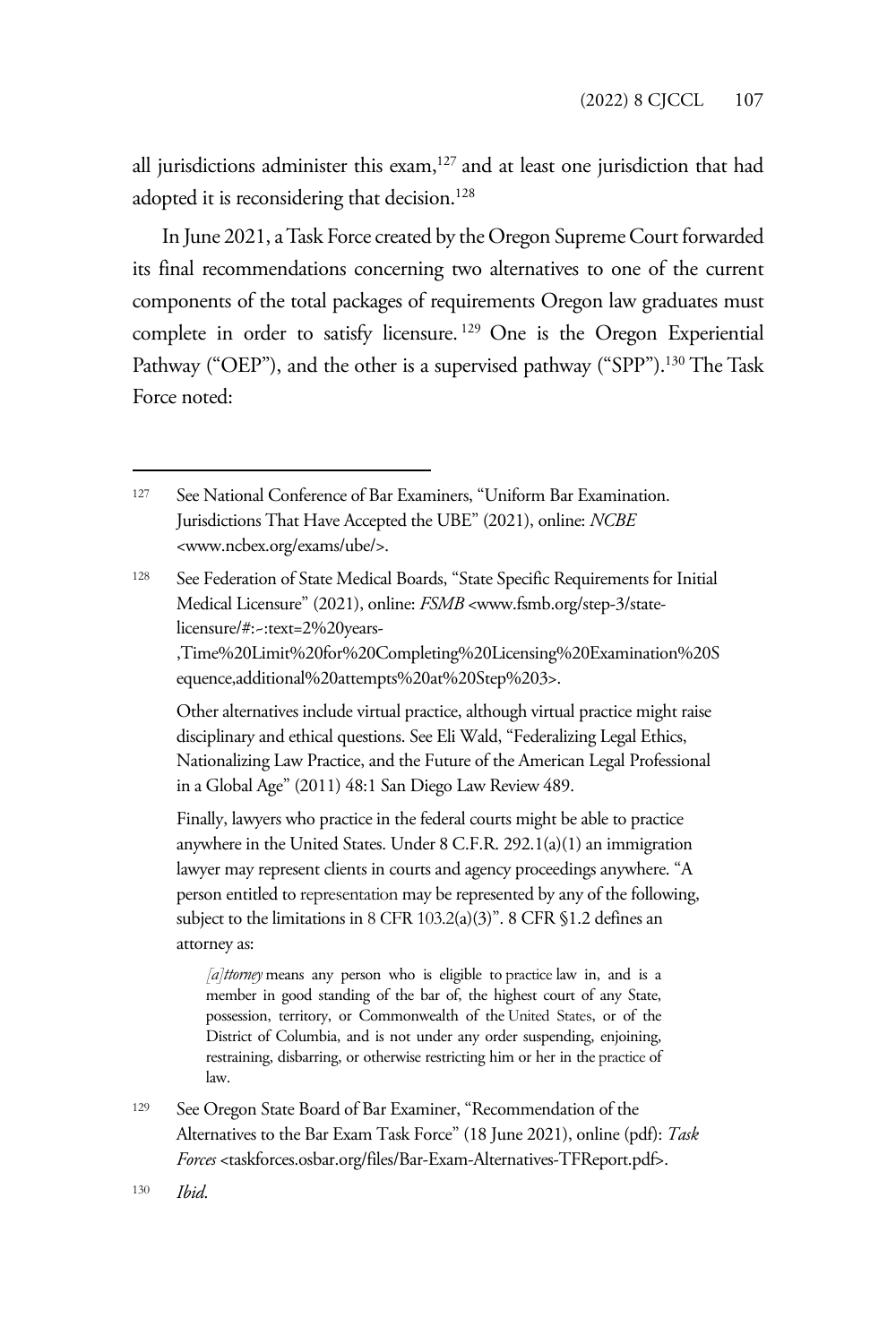[c]urrently, there are several components to admission in addition to sitting for and passing the bar examination, including graduating from an ABA accredited law school, passing a character and fitness review, and passing the Multistate Professional Responsibility Examination (MPRE). The proposed alternative pathways are intended to offer only an alternative to a single component of admission: sitting for and passing the Uniform Bar Examination (UBE). The other components of admission would remain unchanged by the adoption of these alternative pathways.<sup>131</sup>

The OEP would function during law school and relies on a set curriculum which Oregon law schools would make available. It relies heavily on the skills curriculum as:

[a]t the core of the OEP is recognition of the value of experiential learning. The experiential focus reinforces the curricular changes that have already begun at each of the Oregon schools. More specifically, law schools across the country are in a period of transformation-moving from traditional doctrinal-focused courses to an innovative and experiential legal education. Although this trend toward implementation of experiential learning in law schools has been happening for quite some time, in 2015, the ABA, for the first time, mandated that every law student complete at least six credit hours of experiential learning prior to graduation.<sup>132</sup>

The Oregon Task Force proposals have obviously taken into account not just the effects of the pandemic but also the much more long-term critique of legal education.

Another idea might be to test law students not just once, at the end of the three years of study, but periodically, for example, once a semester, or once a year, over several agreed-upon matters taken in the first, second, and third years. Such a scheme might be unpopular and expensive. But it might address questions about competency. Similarly, David Friedman, a professor at

<sup>131</sup> *Ibid* at 2.

<sup>132</sup> *Ibid* at 8.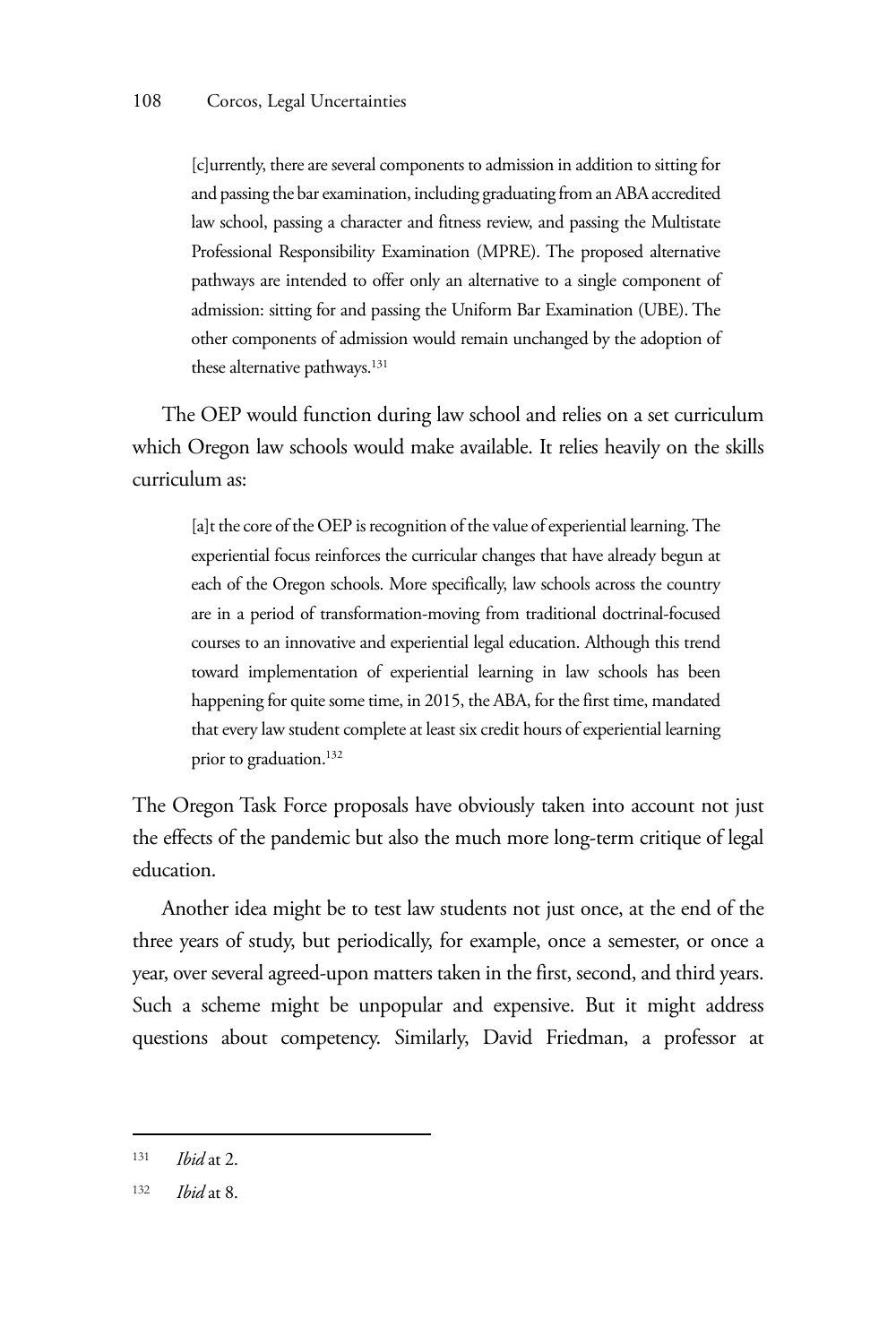Willamette University School of Law, has suggested that lawyers undergo periodic retesting.<sup>133</sup>

If the legal profession wishes to keep the bar exam as a general test of competency, another approach might be to acknowledge that it measures competency only at one point and to require attorneys who plan to limit their practices to particular areas of the law to take exams only in those areas of the law at specific periods (every five years, or every eight, or every ten years, for example). One of the reasons for testing and re-testing is that a frequent claim for the bar exam's efficacy is that it preserves some guarantee that previously successful candidates continue to be competent, maintain their awareness of changes in the field, and are responsible and ethical members of the bar. If that is true, we would expect that successful bar exam passage correlates to lower rates of disciplinary sanctions. Statistics seem mixed on this point.134 Retesting in some areas, both substantive and in areas of professional responsibility, might reinforce necessary messages. Currently, the profession delivers substantive updates, including professional responsibility and legal ethics information through the continuing legal education mechanism, which requires only that the admitted attorney attend an approved Continuing Legal Education ("CLE") session, submit the appropriate forms, and obtain credit through the approved CLE-granting institution.135 The profession places great faith in its members by adopting this model. It is possible, however, that it should require some greater accountability. One scholar writes:

[t]he costs of the CLE system today are enormous, and its burdens fall most heavily on new lawyers, public interest lawyers, solo practitioners, and others in the profession with relatively high debt and lower incomes. Moreover, although the competence, ethics, and public relations justifications remain in

<sup>133</sup> David A Friedman, "Do We Need a Bar Exam…For Experienced Lawyers?" (2022) 12 Irvine Law Review Working Paper, online: <papers.ssrn.com/sol3/papers.cfm?abstract\_id=3803623>.

<sup>134</sup> See *e.g.* Goforth, *supra* note 45.

<sup>135</sup> American Bar Association, "Events and CLE Facts" (2021), online: *ABA*  <www.americanbar.org/groups/departments\_offices/abacle/clefaqs/>.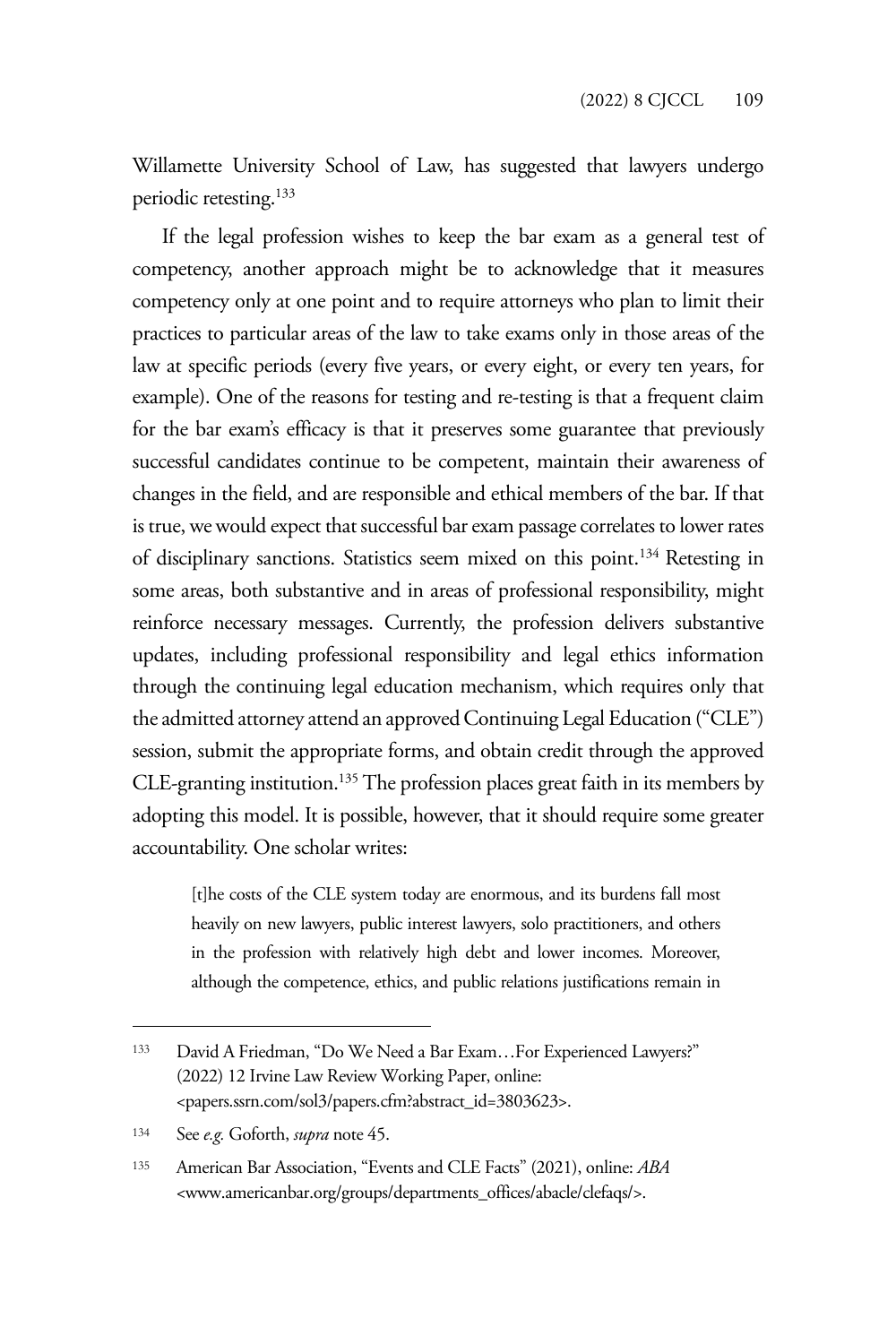heavy rotation, no evidence-based reason has emerged to support the conclusion that CLE bears any relationship — much less a causal one — to better lawyering.136

Whether we decide to maintain the bar exam as the accepted standard of competence for law graduates or choose to move to one or more alternatives, we should consider the difficulties that the pandemic has revealed to us. The most obvious is the difficulty of administering in-person or online one-time exams at a scheduled time for thousands of graduates.137 Spreading competency over a series of months, for example, might address that problem. Perhaps looking at the bar exam as the first of a series of competency exams, instead of the only exam, would be a way to recalibrate the way we think about certifying practitioners. We could then require practitioners to take specialized exams, in whatever area of law they decide to practice (trusts and estates, family law, criminal law, securities law, patent and trademark, for example). To quote Justice Holmes:

[i]t is revolting to have no better reason for a rule of law than that so it was laid down in the line of Henry IV. It is still more revolting if the grounds upon which it was laid down have vanished long since and rule simply persists from blind imitation of the past.<sup>138</sup>

Some state regulators seem more interested in re-introducing the option of jurisdictionally specific exams, even though they had adopted the UBE. For example, New York had opted into use of the UBE. However, in June of 2021,

<sup>136</sup> Rima Sirota, "Can Continuing Legal Education Pass the Test? Empirical Lessons From the Medical World" (2022) Notre Dame Journal of Law, Ethics & Public Policy Working Paper, online: <papers.ssrn.com/sol3/papers.cfm?abstract\_id=3857997>.

<sup>137</sup> The bar exam is not the only exam that has encountered problems. Other online exams, previously administered in-person, have also been problematic. See *e.g.* Valerie Strauss, "College Board Changing How AP Test-takers Can Submit Answers after Complaints of Botched Online Exams" (17 May 2020) *The Washington Post*.

<sup>138</sup> Oliver Wendell Holmes Jr, "The Path of the Law" (1997) 110:5 Harvard Law Review 991 at 1001.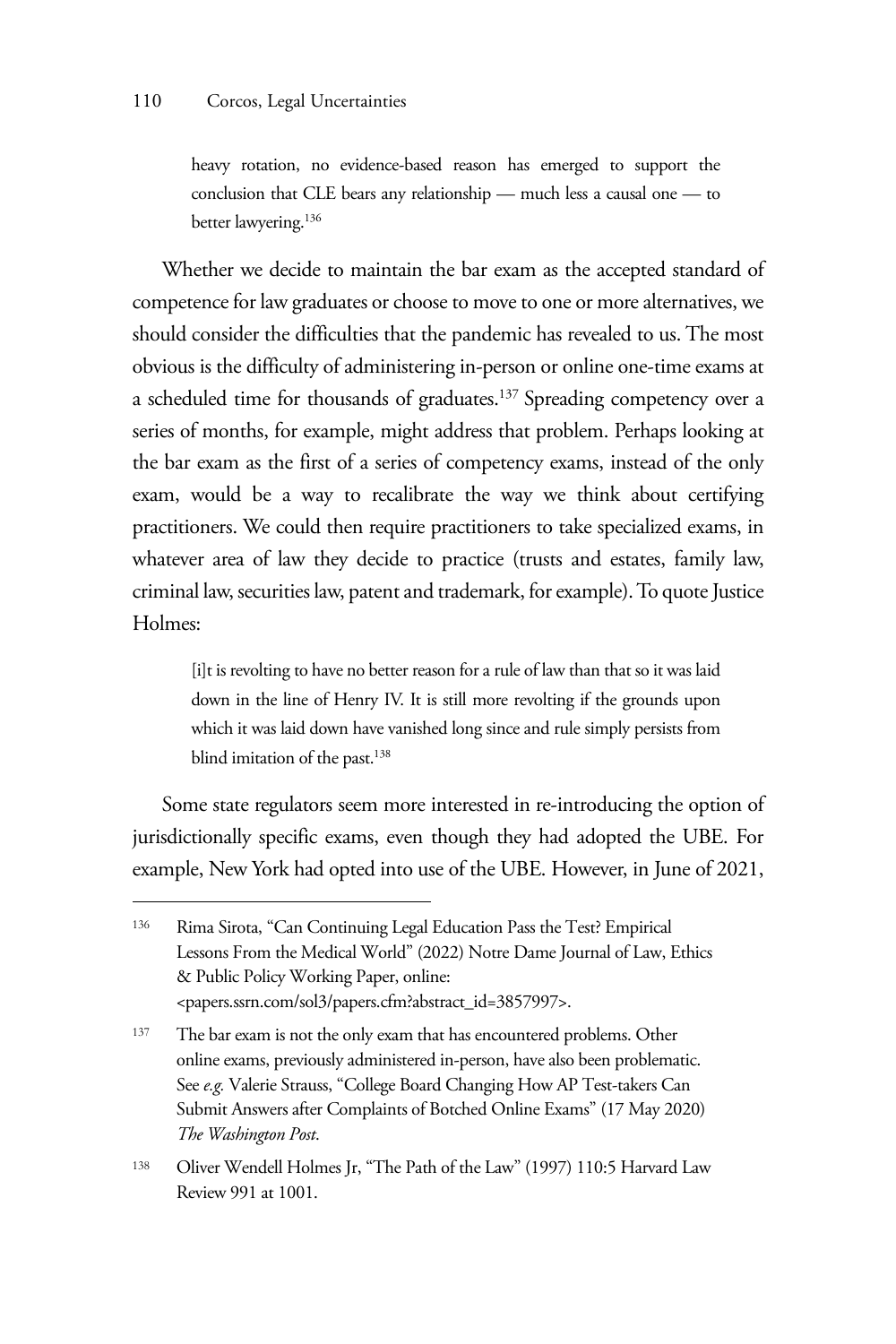the New York State Bar Association's House of Delegates voted to approve a task force's recommendation that the state cease using the UBE and replace the exam with an exam that tests state-specific law, and is, in addition, "rigorous", in the words of the Task Force Chair.139 As Chair Alan Scheinkman noted, the current two-day state-law specific exam, half of New York's current four-day exam, is open book and only requires candidates to pass 30 of 50 multiple-choice questions.140 Scheinkman also said that another criticism concerns supervision of the exam as well as behavior of the examinees. He noted, "[i]t's also lent itself to cheating by groups of students taking the exam in the same room and comparing notes...".<sup>141</sup> Currently, states can and do administer state-law specific exams to out-of-state barred lawyers who ask for admission in their states. For example, California offers a one-day bar exam for out-of-state barred attorneys.142

Criticism of the bar exam and calls for its abandonment do not mean that such a radical step is the future. As the Oregon Task Force and various reports and analyses suggest, there are other approaches that could incorporate changed law school curricula that further reflects the integration of doctrine and skills. If those in charge of testing law graduates determine that the bar exam model needs some change, there will be some effect on the law school curriculum. Depending on the degree of change to the bar exam, the effects could be minor and selective, or they could be major. Some changes, including those that emphasize the acquisition of practice ready skills, were already underway before the pandemic. However, because so many graduates entered the legal market

<sup>141</sup> *Ibid*.

<sup>139</sup> Sam Skolnik, "N.Y. Should Withdraw from Uniform Bar Exam, State Bar Group Says" (14 June 2021) *Bloomberg Law*.

<sup>140</sup> *Ibid*.

<sup>142</sup> California administers a one-day exam to out of state attorneys who meet the criteria. See State Bar of California, "Changes to the California Bar Exam" (2021), online: <www.calbar.ca.gov/Admissions/Examinations/California-Bar-Examination/Changes-to-Bar-Exam>.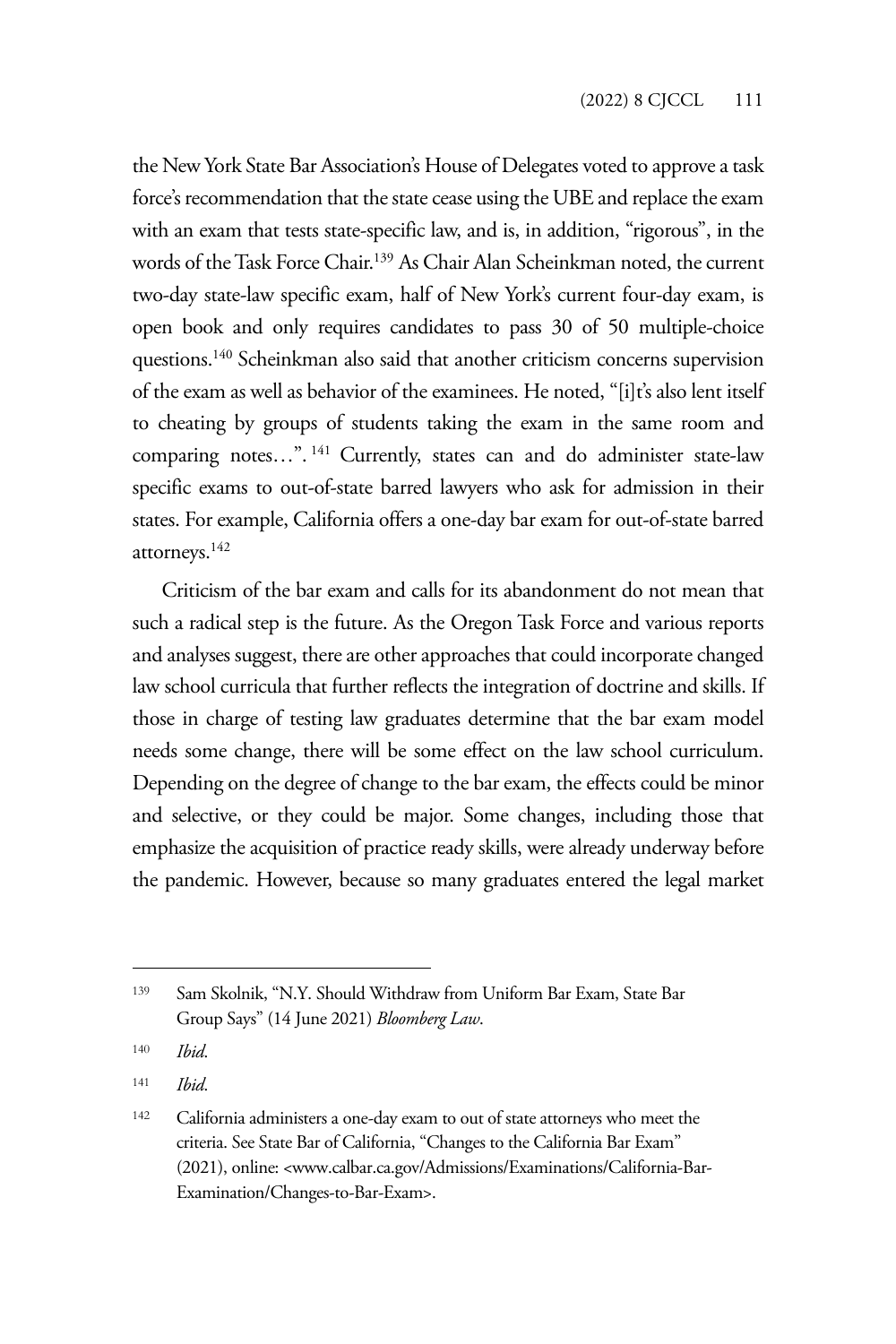without the bar exam credential and uncertain of when they might acquire them, those skills acquired more attention than they might otherwise have had.

One model that might be instructive is the medical school model, not because law schools should necessarily adopt all of the features of medical school education, but because medical education has already thought about integrating doctrine and skills for a long time. The idea that an examination of the medical education model might be useful in considering legal education is not new. In a 1981 article, Robert Hardaway suggested that the 1907 Flexner Report, an influential discussion of medical education, might be helpful in addressing some of the deficiencies critics have identified in existing legal education, even with the introduction of clinics, fieldwork, and more skills training.<sup>143</sup> Medical schools offer a different educational model from law school, and the medical profession uses a different testing model from the one used in the legal profession. Medical education has been shifting to competency-based testing for some time.<sup>144</sup> However, this testing includes written and oral communication, social skills, and critical thinking,<sup>145</sup> all of which are also necessary to lawyers.

The medical profession tests when medical school graduates begin practice, whether or not they continue on to residencies.<sup>146</sup> Physicians cannot obtain reciprocal licensing in various jurisdictions; they must request separate licensing

<sup>143</sup> See Robert M Hardaway, "Legal and Medical Education Compared: Is It Time for a Flexner Report on Legal Education?" (1981) 59:3 Washington University Law Quarterly 687.

<sup>144</sup> AAMC Group on Student Affairs ("GSA") Committee on Admissions ("COA"), "Core Competencies for Entering Medical Students" (2021), online: *AAMC* <www.aamc.org/services/admissions-lifecycle/competencies-enteringmedical-students>. The movement may have started as far back as the 1970s. See William McGaghie et al, "Competency-based Curriculum Development in Medical Education: An Introduction" (1978) 68:1 World Health Organization Public Health Papers 91.

<sup>145</sup> McGaghie et al, *ibid*.

<sup>146</sup> American Medical Association, "Navigating State Medical Licensure" (2021), online: *AMA* <www.ama-assn.org/residents-students/career-planningresource/navigating-state-medical-licensure>.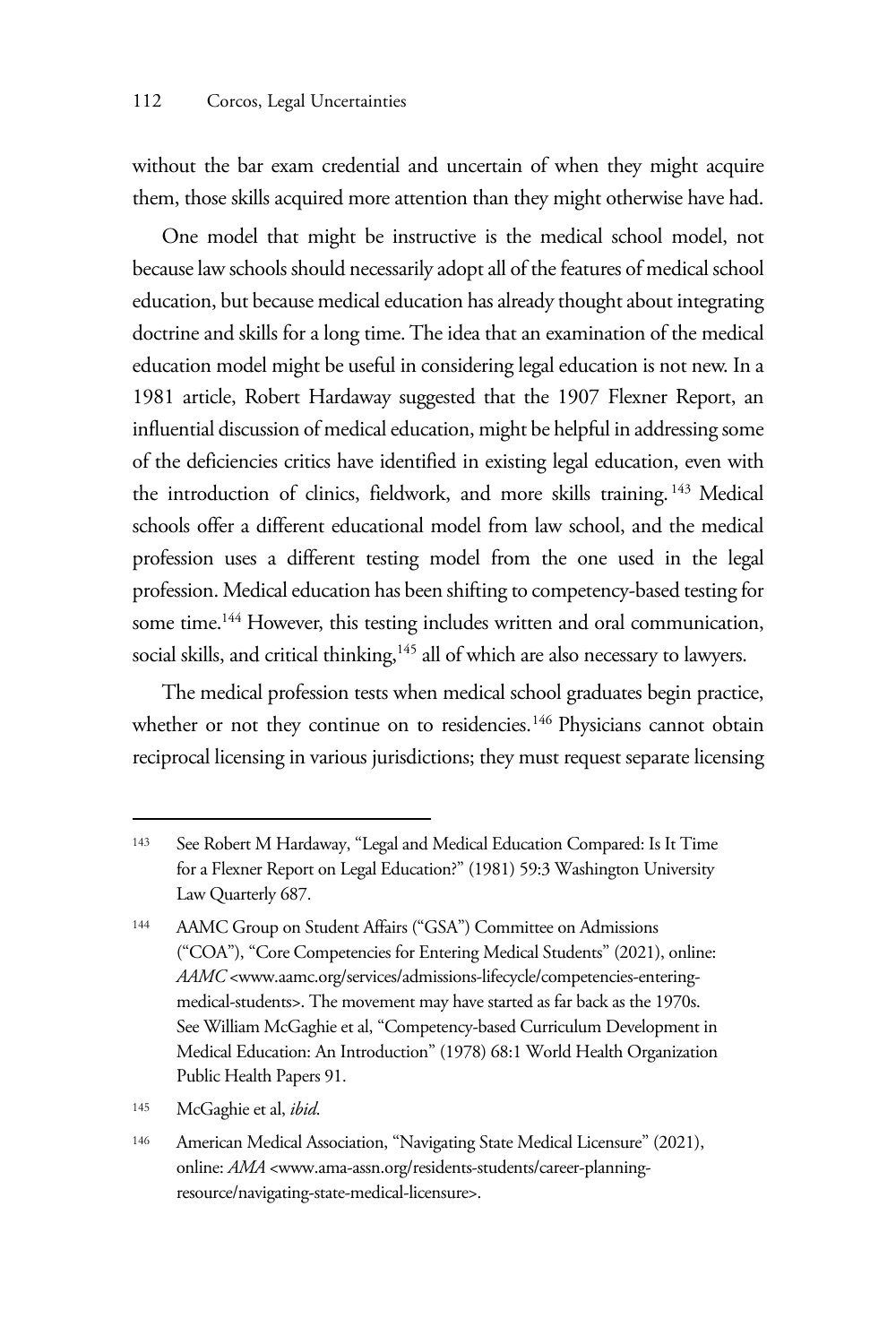in each jurisdiction.<sup>147</sup> The Federation of State Medical Boards maintains a central database that holds physicians' credentials that state medical boards may check to verify physician credentials.<sup>148</sup> The licensing exams that physicians must complete can take years to finish, and there is some concern that young physicians could reach a time limit or attempt limit before finishing them.<sup>149</sup> In contrast, a few jurisdictions limit law school graduates to attempts to pass the bar.150

An obvious difference between medical and legal education is the length of time that practitioners take to complete formal education. The idea that law school should take a longer, rather than a shorter, amount of time to complete would undoubtedly be unpopular, given the current and likely continuing cost of legal education, and new legal graduates' difficulty in finding employment that allows the repayment of the cost of that education within a reasonable number of years. Yet the pandemic has forced legal academia to rethink the way it delivers the educational experience technologically and pedagogically for a temporary period, which could in turn offer us ways to rethink ways of delivering the law school experience long-term. Such a re-evaluation could also allow us to re-evaluate not just technology and pedagogy, but whether legal education needs to be as expensive and as stressful as it is right now.

For example, those of us in legal education might continue to think about recalibrating the doctrinal and skills mix throughout the usual three-year law school experience. If law schools concentrated on continuing to present doctrine and skills full-time during the first year, they might then think about splitting the educational day between doctrinal/skills classes and on the job training in

<sup>147</sup> *Ibid*.

<sup>148</sup> *Ibid*.

<sup>&</sup>lt;sup>149</sup> Some states limit attempts at three and years at seven, for example. See Federation of State Medical Boards, *supra* note 128.

<sup>150</sup> Judith A Gundersen & Claire J Guback, "Comprehensive Guide to Bar Admissions Requirements" (2020), online (pdf): *NCBE*  <www.ncbex.org/assets/BarAdmissionGuide/CompGuide2020\_021820\_Onli ne\_Final.pdf>.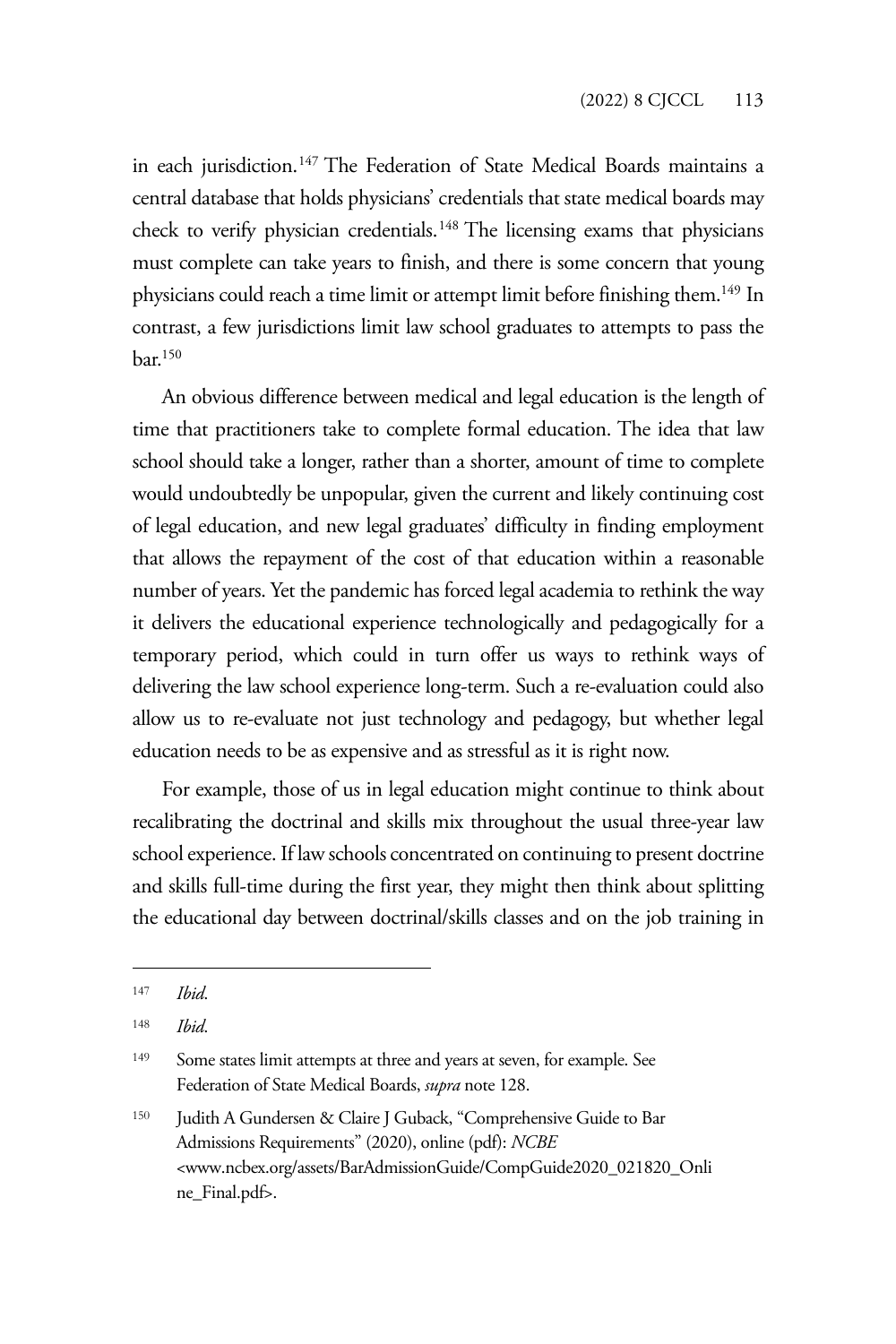the latter years. This arrangement would allow students to spend half the day in class and then half in externships or work in the second and third years. Students who opt to work could more easily earn money while in school to help them defray the cost of law school. Students could work in the morning (or afternoon) and attend class the rest of the day. Another approach might be to alter the current academic year to encompass the calendar year, allowing students to attend classes and work year-round. The physical plant and staff of a law school already exist. Faculty could select two out of the three semesters of the year to teach if the school is on a semester schedule, three of the four quarters, if the school is on the quarter system, or two of the three trimesters, if the school is on a trimester schedule. The ABA requires that a semester be 15 weeks,<sup>151</sup> but for schools that follow semester schedules it might also be possible to adjust semesters to fewer than 15 weeks to accommodate a change to three complete semesters a year (thus creating trimester schedules). Such suggestions obviously need some thought and flexibility, but there is nothing about the traditional three-year, nine-month schedule that requires that we keep it in place forever. For example, some critics of the current three-year program have already suggested that law school programs be cut to two years, in part to address questions of cost. 152 If we considered a year-round program that allowed students to attend school and work, some might choose to follow such a program and finish in roughly the same calendar amount of time. Others might want to borrow funds in order to finish law school in fewer than three calendar years. Now that law school faculty and staff have more facility with online courses and technology, they might be able to explore the possibility of offering part-time programs to students with full-time careers who have not been able to think seriously about pursuing law degrees, either because of cost or time.

Schools that offer courses year-round might also be able to explore the possibility of offering more flexibility to faculty. Faculty with children in school

<sup>151</sup> Currently, the ABA requires that a semester be 15 weeks. See ABA Standards, *supra* note 15 at 310.

<sup>152</sup> Elizabeth Olsen, "The Two-Year Law Education Fails to Take Off" (26 December 2015) *The New York Times*.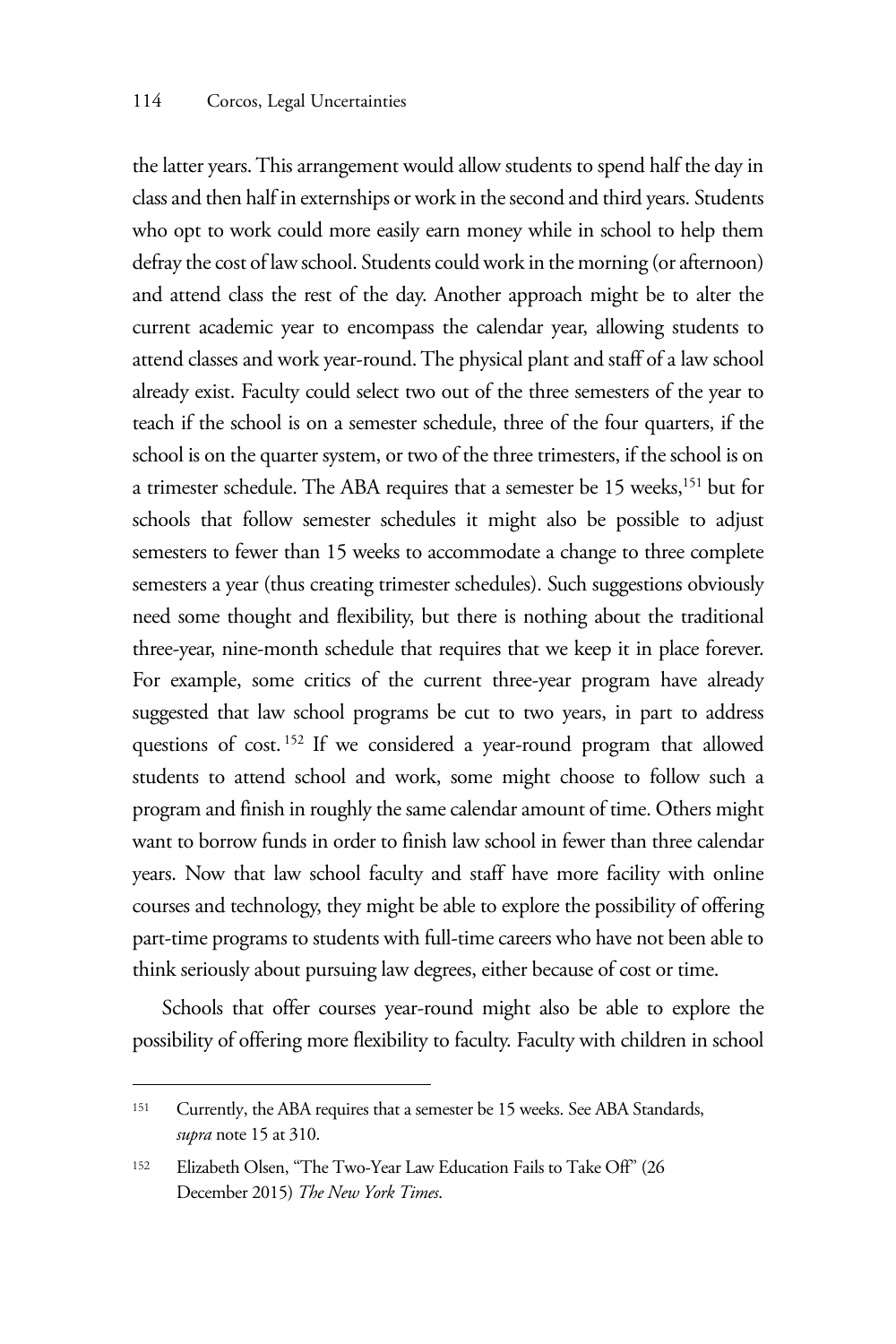might elect not to teach in the summer; faculty without childcare responsibilities but with other concerns might want to take a fall or spring semester off and teach in the summer. Faculty could teach online or in-person. Visiting faculty could teach from anywhere in the world. Students who would like to work for an entire semester could do that and return to school the next semester. Law schools would have to work at making curriculum accessible to some extent, and students would have to plan their schedules carefully and give their schools notice in order not to disrupt the income stream. Schools and employers would need to work together to find enough employment for students who wanted to pursue externships or clerkships. The traditional model, in which students often must look for employment on their own and try to fit work and classes into a 24 hour/7 day a week schedule, puts tremendous strain on students themselves. It leads to stress, students' lack of focus on some aspects of their training, and ultimately less practice ready graduates than legal academia and the legal profession would like. Students want practical training, employers want practice ready graduates, and law schools would like to integrate doctrine and skills. Note also that the ABA allows students more flexibility with regard to time to pursue their degrees than they normally take advantage of. Students might have up to seven years to complete their degree.<sup>153</sup>

I am not suggesting that any of these ideas would be easy to put into practice. But some of them might be interesting and advantageous for some schools to pursue and for the ABA to consider. Current law school educational costs are high and continue to rise, and unhappiness with some aspects of the existing model has been obvious for some time.154

<sup>153</sup> ABA Standards, *supra* note 15 at 311.

<sup>154</sup> James E Moliterno, "The Future of Legal Education Reform" (2012) 40:2 Pepperdine Law Review 423; Deborah L Rhode, "Legal Education: Rethinking the Problem, Reimagining the Reforms" (2012) 40:2 Pepperdine Law Review 437.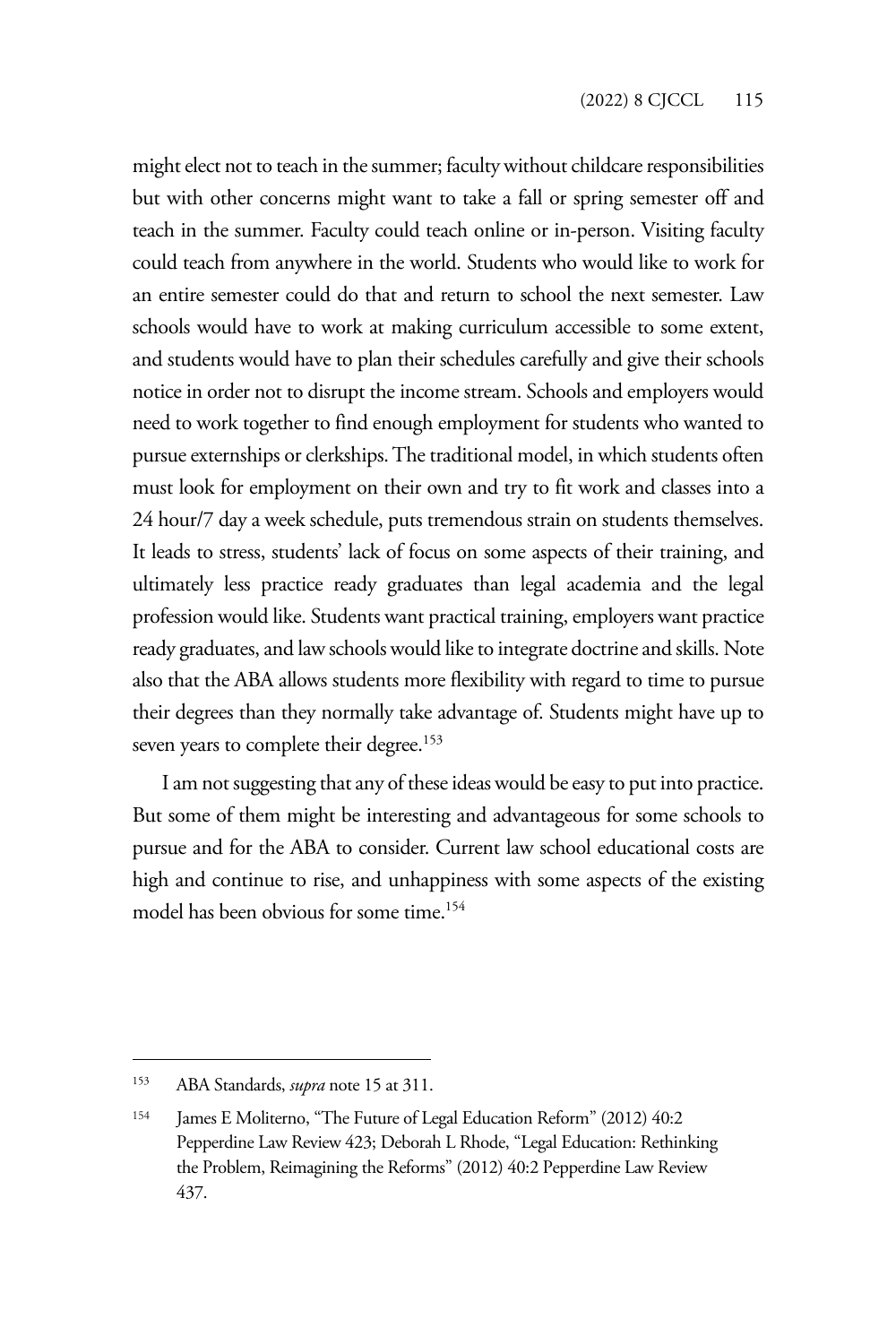#### **VI. Conclusion**

The pandemic has focused attention on a number of issues that legal educators and practitioners have already been thinking about and evaluating for years. The need for rapid results has shown members of the legal profession that they can respond quickly, and to a great extent thoughtfully and competently to a longterm threat to the status quo. Cautious steps in a world in which it is easy to overlook disparities, particularly between white men and others, such as women and people of color, the wealthy and those of lower socioeconomic status, those with few or no childcare responsibilities and those with them, those with no problems to overcome in gaining access to legal education and those with disabilities. However, these disparities are no longer easy to overlook when legal education is suddenly remote and teaching is online, materials must be available in formats accessible to all students, and technology might still be available only to those with the money and space to accommodate it. Returning to the situation that existed before the pandemic, as the NCBE seems to expect, might not be so simple. Expectations are now much higher and many faculty, staff, and students seem more unwilling to return to the *status quo ante*, 155 but to carry some lessons forward. They seem willing instead to think about different approaches to delivering content, adapting technology to the classroom, rethinking how we integrate doctrine and skills, and recapturing the old

<sup>155</sup> Certainly, some members of the legal profession think the pandemic has permanently changed legal practice. Some lawyers say clients seem less likely to contact them in the event of a legal problem, precisely because of fear of the virus, and the approaches developing out of COVID-19 claims might well apply to disputes arising out of similar disputes. See Abbas Poorhashemi, "Impacts of the Coronavirus COVID-19 on Legal Professionals" (24 September 2020) *Law Technology Today*. See also Randy Maniloff, "8 of the Nation's Leading Lawyers Discuss Impacts of COVID-19 on their Practice Areas" (2 June 2020), online: *ABA Journal*  <www.abajournal.com/web/article/leading-lawyers-discuss-the-impact-of-thepandemic-on-practice-areas>.